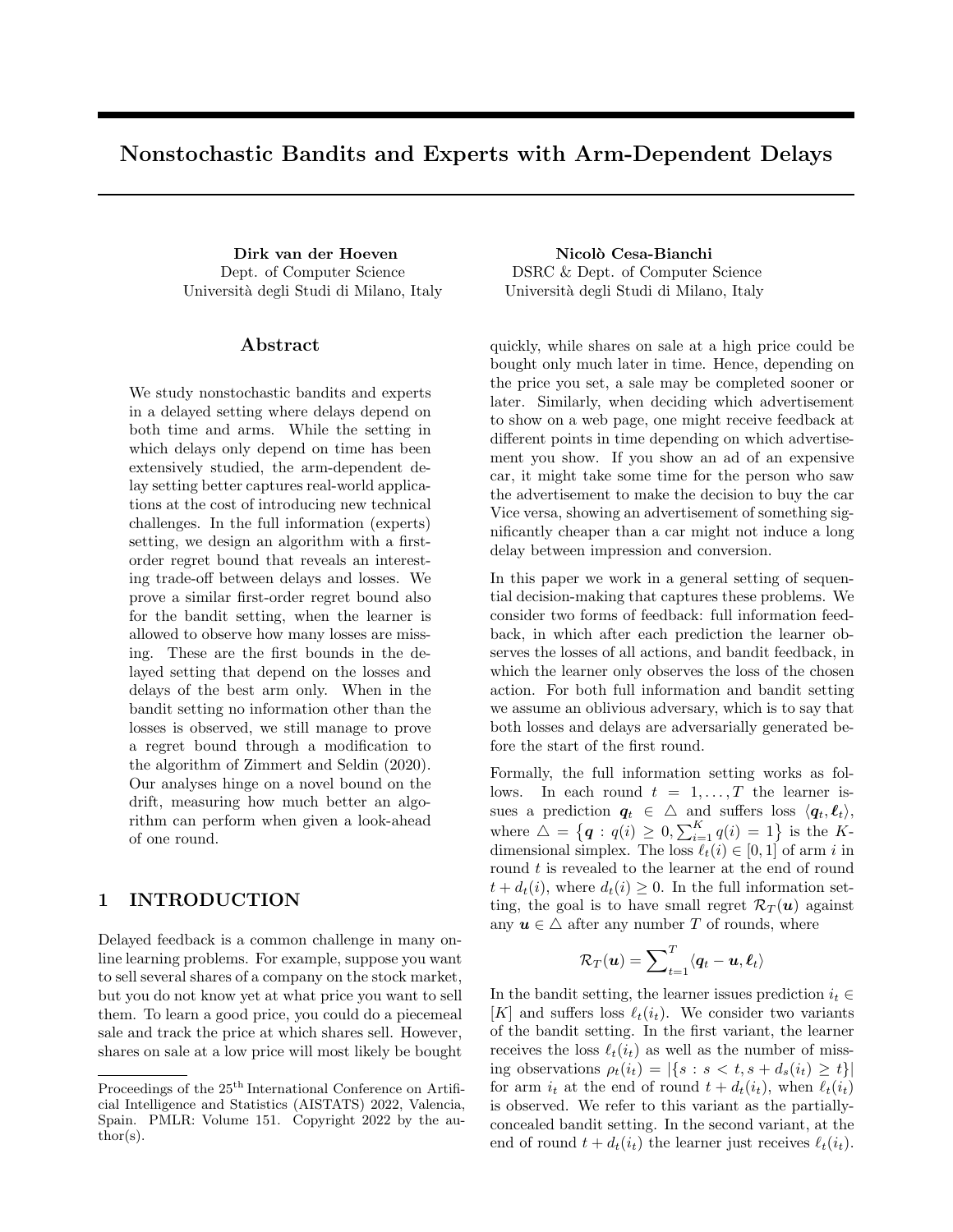We refer to the second variant as the concealed bandit setting. In both variants, the goal is to have small ex- $\text{pected regret: } \mathbb{E}\left[\mathcal{R}_T(\boldsymbol{u})\right] = \mathbb{E}\left[\sum_{t=1}^T (\ell_t(i_t) - \langle \boldsymbol{u}, \boldsymbol{\ell}_t \rangle )\right],$ where the expectation is with respect to the randomness in the learner's actions.

The reason why we differentiate between the partiallyconcealed and concealed bandit setting is the following. Due to arm-dependent delays, we face an additional challenge in the bandit setting. In the full information setting,  $\rho_t(i)$  may be used to tune the algorithm, and is readily available to the learner who can keep track of the missing losses for each arm. In the bandit setting, however, the learner only knows whether or not a loss is missing for an arm if that arm was played. Therefore, the learner cannot compute  $\rho_t(i)$  or have knowledge of  $d_t(i)$  if arm i was not played in round  $t$ . Assuming that the learner also observes  $\rho_t(i_t)$  when  $\ell_t(i_t)$  is observed is a relatively mild assumption slightly simplifying the aforementioned challenge. Other assumptions in the literature are stronger than ours. For example, a common assumption is that delays are the same in each round [\(Weinberger and Ordentlich, 2002;](#page-9-1) [Neu et al., 2010,](#page-9-2) [2014;](#page-9-3) [Cesa-Bianchi et al., 2016\)](#page-8-0) or known before issuing a prediction [\(Thune et al., 2019;](#page-9-4) [Bistritz et al.,](#page-8-1)  $(2019)^1$  $(2019)^1$  $(2019)^1$  $(2019)^1$ . When all arms suffer the same delay,  $\rho_t(i_t)$  can be readily computed by simply counting the number of missing observations at prediction time. Regardless, we also study the case in which the learner does not observe  $\rho_t(i_t)$ , and derive algorithms for both the partially concealed and the concealed bandit settings.

Related Works In the full information setting, [Weinberger and Ordentlich \(2002\)](#page-9-1) were the first to study online learning with delayed feedback. They assumed full information feedback and a constant and known delay. Subsequent works by [Zinkevich et al.](#page-9-5) [\(2009\)](#page-9-5); [Joulani et al. \(2013\)](#page-9-6); [Quanrud and Khashabi](#page-9-7) [\(2015\)](#page-9-7) relaxed the assumption on the delay, and worked in the more general setting of online convex optimization. [Joulani et al. \(2016\)](#page-9-8) also work with a convex domain and provide a reduction for deriving algorithms with a gradient-dependent regret bound using a strongly convex regularizer. Recently, [Flaspohler](#page-8-2) [et al. \(2021\)](#page-8-2) analysed the role of optimism in online convex optimization with delays, and developed several adaptive algorithms for the arm-independent setting.

Other works consider the distributed or parallel online convex optimization setting, see [\(Agarwal and Duchi,](#page-8-3) [2012;](#page-8-3) [McMahan and Streeter, 2014;](#page-9-9) [Sra et al., 2015;](#page-9-10) [Hsieh et al., 2020;](#page-8-5) [Van der Hoeven et al., 2021\)](#page-8-6) and the references therein. In these works, delays arise due to communication between agents, gradient evaluations, or distance between agents in a network of agents.

All previous works in the nonstochastic bandit setting considered delayed feedback assuming equal delays for each arm. The impact of delay under bandit feedback was first studied by [Neu et al. \(2010,](#page-9-2) [2014\)](#page-9-3), who assumed that the delay was constant and known. [Cesa-](#page-8-7)Bianchi et al.  $(2019)$  stated a lower bound for nonstochastic bandits of order  $\max{\sqrt{KT}}, \sqrt{\ln(K)D}$ , where  $D$  is the total delay. [Thune et al. \(2019\)](#page-9-4); [Bistritz](#page-8-1) [et al. \(2019,](#page-8-1) [2021\)](#page-8-8) all provided algorithms based on EXP3 that matched the lower bound up to a factor  $ln(K)$  by utilizing either a priori knowledge of D or knowledge of  $d_t$  before issuing a prediction. [Zimmert](#page-9-0) [and Seldin \(2020\)](#page-9-0) provide an algorithm matching the lower bound without using any additional assumptions on  $d_t$ . György and Joulani (2021) present an improved analysis of a variant of EXP3 under delayed feedback, and provide a delay adaptive regret bound, a data and delay adaptive regret bound, and a high-probability regret bound.

Another related setting is the nonstochastic bandits with composite anonymous feedback setting [\(Cesa-](#page-8-9)[Bianchi et al., 2018\)](#page-8-9). In this setting, the learner does not observe the identity of the losses, which is to say that the learner does not see which round a given loss is from. To complicate matters further, losses from several rounds may be composed without the possibility to distinguish which rounds or actions are in the composed losses. As long as a uniform upper bound on the delays  $d^*$  is known, the algorithm by [Cesa-Bianchi](#page-8-9) [et al. \(2018\)](#page-8-9) also works in our setting, but using this algorithm would lead to a suboptimal regret bound of order  $\sqrt{d^*KT\ln(K)}$ .

A stochastic version of the concealed bandit setting has been considered by [Gael et al. \(2020\)](#page-8-10); [Lancewicki](#page-9-11) [et al. \(2021\)](#page-9-11). They study i.i.d. rewards (rather than losses) and assume a slightly more general feedback model in which the learner does not always see the reward for actions. Other works in the stochastic set-ting include [\(Chapelle and Li, 2011;](#page-8-11) Dudík et al., 2011; [Joulani et al., 2013;](#page-9-6) [Desautels et al., 2014;](#page-8-13) [Chapelle,](#page-8-14) [2014;](#page-8-14) [Mandel et al., 2015;](#page-9-12) [Vernade et al., 2017,](#page-9-13) [2018;](#page-9-14) [Pike-Burke et al., 2018\)](#page-9-15), all with varying assumptions on the delay, but all with uniform delay over the arms.

Contributions In the full information setting, we provide an algorithm that satisfies, for any  $u \in \Delta$ , a

<span id="page-1-0"></span><sup>1</sup>Although [Bistritz et al.](#page-8-1) [\(2019\)](#page-8-1) also claim a result that does not use a-priori knowledge of delay, there appears to be an error in their analysis: see the discussion by György [and Joulani](#page-8-4) [\(2021\)](#page-8-4).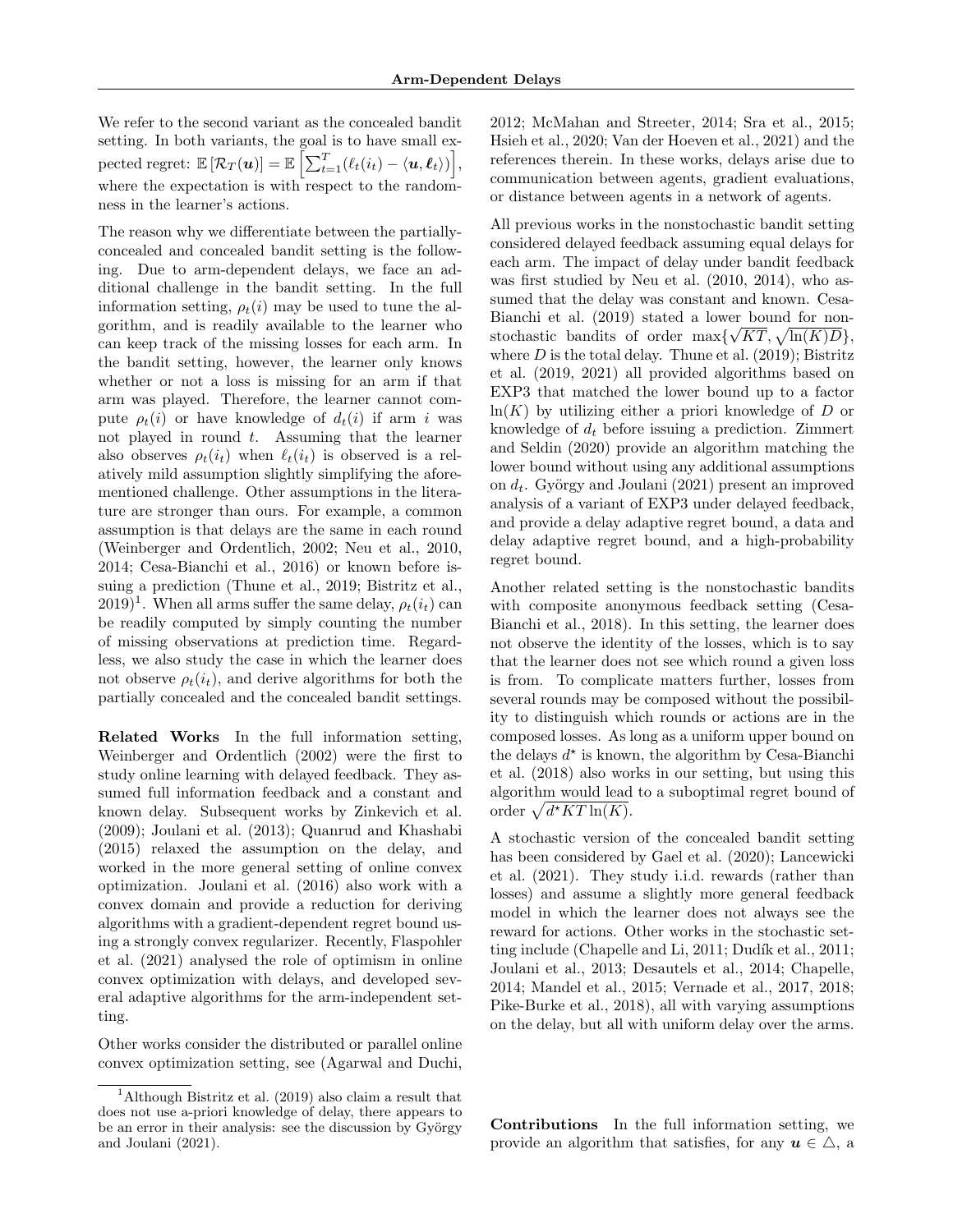first-order bound of the form

<span id="page-2-0"></span>
$$
\mathcal{R}_T(\boldsymbol{u}) = \widetilde{O}\left(\sqrt{\left(\text{KL}(\boldsymbol{u}, \pi) + \ln(T)\right) \langle \boldsymbol{u}, \boldsymbol{L}_T + \boldsymbol{L}_T^{\rho} \rangle}\right)
$$
\n(1)

where  $\pi$  is a prior set by the learner,  $L_T(i)$  =  $\sum_{t=1}^{T} \ell_t(i)$ ,  $L_T^{\rho}(i) = \sum_{t=1}^{T} \ell_t(i) \rho_t(i)$ , and  $\widetilde{O}$  hides loga-<br>rithmic factors. This bound takes advantage of scenarios when there is an arm with consistently small losses, or when the delays of a given arm tend to be small. In the worst case, bound [\(1\)](#page-2-0) is  $O(\sqrt{T(1 + \rho_T^{\max}) \ln(K)})$ for a uniform prior  $\pi$ . While several first-order regret bounds are known in the literature—see for example [\(Hutter and Poland, 2004;](#page-8-15) [Kalai and Vempala,](#page-9-16) [2005;](#page-9-16) [Cesa-Bianchi and Lugosi, 2006;](#page-8-16) [Cesa-Bianchi](#page-8-17) [et al., 2007;](#page-8-17) [Van Erven et al., 2014;](#page-8-18) [Chen et al.,](#page-8-19) [2021\)](#page-8-19)—to the best of our knowledge there are no firstorder regret bounds for the delayed feedback setting. The regret bound in [\(1\)](#page-2-0) reveals an interesting tradeoff. When competing with  $e_{i^*} = \arg \min_{\mathbf{u} \in \triangle} \langle \mathbf{u}, \mathbf{L}_T \rangle$ we could suffer a large penalty for delay if  $i^*$  always suffers large delays (and thus incur large regret). On the other hand, if we try to balance delay and losses by competing with  $\arg\min_{\mathbf{u}\in\Delta}\{\langle \mathbf{u}, \mathbf{L}_T \rangle +$  $\sqrt{\text{KL}(u,\pi)\langle u,L_T + L_T^{\rho} \rangle}$ , we could incur a smaller penalty for the delay at the cost of moving away from the minimizer of the loss. In our first motivating example, these scenarios correspond to, respectively, the optimal price of a share always incurring a small loss but a large delay, and a price at which a share always sells quickly while possibly incurring a larger loss.

In the partially concealed bandit setting we also provide an algorithm with a trade-off between losses and delays: our algorithm guarantees that the regret  $\mathbb{E} [\mathcal{R}_T(u)]$  is bounded, for any  $u \in \triangle$ , by

$$
\widetilde{O}\Big(\sqrt{K\langle {\boldsymbol u}, {\boldsymbol L}_T\rangle} + \sqrt{\big(\mathrm{KL}({\boldsymbol u},\pi)+\ln(T)\big)\langle {\boldsymbol u}, {\boldsymbol L}_T^{\rho}\rangle}\Big)
$$

In the bandit literature there are several algorithms known to achieve first-order regret bounds. For example, the Green algorithm [\(Allenberg et al., 2006\)](#page-8-20), FPL-TrIX [\(Neu, 2015b\)](#page-9-17), or FTRL with the log-barrier [\(Foster et al., 2016\)](#page-8-21) all guarantee a first-order regret bound. In the delayed bandit literature, György [and Joulani \(2021\)](#page-8-4) provide an algorithm with a regret bound of order  $\sqrt{d^\star \langle \bm{u}, \bm{L}_T \rangle} + \sqrt{\ln(K) \sum_{i=1}^K L_T(i)}$ for  $d^* = \max_{i,t} d_t(i)$ , which—to the best of our knowledge—is the one closest to a first-order regret bound. While in the worst case this bound is a factor  $ln(T)$  better than our bound, unlike our bound it does not capture the trade-off between delays and losses.

In the concealed bandit setting, we circumvent the need of knowing  $\rho_t(i_t)$  by modifying the algorithm of [Zimmert and Seldin \(2020\)](#page-9-0). Our variant guarantees an expected regret bound of order

$$
\sqrt{KT} + \sqrt{\ln(K) \mathbb{E}\left[\sum_{t=1}^{T} \sum_{i=1}^{K} q_t(i)\rho_t(i)\right]} + \rho^{\star}
$$

where  $\rho^* \geq \max_{i,t} \rho_t(i)$  is the maximum number of missing observations and, we recall it,  $q_1, \ldots, q_T$  are the learner's predictions. While our bound is stated in terms of  $\sum_{i=1}^{K} q_t(i) \rho_t(i)$ , a hardly interpretable quantity which depends on the actions of the algorithm, we may also recover a bound in terms of  $\sum_{i=1}^{K} q_t(i) \rho_t(i) \leq$  $\max_i \rho_t(i)$ , the maximum number of missing observations per round. Note that  $\sum_{i=1}^{K} q_t(i) \rho_t(i)$  or even  $\max_i \rho_t(i)$  are not known in the concealed bandit setting, making adaptive tuning necessary. [Zimmert](#page-9-0) [and Seldin \(2020\)](#page-9-0) consider a special case of our setting in which delays are equal across arms, which we call the arm-independent delay setting. In the arm-independent delay setting  $\sum_{i=1}^{K} q_t(i) \rho_t(i) = \rho_t$ is known and may be used for tuning, which [Zim](#page-9-0)[mert and Seldin \(2020\)](#page-9-0) do to recover the optimal regret bound. However, in our arm-dependent delay setting we do not know  $\sum_{i=1}^{K} q_t(i) \rho_t(i)$ . We address this challenge by modifying the algorithm of [Zimmert and](#page-9-0) [Seldin \(2020\)](#page-9-0), with which we recover the results of [Zimmert and Seldin \(2020\)](#page-9-0) up to the additive  $\rho^*$  in the arm-independent setting as well as providing the bound in [\(1\)](#page-2-0) in the arm-dependent delay setting. The data-adaptive algorithm of György and Joulani (2021) could also be applied in the concealed bandit setting, as they refrain from using any information not available to the learner in the tuning of their algorithm. However, this would yield an additional factor  $\ln(K)$ and an additive  $(\rho^*)^2$  in the regret bound, rather than the additive  $\rho^*$  term which we obtain.

As for the technical contributions, our algorithm is an instance of Follow the Regularized Leader (FTRL) with corrections. [Hazan and Kale \(2010\)](#page-8-22); [Steinhardt](#page-9-18) [and Liang \(2014\)](#page-9-18); [Wei and Luo \(2018\)](#page-9-19); [Chen et al.](#page-8-19) [\(2021\)](#page-8-19) also use FTRL with corrections, but solely in the non-delayed setting. Our contribution here is the analysis of the FTRL with corrections algorithm under delayed feedback. In particular, we provide a powerful tool for deriving regret bounds in both the full information and bandit settings. In our analysis we build upon the framework of György and Joulani  $(2021)$ , who split the regret into a cheating regret term and a drift term. The cheating regret, which is the regret of an omniscient algorithm knowing all past losses (including the loss of the current round), can be bounded by standard techniques. The drift is the difference between the loss of the algorithm and the loss of the omniscient predictor. While György and Joulani (2021) only provide bounds on the drift term for a version of exponential weights, we provide a general bound for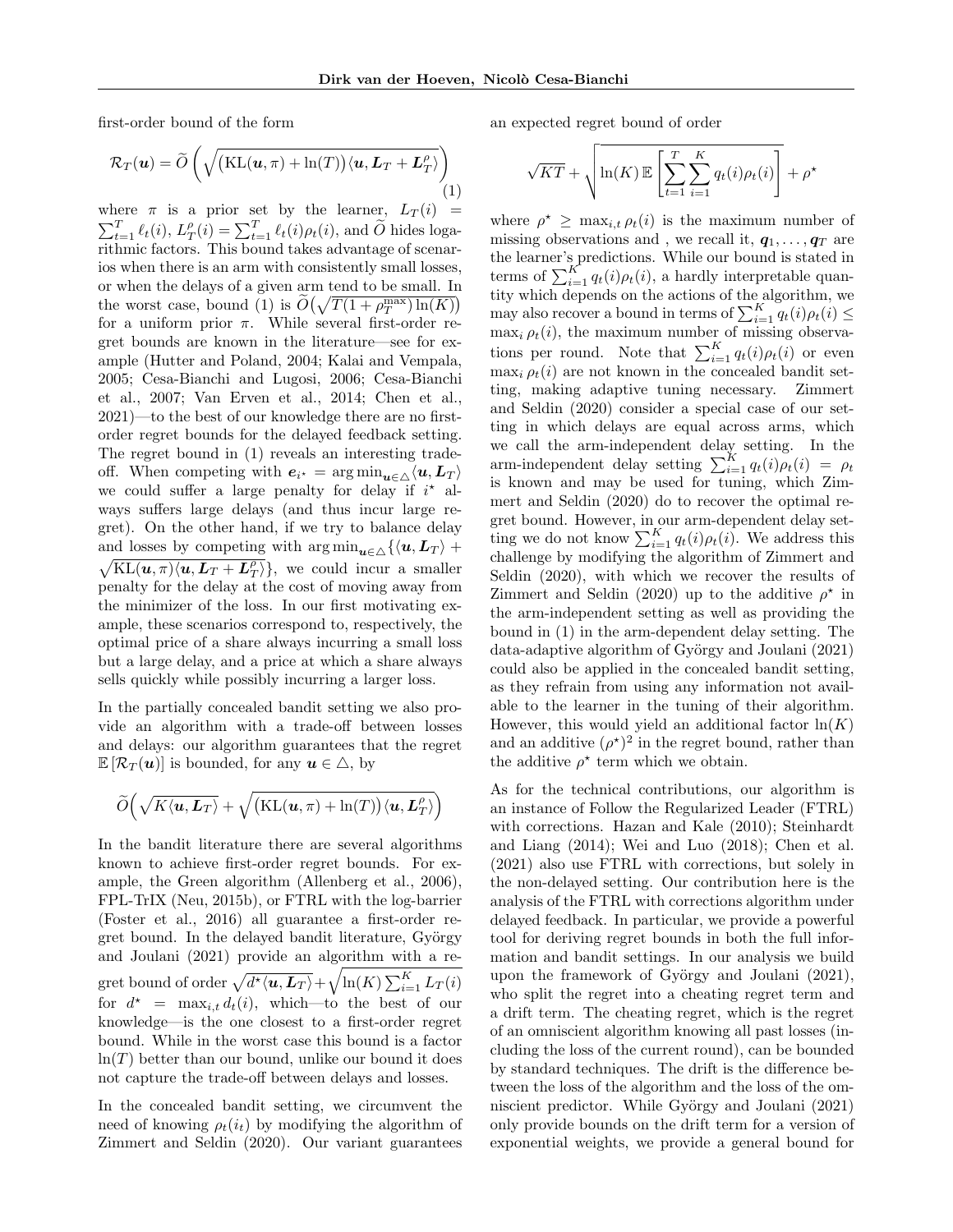FTRL algorithms under mild conditions on the regularizer, thus significantly simplifying the subsequent analysis. In the full information setting, we use this new bound to simultaneously learn the optimal learning rate and the best arm using a particular version of the negative entropy as regularizer. In the partially concealed bandit setting, we develop a new hybrid regularizer that allows us to simultaneously adapt to delay and loss of the best arm. In the concealed bandit setting, we show the power of our new bound by recovering the nontuned results of [Zimmert and Seldin](#page-9-0) [\(2020\)](#page-9-0), and subsequently adapting the tuning to suit our purposes.

The remainder of the paper is organised as follows. In Section [2](#page-3-0) we introduce the algorithm and the corresponding analysis, which we use to derive our results. In Section [3](#page-4-0) we specify the regularizer used in the aforementioned algorithm and use the analysis from Section [2](#page-3-0) to prove a regret bound. In Section [4](#page-5-0) we describe and analyze the regularizers used to derive the results for the concealed and partially concealed bandit settings. Finally, in section [5](#page-7-0) we discuss some open problems.

# <span id="page-3-0"></span>2 ALGORITHM

One of the main challenges in designing an adaptive algorithm that can handle delayed feedback is that tuning the learning rate may involve unknown losses due to the delay. In order to resolve this issue, we learn the best learning rate by specifying multiple learning rates for each expert. This means that we create several pseudo-experts and the algorithm computes distribution a  $p_t^{av}$  over the pseudo-experts experts in each round. To compute the actual predictions we sum the weights over pseudo-experts that share an expert, i.e., we sum over the learning rates. A precise definition of our predictions can be found in the subsequent sections.

Our version of FTRL with corrections is given in Algo-rithm [1.](#page-3-1) Note that both the correction  $a_t(i')$  and loss (estimate)  $\tilde{\ell}_t(i')$  are left unspecified.  $\tilde{\ell}_t(i')$  has different definitions in the bandit and the full information setting, as only in the bandit setting we need to estimate the loss. Similarly,  $a_t(i')$  will be specified in the relevant sections as different choices for  $a_t(i')$  lead to different regret bounds. We use this flexibility to its full extent by choosing different corrections for the full information, partially concealed bandit, and concealed bandit settings.

Our analysis builds on the following simple but useful

<span id="page-3-1"></span>Algorithm 1 Delayed FTRL with Corrections

**Require:** Regularizers  $\Phi_t$  and  $\Psi_t$ , priors  $p_1^{\Phi}$  and  $p_1^{\Psi}$ . 1: for  $t = 1 \dots T$  do

2: Using  $R_t$  defined in [\(5\)](#page-3-2), compute

$$
\boldsymbol{p}_t^{av} = \underset{\boldsymbol{p} \in \triangle'}{\arg \min} \langle \boldsymbol{p}, \widehat{\boldsymbol{L}}_t^{av} \rangle + R_t(\boldsymbol{p}) \tag{2}
$$

3: **for** 
$$
i' \in K'
$$
 **do**  
\n4: **for**  $s \in A_t(i') \equiv \{s : s + d_s(i') = t\}$  **do**  
\n5: **Get** loss  $\tilde{\ell}_s(i')$  and correction  $a_s(i')$   
\n6: **Set**  $\hat{\ell}_s(i') = \tilde{\ell}_s(i') + a_s(i')$   
\n7: **end for**  
\n8: **Update**  $\hat{L}_{t+1}^{av}(i') = \hat{L}_t^{av}(i') + \sum_{s \in A_t(i')} \hat{\ell}_s(i')$   
\n9: **end for**  
\n10: **end for**

decomposition due to György and Joulani  $(2021)$ :

<span id="page-3-4"></span>
$$
\sum_{t=1}^{T} \langle p_t^{av} - u, \hat{\ell}_t \rangle
$$
  
= 
$$
\underbrace{\sum_{t=1}^{T} \langle p_{t+1} - u, \hat{\ell}_t \rangle}_{\text{Checking regret}} + \underbrace{\sum_{t=1}^{T} \langle p_t^{av} - p_{t+1}, \hat{\ell}_t \rangle}_{\text{Drift}} \tag{3}
$$

Here  $p_{t+1}$  is the FTRL distribution when all losses up to and including the loss at round  $t$  are known:

<span id="page-3-3"></span>
$$
\boldsymbol{p}_{t+1} = \arg \min_{\boldsymbol{p} \in \triangle'} \langle \boldsymbol{p}, \boldsymbol{L}_t \rangle + R_t(\boldsymbol{p}) \tag{4}
$$

We let  $\widehat{L}_t = \sum_{s=1}^t \widehat{\ell}_s$  and also let  $\triangle'$  be the enlarged simplex  $\{p : p(i') \ge 0, \sum_{i'=1}^{K'} p(i') = 1\}$  over  $K' \ge K$ coordinates. Note our notational convention here:  $\hat{L}_t^{av}$ contains all the information available to the learner before issuing a prediction in round  $t$  and is used to compute  $p_t^{av}$ , whereas  $\hat{L}_t$  contains all the losses up to and *including*  $\ell_t$ .

For some  $\Psi_t$  and  $\Phi_t$  to be specified later, we always use regularizers of the form

<span id="page-3-2"></span>
$$
R_t(\mathbf{p}) = B_{\Psi_t}(\mathbf{p}, \mathbf{p}_1^{\Psi}) + B_{\Phi_t}(\mathbf{p}, \mathbf{p}_1^{\Phi})
$$
(5)

where  $B_F(x, y) = F(x) - F(y) - \langle \nabla F(y), x - y \rangle$  is the Bregman divergence between  $x$  and  $y$  generated by F. We require that  $F_t = \Psi_t + \Phi_t$  be a Legendre function—see, for example, [\(Cesa-Bianchi and Lugosi,](#page-8-16) [2006,](#page-8-16) Chapter 11.2) for a definition—with a positive definite Hessian on  $dom(F_t)$ . Throughout the paper,  $dom(F_t)$  is the positive cone. The motivation for using a hybrid regularizer comes from [Zimmert and Seldin](#page-9-0) [\(2020\)](#page-9-0), who show how to obtain optimal bounds in the nonstochastic bandit setting by using a regularizer to control the variance of the loss estimates and a different regularizer to control the impact of delay.

As discussed by György and Joulani (2021), the challenge for most delayed (bandit) algorithms is to control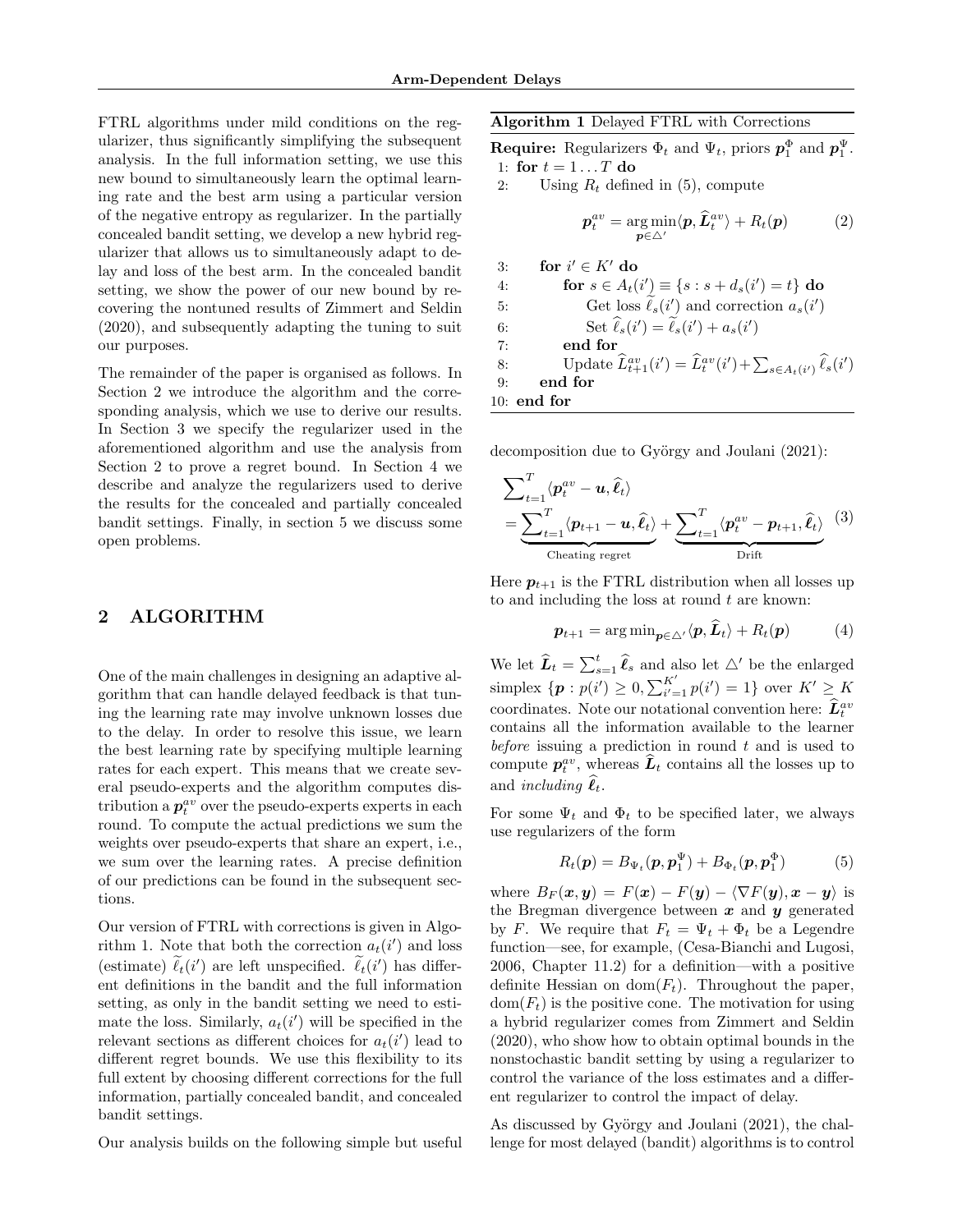the drift in terms of  $p_t^{av}$ . The following Lemma, whose proof can be found in Appendix [A,](#page-10-0) provides a general bound on the drift when the Hessian of  $R_t$  at  $p_t^{av}$  satisfies some mild conditions. In the following, we use  $u \leq v$  to denote  $u_i \leq v_i$  for all i and we use  $u < v$ if  $u \leq v$  and  $u_i < v_i$  for at least one *i*. We define  $G_t(\bm{y}, \bm{z}) \,=\, \langle \nabla F_t^{\star}(\bm{y}), \bm{z} \rangle \, \text{ and } \, W_t(\bm{x}, \bm{z}) \,=\, \langle \nabla F_t(\bm{x}), \bm{z} \rangle$ for any vectors  $x$  and  $y$ .

<span id="page-4-2"></span>**Lemma 1.** For any  $z > 0$ , if  $W_t(\cdot, z)$  is concave,  $W_t(\bm{x}_1, \bm{z}) \leq W_t(\bm{x}_2, \bm{z}) \text{ iff } \bm{x}_1 \leq \bm{x}_2, \text{ and } W_t(\bm{x}_1, \bm{1}) <$  $W_t(\boldsymbol{x}_2,1)$  iff  $\boldsymbol{x}_1 < \boldsymbol{x}_2$ , then

$$
\langle \boldsymbol{p}_t^{av} - \boldsymbol{p}_{t+1}, \widehat{\ell}_t \rangle \leq (\widehat{\boldsymbol{L}}_t - \widehat{\boldsymbol{L}}_t^{av})^\top \big(\nabla^2 R_t(\boldsymbol{p}_t^{av})\big)^{-1} \widehat{\ell}_t
$$

Denote by  $S_t(i') = \{s : s + d_s(i') < t\}$  the indices of available losses for arm  $i'$  at the beginning of round t, and by  $m_t(i') = \{ s : s < t, s + d_s(i') \ge t \}$  the set of missing losses for arm  $i'$  at the beginning of round t, i.e., the losses that in a non-delayed full information setting would have been available to the learner for prediction at round  $t$  but are not available due to delay. Note that  $\rho_t(i') = |m_t(i')|$ . The quantity  $\widehat{L}_t(i') - \widehat{L}_t^{av}(i')$  is a central quantity and is given by

<span id="page-4-10"></span>
$$
\widehat{L}_t(i') - \widehat{L}_t^{av}(i') = \sum_{s \le t} \widehat{\ell}_s(i') - \sum_{s \in S_t(i')} \widehat{\ell}_s(i')
$$
\n
$$
= \sum_{s \in [t] \setminus S_t(i')} \widehat{\ell}_s(i') = \widehat{\ell}_t(i') + \sum_{s \in m_t(i')} \widehat{\ell}_s(i')
$$
\n(6)

The challenge and the main difference with respect to the standard delayed setting comes from the  $m_t(i')$ term. While in the standard delayed setting the  $m_t(i')$ term is the same for all arms, in our setting the set of missing losses can be different for each arm. This challenge is addressed in the next sections. To bound the cheating regret we will use the following standard lemma—see, for example, [\(Joulani et al., 2020\)](#page-9-20):

<span id="page-4-1"></span>**Lemma 2.** Suppose  $R_t(p) \geq R_{t-1}(p)$  for all  $t \geq 1$  and  $p \in \triangle'$ , where  $R_0 = R_1$ . Let  $p_0 = \arg \min_{p \in \triangle'} R_1(p)$ . Then, for any  $u \in \triangle'$  and for  $p_{t+1}$  defined in [\(4\)](#page-3-3),  $\sum_{t=1}^T \langle p_{t+1} - \boldsymbol{u}, \widehat{\ell}_t \rangle \le R_T(\boldsymbol{u}).$ 

For completeness we provide the proof of Lemma [2](#page-4-1) in Appendix [A.](#page-10-0) Since  $\hat{\ell}_t = \hat{\ell}_t + a_t$ , to recover a regret bound with respect to  $\tilde{\ell}_t$  we simply subtract  $\sum_{t=1}^{T} \langle \boldsymbol{p}_t^{av} - \boldsymbol{u}, \boldsymbol{a}_t \rangle$  from both sides of [\(3\)](#page-3-4):

<span id="page-4-3"></span>
$$
\sum_{t=1}^{T} \langle p_t^{av} - u, \tilde{\ell}_t \rangle = \sum_{t=1}^{T} \langle u, a_t \rangle + \sum_{t=1}^{T} \langle p_{t+1} - u, \hat{\ell}_t \rangle
$$
  
+ 
$$
\sum_{t=1}^{T} \langle p_t^{av} - p_{t+1}, \hat{\ell}_t \rangle - \sum_{t=1}^{T} \langle p_t^{av}, a_t \rangle
$$
(7)

The  $\sum_{t=1}^{T} \langle \boldsymbol{p}_t^{av}, \boldsymbol{a}_t \rangle$  term is used to control the drift. The  $\sum_{t=1}^{T} \langle u, a_t \rangle$  term is what allows us to derive bounds that depend on  $u$ . Applying Lemmas [1](#page-4-2) and [2](#page-4-1) to [\(7\)](#page-4-3), we can prove the following result.

<span id="page-4-8"></span>Lemma 3. Under the assumptions of Lemmas [1](#page-4-2) and [2,](#page-4-1) Algorithm [1](#page-3-1) satisfies:

$$
\sum_{t=1}^T \langle \boldsymbol{p}_t^{av} - \boldsymbol{u}, \widetilde{\boldsymbol{\ell}}_t \rangle \le \sum_{t=1}^T \langle \boldsymbol{u}, \boldsymbol{a}_t \rangle + R_T(\boldsymbol{u}) + \sum_{t=1}^T \left( (\widehat{\boldsymbol{L}}_t - \widehat{\boldsymbol{L}}_t^{av})^\top (\nabla^2 R_t(\boldsymbol{p}_t^{av}))^{-1} \widehat{\boldsymbol{\ell}}_t - \langle \boldsymbol{p}_t^{av}, \boldsymbol{a}_t \rangle \right)
$$

The remaining challenge is to choose  $\Psi_t$ ,  $\Phi_t$ , and  $a_t$ .

### <span id="page-4-0"></span>3 FULL INFORMATION SETTING

In the full information setting we use  $\Phi_t \equiv 0$  and

<span id="page-4-4"></span>
$$
\Psi_t(\mathbf{p}) = \sum_{i=1}^K \sum_{\eta \in H_t} \frac{p(i,\eta)}{\eta} \ln(p(i,\eta)) \tag{8}
$$

where  $H_t$  is a multiset of learning rates we define below. Similar regularizers have been used by [Bubeck](#page-8-23) [et al. \(2017\)](#page-8-23) and [Chen et al. \(2021\)](#page-8-19) to obtain multiscale algorithms. In particular, the algorithm of [Chen](#page-8-19) [et al. \(2021\)](#page-8-19) is related to ours, as they also use corrections. However, we are the first ones to analyze this regularizer in a delayed feedback setting.

As mentioned already, we simultaneously learn to compete with arbitrary  $u \in \Delta$  and learn the best learning rate. We do so by using several learning rates for each expert. Denote by  $H_t$  the multiset of learning rates available in round t and let  $i' = (i, \eta)$ . We have that  $|H_t| = J$  for all t, where we set  $J = \lceil \log_2(\sqrt{T}) \rceil$ . Then  $p_t^{av}$  is a distribution over  $[K] \times [J]$ . The probability the algorithm assigns to expert  $i$  is the marginal:

<span id="page-4-7"></span>
$$
q_t(i) = \sum_{\eta \in H_t} p_t^{av}(i, \eta) \tag{9}
$$

The two missing inputs to Algorithm [1](#page-3-1) are  $\ell_t(i')$  and  $(i')$ .  $a_t(i')$ . In the full information setting we do not need to estimate  $\ell_t(i)$ , and can simply set  $\tilde{\ell}_t(i') = \tilde{\ell}_t(i, \eta) =$  $\ell_t(i)$ . As we mentioned above, the correction term is chosen to control the drift

<span id="page-4-5"></span>
$$
a_t(i') = a_t(i, \eta) = 4\eta \ell_t(i)(1 + \rho_t(i))
$$
 (10)

The multiset  $H_t$  of learning rates in round t contains

<span id="page-4-9"></span>
$$
\min\left\{\frac{1}{4(1+\rho_t^{\max})}, \frac{\sqrt{\ln(K) + 2(\ln(T) + 1)}}{4\sqrt{1 + \rho_t^{\max}2^j}}\right\} (11)
$$

for all  $j = 1, ..., J$ , where  $\rho_t^{\max} = \max_{i \leq K, s \leq t} \rho_s(i)$ . Hence for each  $j$  there is a (not necessarily distinct)  $\eta \in H_t$ , which we use to define the prior:

<span id="page-4-6"></span>
$$
p_1^{\Psi}(i') = p_1^{\Psi}(i, \eta) = \frac{2^{-2j}}{\sum_{j'=1}^{J} 2^{-2j'}} \pi(i) \qquad (12)
$$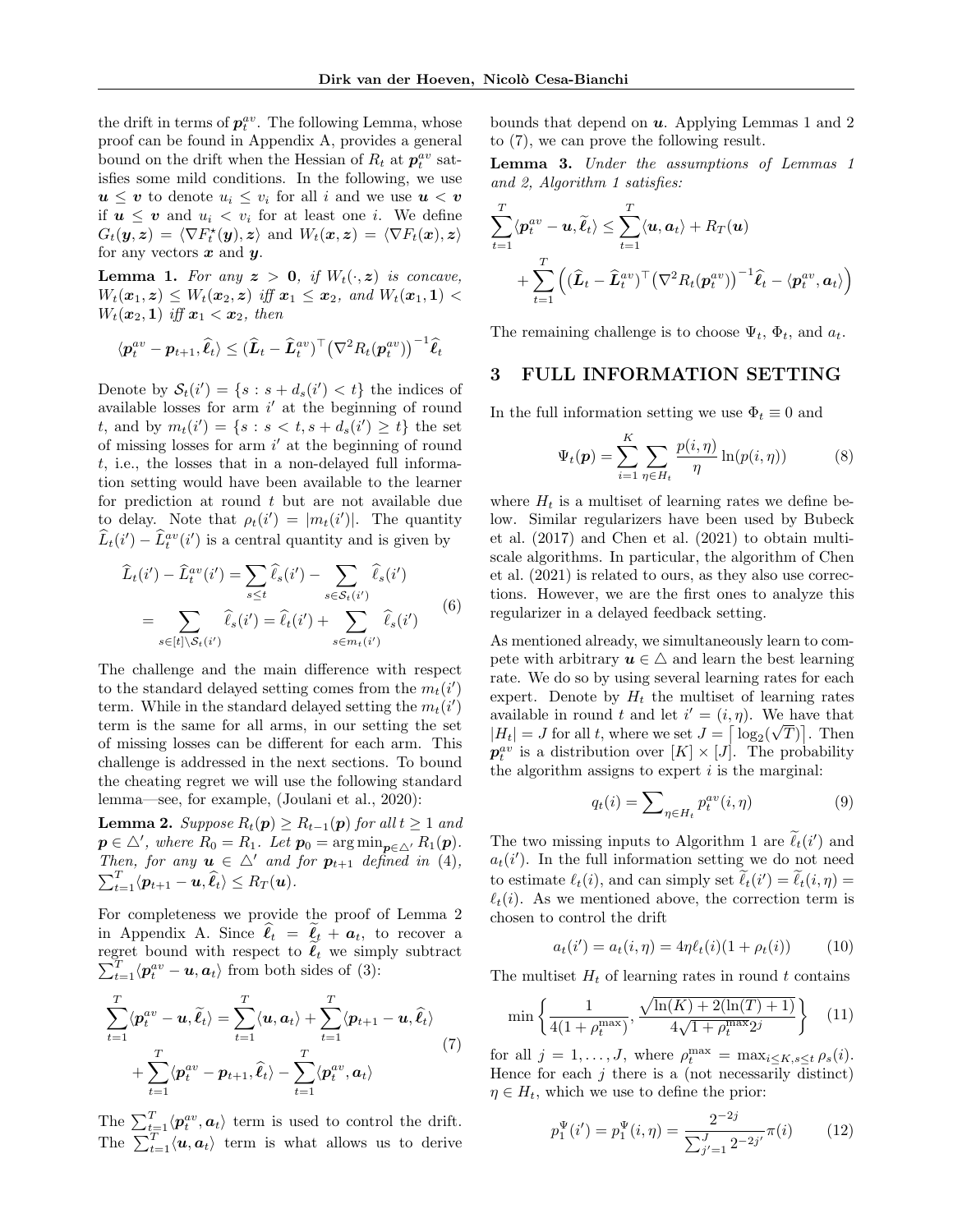Note that this is similar to the prior used by [Chen et al.](#page-8-19) [\(2021\)](#page-8-19). Next, we state the main result of this section in asymptotic form (see Theorem [4](#page-12-0) in Appendix [B](#page-12-1) for the same bound with explicit constants).

<span id="page-5-1"></span>Theorem [1](#page-3-1). If we run Algorithm 1 with regularizer  $\Phi_t \equiv 0$ ,  $\Psi_t$  defined by [\(8\)](#page-4-4), corrections  $a_t$  defined by [\(10\)](#page-4-5), and prior defined by [\(12\)](#page-4-6), then for any  $u \in \Delta$ the predictions  $q_t$  defined by [\(9\)](#page-4-7) using  $p_t^{av}$  computed by the algorithm satisfy

$$
\sum_{t=1}^{T} \langle \mathbf{q}_t - \mathbf{u}, \boldsymbol{\ell}_t \rangle
$$
  
=  $O\left(\rho_T^{\max} + \sqrt{(\text{KL}(\mathbf{u}, \pi) + \ln(T)) \langle \mathbf{u}, \mathbf{L}_T + \mathbf{L}_T^{\rho} \rangle}\right)$ 

Sketch proof of Theorem [1.](#page-5-1) Denote by  $\eta^* \in H_T$  the target learning rate and let  $u'(i') = u'(i, \eta) = 0$  if  $\eta \neq$  $\eta^*$  and  $u'(i, \eta) = u(i)$  otherwise. First, observe that by definition of  $q_t$ ,  $u'$ , and  $\widetilde{\ell}$  we have that  $\sum_{t=1}^T \langle q_t - \ell \rangle$  $\langle \boldsymbol{u}, \boldsymbol{\ell}_t \rangle = \sum_{t=1}^T \langle \boldsymbol{p}_t^{av} - \boldsymbol{u}', \tilde{\boldsymbol{\ell}}_t \rangle$ , where the inner product on the left-hand side is on  $\mathbb{R}^K$  and the inner products on the right-hand side are on  $\mathbb{R}^{K \times J}$ . Since  $R_t$  can be shown to verify the conditions of Lemma [3,](#page-4-8) we obtain

$$
\sum_{t=1}^{T} \langle \mathbf{q}_t - \mathbf{u}, \mathbf{\ell}_t \rangle \leq R_T(\mathbf{u}') + \sum_{t=1}^{T} \langle \mathbf{u}', \mathbf{a}_t \rangle
$$
  
+ 
$$
\sum_{t=1}^{T} \left( (\widehat{\mathbf{L}}_t - \widehat{\mathbf{L}}_t^{av})^{\top} (\nabla^2 R_t(\mathbf{p}_t^{av}))^{-1} \widehat{\mathbf{\ell}}_t - \langle \mathbf{p}_t^{av}, \mathbf{a}_t \rangle \right)
$$

With some work we may then prove a bound on  $R_T(u')$ of order  $O((KL(\boldsymbol{u}, \pi) + \ln(T))/\eta^*)$ . Using that  $\widehat{\ell}_t(i') \leq$  $2\tilde{\ell}_t(i') = 2\ell_t(i)$  due to the restrictions on  $\eta$ , and that  $\nabla^2 R_t(\boldsymbol{p}_t^{av})$  is a diagonal matrix with components equal to  $1/p_t^{av}(i, \eta)$ , we can see that

$$
\begin{aligned} & (\widehat{\boldsymbol{L}}_t - \widehat{\boldsymbol{L}}_t^{av})^\top \big(\nabla^2 R_t(\boldsymbol{p}_t^{av})\big)^{-1} \widehat{\boldsymbol{\ell}}_t \\ &\le \sum\nolimits_{i=1}^K \sum\nolimits_{\eta \in H_t} 4\eta p_t^{av}(i, \eta) \widetilde{\ell}_t(i, \eta) \big(1 + \rho_t(i)\big) \end{aligned}
$$

Thus, by using the definition of  $u'$  and that  $a_t(i, \eta) =$  $4\eta \tilde{\ell}_t(i,\eta)(1+\rho_t(i))$ , we derive a bound on  $\sum_{t=1}^T \langle q_t - \eta_t(i) \rangle$  $\langle u, \ell_t \rangle$  of order

$$
\min_{\eta \in H_T} \left( \frac{\mathrm{KL}(\boldsymbol{u}, \pi) + \ln(T)}{\eta} + \eta \sum_{t=1}^T \ell_t(i) (1 + \rho_t(i)) \right)
$$

To complete the proof one has to show that there is a suitable  $\eta^* \in H_T$  approximating the minimizer of the above expression (see Appendix [B\)](#page-12-1).  $\Box$ 

Interestingly, the result in Theorem [1](#page-5-1) holds for all  $\boldsymbol{u}$ simultaneously, which implies that the algorithm automatically performs a trade-off between losses and delays. This interplay between losses and delays also occurs when we run the algorithm: the loss  $\hat{\ell}_t(i, \eta) =$  $\ell_t(i) (1 + 4\eta(1 + \rho_t(i)))$  we feed to the algorithm penalizes arms for suffering large delay, as when the delay is large the amount of missing feedback is also large.

### <span id="page-5-0"></span>4 BANDIT SETTING

In the bandit setting we face two additional challenges compared to the full information setting. The first challenge is to estimate  $\ell_t$ . For this we use the implicit exploration technique [\(Neu, 2015a\)](#page-9-21): sample  $i_t \sim q_t$ , observe  $\ell_t(i_t)$ , and estimate  $\ell_t(i)$  for any i by  $\mathbb{1}[i_t =$  $i(q_t(i) + \epsilon_t)^{-1}\ell_t(i)$ , where  $\epsilon_t \geq 0$  is a user-specified parameter which we will either set to 0 or to  $O(t^{-1/2})$ .

The second challenge is due to arm-dependent delays. In Section [3](#page-4-0) we used  $\rho_t(i)$  in the correction term. While ideally we would like to do the same in the bandit setting, we do not know how many observations are missing from each arm: if we do not pull arm i in round t we will not know if  $\ell_t(i)$  is missing in subsequent rounds. Recall that in the partially concealed bandit setting we assume that the learner observes  $\rho_t(i_t)$  whenever the loss  $\ell_t(i_t)$  is observed. Note that in the arm-independent delay setting,  $\rho_t(i)$  can always be computed by simply counting the number of missing losses. In the concealed bandit setting, we do not make this additional assumption. The fact that we do not know  $\rho_t(i_t)$  at prediction time complicates learning  $\rho_T^{\text{max}}$ . While in the full information setting we could adjust the grid of learning rates before issuing a prediction, we can not use this trick in the bandit setting. Instead, we use a fixed grid of learning rates. For this reason we assume that the learner has preliminary access to an upper bound on  $\rho_T^{\text{max}}$ , denoted by  $\rho^*$ .

#### <span id="page-5-5"></span>4.1 Partially Concealed Bandit Setting

As in the full information setting, we simultaneously learn the best learning rate and expert. For each expert  $i$  we create  $J$  pseudo-experts, each having its own personal learning rate  $\gamma \in \Gamma$ . Thus, as in the full information setting, we write  $p(i') = p(i, \gamma)$ . Unlike before, we use Algorithm [1](#page-3-1) with a double regularizer:

<span id="page-5-2"></span>
$$
\Psi_t(\mathbf{p}) = -\eta_t^{-1} \sum_{i=1}^K \ln \left( \sum_{\gamma \in \Gamma} p(i, \gamma) \right) \tag{13}
$$

$$
\Phi_t(\mathbf{p}) = \sum_{i=1}^K \sum_{\gamma \in \Gamma} \gamma^{-1} p(i, \gamma) \ln (p(i, \gamma)) \qquad (14)
$$

The role of [\(13\)](#page-5-2) is to control the variance  $\mathbb{E}\left[\widehat{\ell}_t^{\top}(\nabla^2{R}_t(\boldsymbol{p}_t^{av}))^{-1}\widehat{\ell}_t\right]$  and [\(14\)](#page-5-3) is used to control  $\mathbb{E}\left[\big(\widehat{\bm{L}}_t-\widehat{\bm{\ell}}_t-\widehat{\bm{L}}_t^{av}\big)^{\top}\big(\nabla^2{R}_t(\bm{p}_t^{av})\big)^{-1}\widehat{\bm{\ell}}_t\right]$ , a quantity associated with the additional regret due to delayed feedback. The predictions  $i_t$  are sampled from  $q_t$  given by

<span id="page-5-4"></span><span id="page-5-3"></span>
$$
q_t(i) = \sum_{\gamma \in \Gamma} p_t^{av}(i, \gamma) \tag{15}
$$

Our regularizer has a somewhat unusual structure. The log barrier regularizer [\(13\)](#page-5-2) controls the variance of the loss estimates, and regularizes  $q_t(i)$  rather than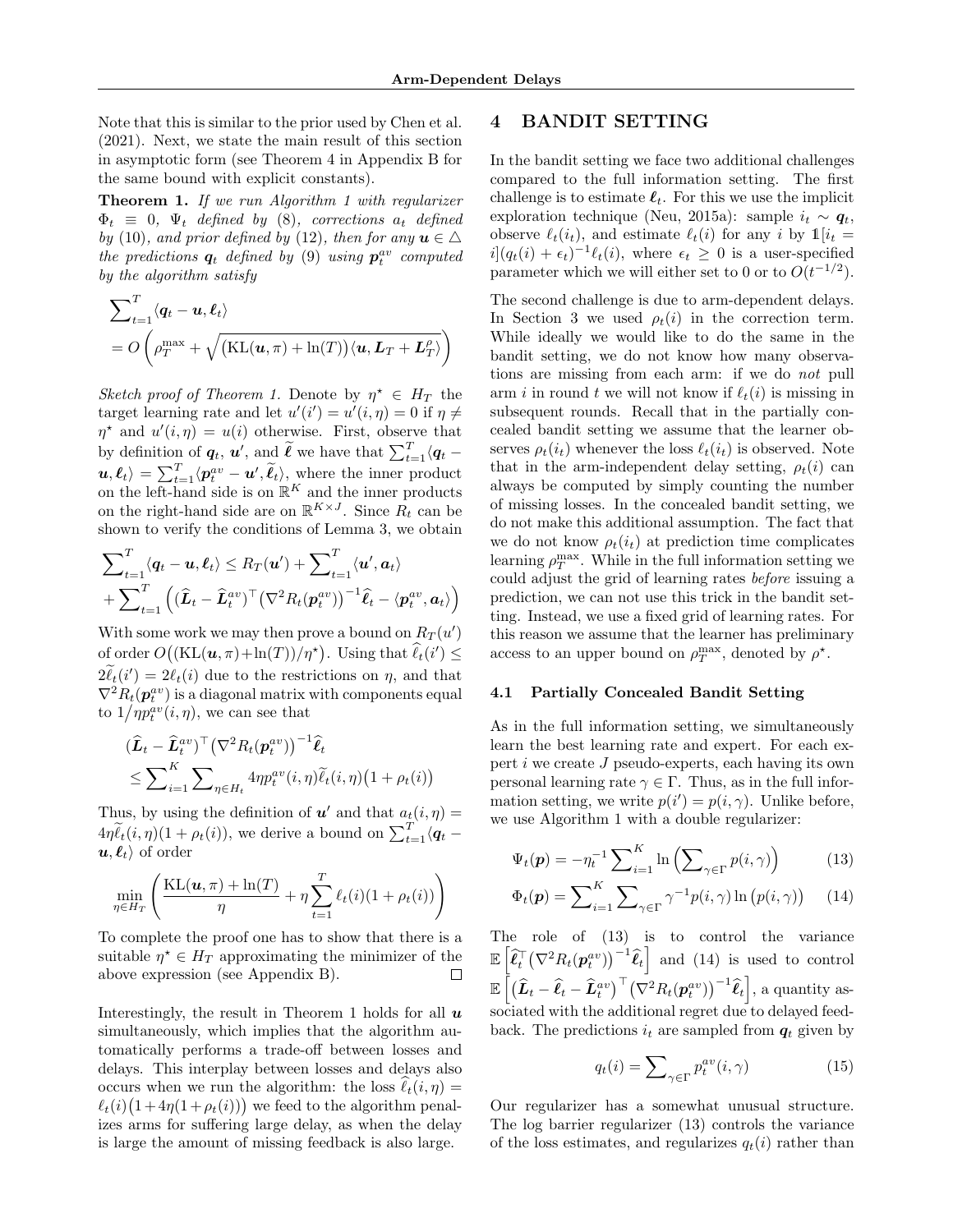$p_t(i, \gamma)$ . This implies that, as far as the log barrier is concerned, there are only  $K$  arms rather than  $K' = O(K \ln(T))$  arms. To develop some intuition as to why this matters, let us consider the regret bound of FTRL run with the log barrier, a constant learning rate  $\eta$ , and N arms. Without delays, this bound is  $O(N \ln(T) \eta^{-1} + \eta T)$  [\(Foster et al., 2016\)](#page-8-21). Therefore, using K rather than  $K'$  experts reduces the regret of FTRL with the log barrier by a factor of  $\sqrt{\ln(T)}$ .

We continue by specifying loss estimates  $\ell_t(i') = \widetilde{\zeta}$  $\widetilde{\ell}_t(i, \gamma) = \mathbb{1}[i_t = i]q_t(i)^{-1}\ell_t(i)$  (i.e., we set  $\epsilon_t = 0$ ) and the corrections

<span id="page-6-0"></span>
$$
a_t(i,\gamma) = 4\gamma \tilde{\ell}_t(i,\gamma)\rho_t(i) \tag{16}
$$

Recall that in the partially concealed bandit setting the learner observes  $\rho(i_t)$  whenever the loss  $\ell_t(i_t)$  is observed, making [\(16\)](#page-6-0) a valid choice for corrections. The grid  $\Gamma$  of learning rates we use in this section contains all

<span id="page-6-1"></span>
$$
\min\left\{ (4\rho^*)^{-1}, \frac{\sqrt{\ln(K) + \ln(T) + 1}}{4\sqrt{\rho^*}2^j} \right\} \tag{17}
$$

for  $j = 1, ..., J = \lceil \log_2(\frac{1}{2}) \rceil$ √  $\overline{T})$ , where  $\rho^* \geq \rho_T^{\max}$ . The learning rate for the log barrier is

<span id="page-6-2"></span>
$$
\eta_t = \sqrt{K \ln(T) \left( 4(1 + \rho^*) + 4 \sum_{s \in \mathcal{S}_t} \ell_s(i_s) \right)^{-1}} \tag{18}
$$

where  $S_t = \{s : s + d_s(i_s) < t\}$  is the set of available losses at the beginning of round  $t$  in the bandit setting.

<span id="page-6-3"></span>**Theorem 2.** Let  $p_1^{\Psi} \equiv \frac{1}{KJ}$  and let  $p_1^{\Phi}$  be given by [\(12\)](#page-4-6). Assume  $\pi_1(i) \geq \frac{1}{T^2}$  for all  $i \in [K]$ . If we run Algorithm [1](#page-3-1) using regularizers [\(13\)](#page-5-2) and [\(14\)](#page-5-3) with corresponding learning rates [\(17\)](#page-6-1) and [\(18\)](#page-6-2), then the predictions  $i_t \sim q_t$ , with  $q_t$  as in [\(15\)](#page-5-4), satisfy

$$
\mathbb{E}\left[\sum_{t=1}^{T}(\ell_t(i_t) - \langle \mathbf{u}, \boldsymbol{\ell}_t \rangle)\right] = O\left(K\ln(T) + \rho^* \ln(T)\right)
$$

$$
\sqrt{K\ln(T)\langle \mathbf{u}, \boldsymbol{L}_T \rangle} + \sqrt{\left(\text{KL}(\mathbf{u}, \pi) + \ln(T)\right)\langle \mathbf{u}, \boldsymbol{L}_T^{\rho} \rangle}\right)
$$

The proof of Theorem [2](#page-6-3) follows from Theorem [5](#page-18-0) in Appendix [C.](#page-15-0) As in the full information setting, we use Lemma [3](#page-4-8) to bound the regret. The main difference with the full information setting is how  $\mathbb{E}\left[ (\widehat{\bm{L}}_t - \widehat{\bm{L}}_t^{av})^\top (\nabla^2 R_t(\bm{p}_t^{av}))^{-1} \widehat{\bm{\ell}}_t \right]$  is bounded. The unusual structure of the regularizer presents us with a challenge here, as  $\nabla^2 R_t(\boldsymbol{p}_t^{av})$  is a complicated blockdiagonal matrix. We carefully analyse the inverse of  $\nabla^2 R_t(\boldsymbol{p}_t^{av})$  in Lemmas [4](#page-6-4) and [5:](#page-6-5)

<span id="page-6-4"></span>**Lemma 4.** For all t, the function  $F_t = \Psi_t + \Phi_t$ , where  $\Psi_t$  is defined in [\(13\)](#page-5-2) and  $\Phi_t$  is defined in [\(14\)](#page-5-3), is Legendre and satisfies the conditions of Lemma [1.](#page-4-2) Moreover,

$$
(\hat{L}_t - \hat{L}_t^{av})^{\top} (\nabla^2 F_t(p_t^{av}))^{-1} \hat{\ell}_t \leq \eta_t 4\ell_t(i_t)^2 + 4 \sum_{\gamma \in \Gamma} \gamma \sum_{s \in m_t(i_t)} p_t^{av}(i_t, \gamma) \tilde{\ell}_t(i_t, \gamma) \tilde{\ell}_s(i_t, \gamma)
$$

<span id="page-6-5"></span>**Lemma 5.** With regularizers  $(13)$  and  $(14)$  we have that

$$
\mathbb{E}\left[ (\widehat{\boldsymbol{L}}_t - \widehat{\boldsymbol{L}}_t^{av})^\top (\nabla^2 R_t(\boldsymbol{p}_t^{av}))^{-1} \widehat{\boldsymbol{\ell}}_t \right] - \mathbb{E}\left[ \langle \boldsymbol{p}_t^{av}, \boldsymbol{a}_t \rangle \right] \leq \mathbb{E}\left[ \eta_t 4\ell_t (i_t)^2 \right]
$$

*Proof.* Since  $\nabla^2 R_t(\boldsymbol{p}_t^{av}) = \nabla^2 F_t(\boldsymbol{p}_t^{av})$  and  $\sum_{s \in m_t(i_t)} \widetilde{\ell}_t(i_t) f_s = \sum_{i=1}^K \sum_{s=1}^T \mathbb{1}[s \in m_t(i)] \widetilde{\ell}_t(i) f_s$ for arbitrary  $f_s$  we can use Lemma [4](#page-6-4) to show that

$$
\mathbb{E}\left[ (\widehat{L}_t - \widehat{L}_t^{av})^\top \left(\nabla^2 R_t(p_t^{av})\right)^{-1} \widehat{\ell}_t \right] \leq \mathbb{E}\left[ \eta_t 4\ell_t(i_t)^2 \right] + \mathbb{E}\left[ 4 \sum_{\gamma \in \Gamma} \sum_{i=1}^K \sum_{s=1}^T \mathbb{1}[s \in m_t(i)] p_t^{av}(i, \gamma) \gamma \widetilde{\ell}_t(i, \gamma) \widetilde{\ell}_s(i, \gamma) \right]
$$
\n(19)

<span id="page-6-7"></span>We proceed by studying the expectation of the sum in the above equation. Denote by  $\mathcal{B}_s \equiv \{i_r : r \in \mathcal{S}_s\}$  all  $i_r$  with  $r \in \mathcal{S}_s \equiv \{r : r + d_r(i_r) < s\}$ . Recall that  $m_t(i) \equiv \{s : s < t, s + d_s(i) \geq t\}$  identifies the set of losses that can not be used for prediction in round  $t$ due to delay. We may write

<span id="page-6-6"></span>
$$
\mathbb{E}\left[p_t^{av}(i,\gamma)\widetilde{\ell}_t(i,\gamma)\mathbb{1}[s \in m_t(i)]\widetilde{\ell}_s(i,\gamma)\middle| \mathcal{B}_s\right] \le
$$
\n
$$
\mathbb{E}\left[p_t^{av}(i,\gamma)\widetilde{\ell}_t(i,\gamma)\frac{\mathbb{1}[i=i_s]}{q_s(i)}\middle| \mathcal{B}_s\right]\mathbb{1}[s \in m_t(i)] = (20)
$$
\n
$$
\mathbb{E}\left[p_t^{av}(i,\gamma)\widetilde{\ell}_t(i,\gamma)\middle| \mathcal{B}_s\right]\mathbb{E}\left[\frac{\mathbb{1}[i=i_s]}{q_s(i)}\middle| \mathcal{B}_s\right]\mathbb{1}[s \in m_t(i)]
$$
\n
$$
= \mathbb{E}\left[p_t^{av}(i,\gamma)\widetilde{\ell}_t(i,\gamma)\middle| \mathcal{B}_s\right]\mathbb{1}[s \in m_t(i)]
$$

The first step is true because  $s \in m_t(i)$  is a deterministic event for all  $s \leq t$  and i and simply uses  $\ell_s(i) \leq 1$ . Equality [\(20\)](#page-6-6) vacuously holds when  $s \notin m_t(i)$ . If  $s \in m_t(i)$ , then  $\ell_s(i, \gamma)$  is not used for computing the prediction in round  $t$  because it is not available at the beginning of round t. Hence, when  $i = i_s$ ,  $p_t^{av}(i, \gamma)\tilde{\ell}_t(i, \gamma)$  does not depend on  $i_s$  and [\(20\)](#page-6-6) holds; if  $i \neq i_s$  then both sides of the equality are again zero and [\(20\)](#page-6-6) vacuously holds. The above implies that we can further bound equation [\(19\)](#page-6-7) as

$$
\mathbb{E}\left[ (\widehat{L}_t - \widehat{L}_t^{av})^\top (\nabla^2 R_t(\mathbf{p}_t^{av}))^{-1} \widehat{\ell}_t \right] \leq \mathbb{E}\left[ \eta_t 4\ell_t (i_t)^2 \right] + \mathbb{E}\left[ 4 \sum_{\gamma \in \Gamma} p_t^{av}(i_t, \gamma) \gamma \widetilde{\ell}_t (i_t, \gamma) \rho_t (i_t) \right]
$$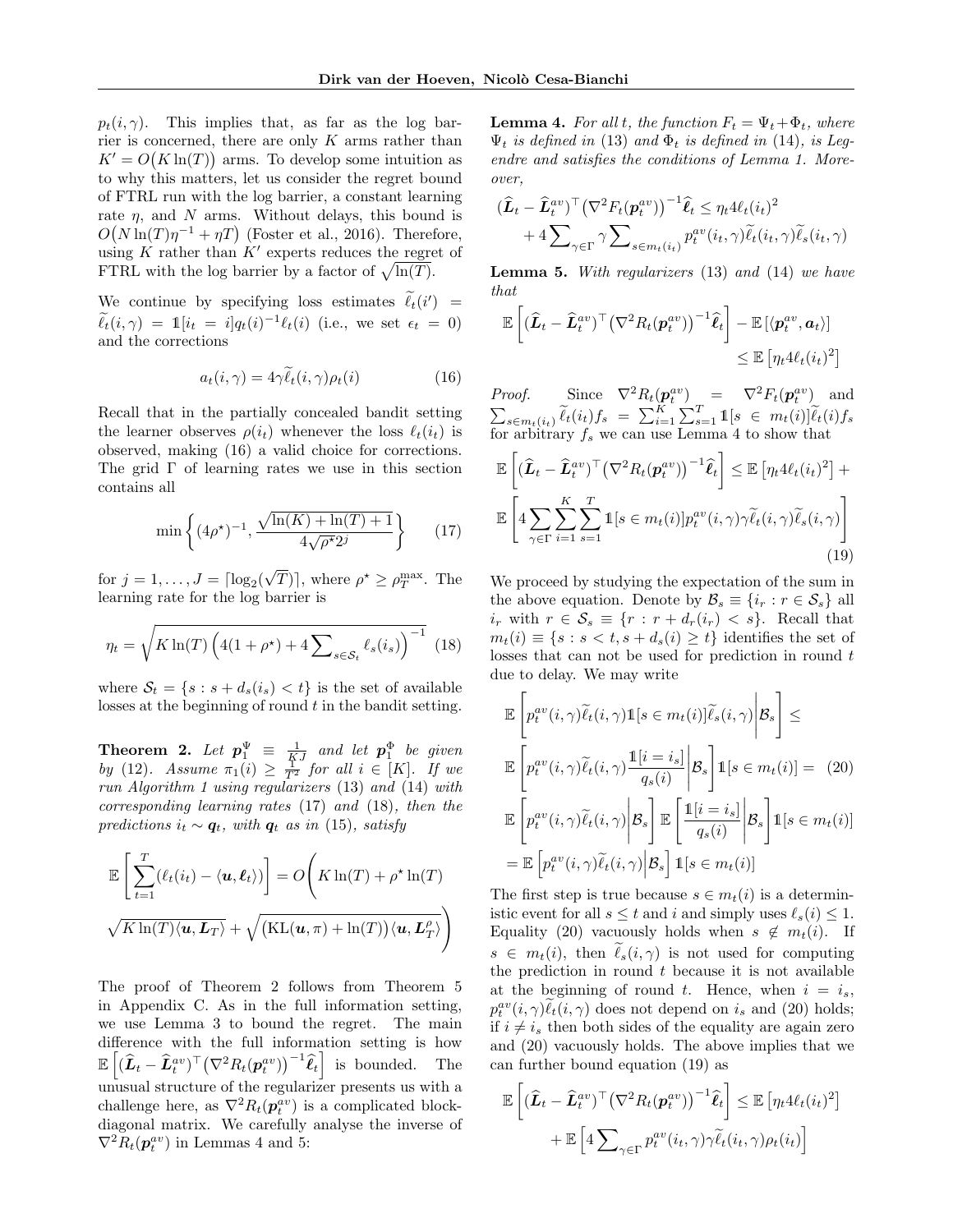which completes the proof after we subtract

$$
\mathbb{E}\left[\langle \boldsymbol{p}_t^{av}, \boldsymbol{a}_t \rangle\right] = \mathbb{E}\left[4 \sum\nolimits_{\gamma \in \Gamma} p_t^{av}(i_t, \gamma) \gamma \widetilde{\ell}_t(i_t, \gamma) \rho_t(i_t)\right] \ \Box
$$

Lemma [5](#page-6-5) combined with the bound on  $R_T(u')$  in Lemma [7](#page-16-0) and showing that there is a  $\gamma \in \Gamma$  that is close to optimal are the essential parts of the proof of Theorem [5,](#page-18-0) which can be found in Appendix [C.](#page-15-0)

#### <span id="page-7-5"></span>4.2 Concealed Bandit Setting

In this section we design an algorithm that does not require knowledge of  $\rho_t(i)$  for any arm. To see why not knowing  $\rho_t(i)$  poses a problem for standard algorithms, we analyse the optimal algorithm of [Zim](#page-9-0)[mert and Seldin \(2020\)](#page-9-0). This corresponds to Algorithm [1](#page-3-1) with the following setup: The algorithm uses  $i' = i$ , which is to say that it samples its actions from  $q_t(i) = p_t^{av}(i)$  where  $p_t^{av}(i)$  are computed by Algorithm [1.](#page-3-1) Furthermore, it uses the following regularizers:

$$
\Psi_t(\mathbf{p}) = \sum_{i=1}^K -\eta_t^{-1} \sqrt{p(i)} \tag{21}
$$

$$
\Phi_t(\mathbf{p}) = \sum_{i=1}^K \gamma_t^{-1} p(i) \ln (p(i)) \tag{22}
$$

[Zimmert and Seldin \(2020\)](#page-9-0) use  $a_t(i) = 0$  and we postpone specifying the loss estimates until later. Recall that  $F_t = \Psi_t + \Phi_t$  and observe that  $(\nabla F_t(\boldsymbol{x}))_i =$  $-\frac{1}{2}$  $\frac{1}{2\eta_t\sqrt{x(i)}}+\frac{\ln(x(i))+1}{\gamma_t}$  $\frac{(i) + 1}{\gamma_t}$  and that  $\nabla^2 F_t(\boldsymbol{x})$  is a diagonal matrix with  $(\nabla^2 F_t(\bm{x}))_{i,i} = -\frac{1}{4\eta_t x(i)^{3/2}} + \frac{1}{\gamma_t x(i)}$ . As the conditions of Lemma [3](#page-4-8) are satisfied, we may write:

$$
\mathbb{E}\left[\sum_{t=1}^T \langle \boldsymbol{q}_t - \boldsymbol{u}, \widetilde{\ell}_t \rangle \right] \leq \mathbb{E}\left[\sum_{t=1}^T \sum_{i=1}^K 4\eta_t q_t(i)^{3/2} \widetilde{\ell}_t(i)^2 \right] + \mathbb{E}\left[R_T(\boldsymbol{u})\right] + \mathbb{E}\left[\sum_{t=1}^T \sum_{i=1}^K \gamma_t q_t(i) \widetilde{\ell}_t(i) \sum_{s \in m_t(i)} \widetilde{\ell}_s(i)\right]
$$
\n(23)

where we used that  $\left(\frac{1}{4\eta_t q_t(i)^{3/2}} + \frac{1}{\gamma_t q_t(i)}\right)^{-1}$ ≤  $\min\{4\eta_tq_t(i)^{3/2}$ Following the proof of Lemma [5](#page-6-5) to bound the expectation, we see that

$$
\mathbb{E}\left[\sum_{i=1}^K q_t(i)\widetilde{\ell}_t(i)\sum_{s\in m_t(i)}\widetilde{\ell}_s(i)\right] \leq \mathbb{E}\left[\sum_{i=1}^K q_t(i)\rho_t(i)\right]
$$

Since [Zimmert and Seldin \(2020\)](#page-9-0) assume that the delays are equal for each arm, implying that  $\rho_t(i) = \rho_t$ for all arms, they can use an unbiased loss estimator combined with  $\gamma_t = \sqrt{\frac{\ln t}{\sum}}$  $\frac{\ln(K)}{\sum_{s=1}^{t} \rho_t}$  to achieve the optimal regret bound. In an ideal scenario, in our setting we would set  $\gamma_t = \sqrt{\frac{1}{\sum_{i=1}^{n}}$  $\frac{\ln(K)}{\sum_{i=1}^K \sum_{i=1}^K \gamma_t q_t(i) \rho_t(i)}$ . Unfortunately, we do not know  $\rho_t(i)$ , meaning we have

to resort to tuning  $\gamma_t$  in terms of (a suitable upper bound on)  $\sum_{i=1}^{K} \gamma_t q_t(i) \widetilde{\ell}_t(i) \sum_{s \in m_t(i)} \widetilde{\ell}_s(i)$ . This brings us an additional challenge in the form of having to control the loss estimates, which we do by using the implicit exploration of [Neu \(2015a\)](#page-9-21), as is also done by György and Joulani  $(2021)$ , i.e., we set  $\widetilde{\ell}_t(i) = \mathbb{1}[i_t = i] \ell_t(i) (q_t(i) + \epsilon_t)^{-1}$ . The role of  $\epsilon_t$  is to control the range of  $\tilde{\ell}(i)$ , which is  $[0, \epsilon_t^{-1}]$ . The learning rate for  $\Phi_t$  will be set as

<span id="page-7-2"></span>
$$
\gamma_t = \sqrt{\frac{\ln(K)}{\frac{\rho^{\star}}{\epsilon_t} + \sum_{s=1}^{t-1} \sum_{i=1}^K \mathbb{1}[i_s = i] \sum_{s' \in m_s(i)} \frac{\mathbb{1}[i_{s'} = i]}{q_{s'}(i)}}\n\tag{24}}
$$

Note that while we do not know  $m_s(i) \equiv \{s : s < t, s+\}$  $d_s(i) > t$ , the set of missing losses for arm i at time t, we can indeed compute  $\sum_{s \in m_s(i)} \frac{1[i_s=i]}{q_s(i)}$  $\frac{[i_s=i]}{q_s(i)}$ , as we only add  $\frac{1}{q_s(i)}$  to the sum whenever we pulled arm i in round s and have not yet observed  $\ell_s(i_s)$  by round t, which we do know. The final result can be found in Theorem [3,](#page-7-1) of which the proof can be found in Appendix [D.](#page-20-0)

<span id="page-7-4"></span><span id="page-7-3"></span><span id="page-7-1"></span>**Theorem 3.** Let  $q_t$  be computed by Algorithm [1](#page-3-1) with  $a_t(i) = 0, \eta_t = \frac{1}{\sqrt{2}}$  $\frac{1}{4t},\;\epsilon_t=\frac{1}{\sqrt{}}$  $\frac{1}{t}$ ,  $\gamma_t$  as in [\(24\)](#page-7-2),  $p_1^{\Psi}(i) =$  $p_1^{\Phi}(i) = \frac{1}{K}$ ,  $\widetilde{\ell}_t(i) = \frac{1[i_t=i]\ell_t(i)}{q_t(i)+\epsilon_t}$ , and regularizers speci-fied in [\(21\)](#page-7-3) and [\(22\)](#page-7-4). Then actions  $i_t \sim q_t$  guarantee

$$
\mathbb{E}\left[\sum_{t=1}^{T}(\ell_t(i_t) - \langle \mathbf{u}, \boldsymbol{\ell}_t \rangle) \right] \leq 9\sqrt{KT} + \frac{1}{2}\rho^*
$$

$$
+ 3\sqrt{\ln(K) \sum_{t=1}^{T} \mathbb{E}\left[\sum_{i=1}^{K} q_t(i)\rho_t(i)\right]}
$$

#### <span id="page-7-0"></span>5 FUTURE WORK

<span id="page-7-6"></span>Our analysis of Lemma [3](#page-4-8) (and of Lemma [1](#page-4-2) in particular) hinges on the non-negativity of the losses. While for first-order bounds non-negativity is a standard assumption, for other types of bounds a typical assumption is  $\ell_t(i) \in [-1, 1]$ . Since most works in the delayed feedback setting also assume and use non-negativity of the losses, we think that deriving an algorithm and a corresponding analysis without relying on the nonnegativity of the losses would be an interesting contribution. Another interesting direction to pursue is developing a skipping procedure for algorithms that are adaptive to both data and delay. While several authors have proposed different procedures for skipping rounds with a large delay [\(Thune et al., 2019;](#page-9-4) [Zimmert and](#page-9-0) [Seldin, 2020;](#page-9-0) György and Joulani, 2021), it is not clear how to apply these techniques to the arm-dependent delay setting. With regard to a skipping technique for data and delay adaptive algorithms, as György and [Joulani \(2021\)](#page-8-4) note, applying standard skipping techniques induces a complicated dependence on past actions, which significantly complicates the analysis.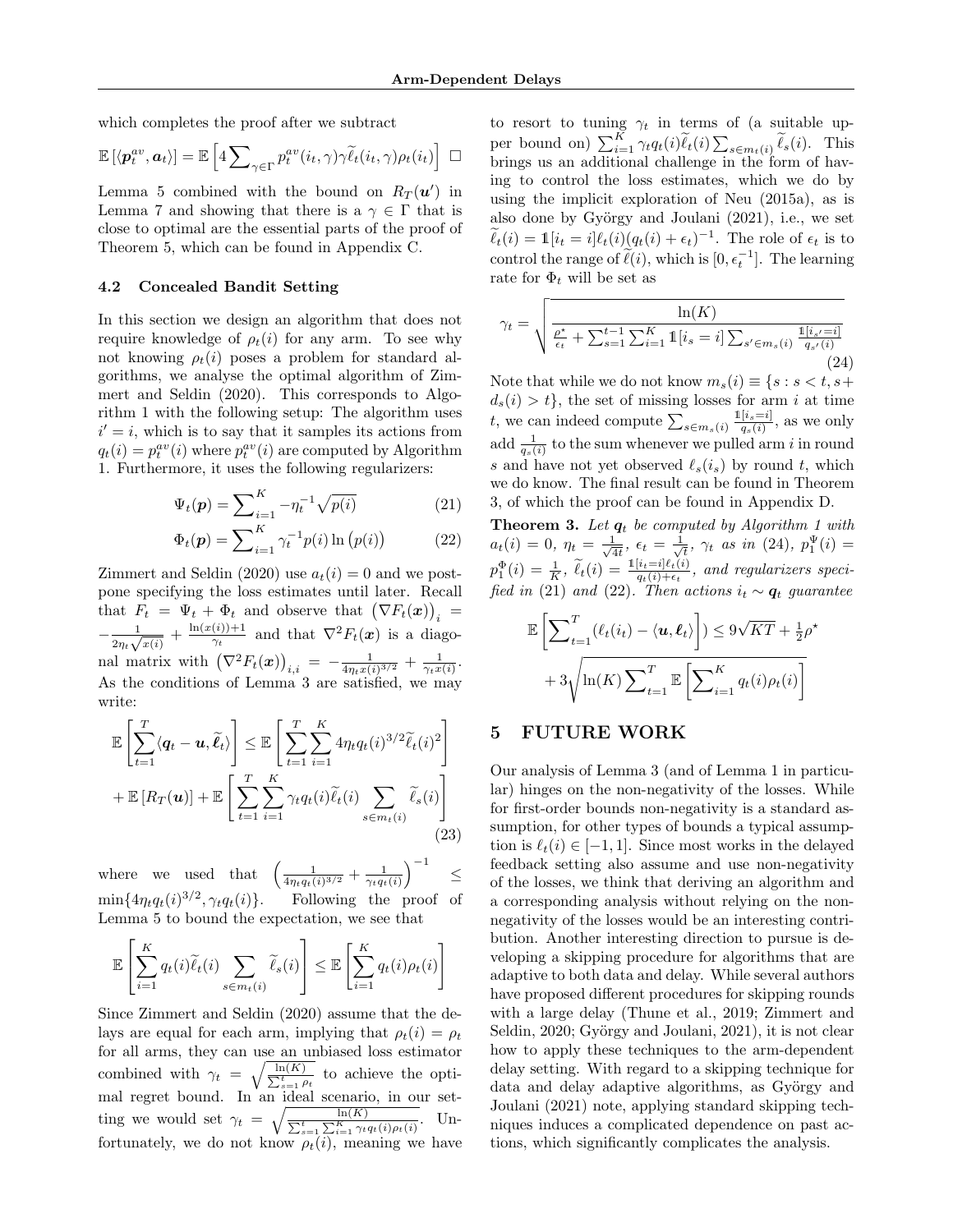#### Acknowledgements

Van der Hoeven and Cesa-Bianchi are supported by the MIUR PRIN grant Algorithms, Games, and Digital Markets (ALGADIMAR) and by the EU Horizon 2020 ICT-48 research and innovation action under grant agreement 951847, project ELISE (European Learning and Intelligent Systems Excellence).

#### References

- <span id="page-8-3"></span>Agarwal, A. and Duchi, J. C. (2012). Distributed delayed stochastic optimization. In 2012 IEEE 51st IEEE Conference on Decision and Control (CDC), pages 5451–5452.
- <span id="page-8-20"></span>Allenberg, C., Auer, P., Györfi, L., and Ottucsák, G. (2006). Hannan consistency in on-line learning in case of unbounded losses under partial monitoring. In International Conference on Algorithmic Learning Theory, pages 229–243.
- <span id="page-8-8"></span>Bistritz, I., Zhou, Z., Chen, X., Bambos, N., and Blanchet, J. (2021). No discounted-regret learning in adversarial bandits with delays. arXiv preprint arXiv:2103.04550.
- <span id="page-8-1"></span>Bistritz, I., Zhou, Z., Chen, X., Bambos, N., and Blanchet, J. H. (2019). Online EXP3 learning in adversarial bandits with delayed feedback. In Advances in Neural Information Processing Systems, pages 11345–11354.
- <span id="page-8-23"></span>Bubeck, S., Devanur, N. R., Huang, Z., and Niazadeh, R. (2017). Online auctions and multi-scale online learning. In Proceedings of the 2017 ACM Conference on Economics and Computation, pages 497– 514.
- <span id="page-8-9"></span>Cesa-Bianchi, N., Gentile, C., and Mansour, Y. (2018). Nonstochastic bandits with composite anonymous feedback. In Conference On Learning Theory, pages 750–773.
- <span id="page-8-7"></span>Cesa-Bianchi, N., Gentile, C., and Mansour, Y. (2019). Delay and cooperation in nonstochastic bandits. J. Mach. Learn. Res., 20:17:1–17:38.
- <span id="page-8-0"></span>Cesa-Bianchi, N., Gentile, C., Mansour, Y., and Minora, A. (2016). Delay and cooperation in nonstochastic bandits. In Conference on Learning Theory, pages 605–622.
- <span id="page-8-16"></span>Cesa-Bianchi, N. and Lugosi, G. (2006). Prediction, learning, and games. Cambridge university press.
- <span id="page-8-17"></span>Cesa-Bianchi, N., Mansour, Y., and Stoltz, G. (2007). Improved second-order bounds for prediction with expert advice. Machine Learning, 66(2):321–352.
- <span id="page-8-14"></span>Chapelle, O. (2014). Modeling delayed feedback in display advertising. In Proceedings of the 20th ACM SIGKDD international conference on Knowledge discovery and data mining, pages 1097–1105.
- <span id="page-8-11"></span>Chapelle, O. and Li, L. (2011). An empirical evaluation of thompson sampling. Advances in Neural Information Processing Systems, pages 2249–2257.
- <span id="page-8-19"></span>Chen, L., Luo, H., and Wei, C. (2021). Impossible tuning made possible: A new expert algorithm and its applications. In Conference on Learning Theory, pages 1216–1259.
- <span id="page-8-13"></span>Desautels, T., Krause, A., and Burdick, J. W. (2014). Parallelizing exploration-exploitation tradeoffs in gaussian process bandit optimization. Journal of Machine Learning Research, 15:3873–3923.
- <span id="page-8-12"></span>Dudík, M., Hsu, D. J., Kale, S., Karampatziakis, N., Langford, J., Reyzin, L., and Zhang, T. (2011). Efficient optimal learning for contextual bandits. In UAI 2011, Proceedings of the Twenty-Seventh Conference on Uncertainty in Artificial Intelligence, pages 169–178.
- <span id="page-8-18"></span>Van Erven, T., Kotłowski, W., and Warmuth, M. K. (2014). Follow the leader with dropout perturbations. In Conference on Learning Theory, pages 949– 974.
- <span id="page-8-2"></span>Flaspohler, G., Orabona, F., Cohen, J., Mouatadid, S., Oprescu, M., Orenstein, P., and Mackey, L. (2021). Online learning with optimism and delay. In International Conference on Machine Learning, volume 139, pages 3363–3373.
- <span id="page-8-21"></span>Foster, D. J., Li, Z., Lykouris, T., Sridharan, K., and Tardos, E. (2016). Learning in games: Robustness of fast convergence. Advances in Neural Information Processing Systems, pages 4734–4742.
- <span id="page-8-10"></span>Gael, M. A., Vernade, C., Carpentier, A., and Valko, M. (2020). Stochastic bandits with arm-dependent delays. In International Conference on Machine Learning, pages 3348–3356.
- <span id="page-8-4"></span>György, A. and Joulani, P.  $(2021)$ . Adapting to delays and data in adversarial multi-armed bandits. In International Conference on Machine Learning, pages 3988–3997.
- <span id="page-8-22"></span>Hazan, E. and Kale, S. (2010). Extracting certainty from uncertainty: Regret bounded by variation in costs. Machine learning, 80(2):165–188.
- <span id="page-8-6"></span>Van der Hoeven, D., Hadiji, H., and Van Erven, T. (2021). Distributed online learning for joint regret with communication constraints. arXiv preprint arXiv:2102.07521.
- <span id="page-8-5"></span>Hsieh, Y.-G., Iutzeler, F., Malick, J., and Mertikopoulos, P. (2020). Multi-agent online optimization with delays: Asynchronicity, adaptivity, and optimism. arXiv preprint arXiv:2012.11579.
- <span id="page-8-15"></span>Hutter, M. and Poland, J. (2004). Prediction with expert advice by following the perturbed leader for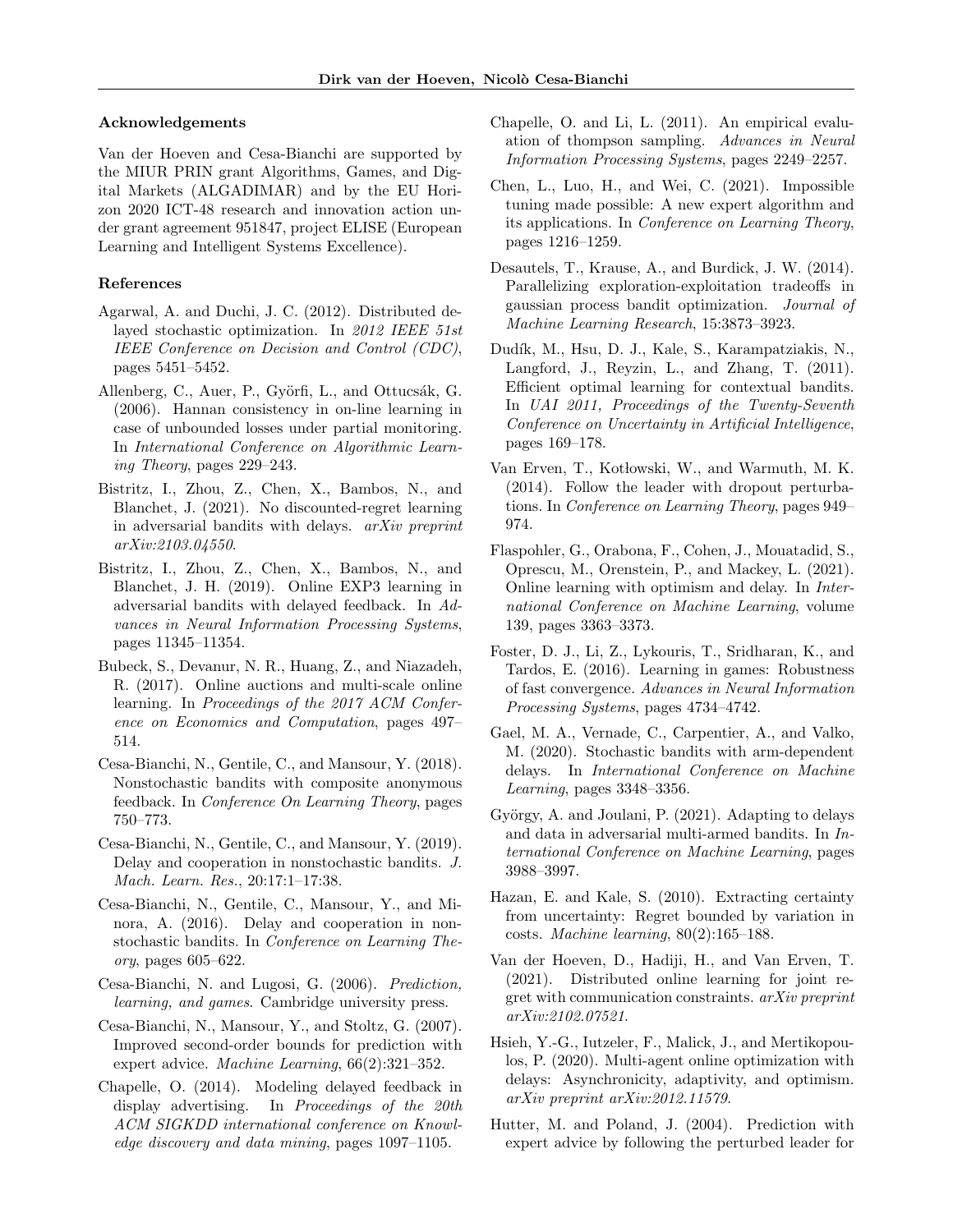general weights. In International Conference on Algorithmic Learning Theory, pages 279–293.

- <span id="page-9-6"></span>Joulani, P., Gyorgy, A., and Szepesvári, C. (2013). Online learning under delayed feedback. In International Conference on Machine Learning, pages 1453–1461.
- <span id="page-9-8"></span>Joulani, P., György, A., and Szepesvári, C. (2016). Delay-tolerant online convex optimization: Unified analysis and adaptive-gradient algorithms. In Proceedings of the Thirtieth AAAI Conference on Artificial Intelligence, February 12-17, 2016, Phoenix, Arizona, USA, pages 1744–1750.
- <span id="page-9-20"></span>Joulani, P., György, A., and Szepesvári, C. (2020). A modular analysis of adaptive (non-) convex optimization: Optimism, composite objectives, variance reduction, and variational bounds. Theoretical Computer Science, 808:108–138.
- <span id="page-9-16"></span>Kalai, A. and Vempala, S. (2005). Efficient algorithms for online decision problems. Journal of Computer and System Sciences, 71(3):291–307.
- <span id="page-9-11"></span>Lancewicki, T., Segal, S., Koren, T., and Mansour, Y. (2021). Stochastic multi-armed bandits with unrestricted delay distributions. arXiv preprint arXiv:2106.02436.
- <span id="page-9-12"></span>Mandel, T., Liu, Y.-E., Brunskill, E., and Popović, Z. (2015). The queue method: Handling delay, heuristics, prior data, and evaluation in bandits. In Twenty-Ninth AAAI Conference on Artificial Intelligence.
- <span id="page-9-9"></span>McMahan, B. and Streeter, M. (2014). Delaytolerant algorithms for asynchronous distributed online learning. Advances in Neural Information Processing Systems, pages 2915–2923.
- <span id="page-9-21"></span>Neu, G. (2015a). Explore no more: Improved highprobability regret bounds for non-stochastic bandits. Advances in Neural Information Processing Systems, pages 3168–3176.
- <span id="page-9-17"></span>Neu, G. (2015b). First-order regret bounds for combinatorial semi-bandits. In Conference on Learning Theory, pages  $1360-1375$ .
- <span id="page-9-2"></span>Neu, G., György, A., Szepesvári, C., and Antos, A. (2010). Online markov decision processes under bandit feedback. In Advances in Neural Information Processing Systems.
- <span id="page-9-3"></span>Neu, G., György, A., Szepesvári, C., and Antos, A. (2014). Online markov decision processes under bandit feedback. IEEE Transactions on Automatic Control, 59:676–691.
- <span id="page-9-15"></span>Pike-Burke, C., Agrawal, S., Szepesvari, C., and Grunewalder, S. (2018). Bandits with delayed, aggregated anonymous feedback. In International Conference on Machine Learning, pages 4105–4113.
- <span id="page-9-7"></span>Quanrud, K. and Khashabi, D. (2015). Online learning with adversarial delays. In Advances in Neural Information Processing Systems, pages 1270–1278.
- <span id="page-9-10"></span>Sra, S., Yu, A. W., Li, M., and Smola, A. J. (2015). Adadelay: Delay adaptive distributed stochastic convex optimization. arXiv preprint arXiv:1508.05003.
- <span id="page-9-18"></span>Steinhardt, J. and Liang, P. (2014). Adaptivity and optimism: An improved exponentiated gradient algorithm. In International Conference on Machine Learning, pages 1593–1601.
- <span id="page-9-4"></span>Thune, T. S., Cesa-Bianchi, N., and Seldin, Y. (2019). Nonstochastic multiarmed bandits with unrestricted delays. Advances in Neural Information Processing Systems, pages 6541–6550.
- <span id="page-9-13"></span>Vernade, C., Cappé, O., and Perchet, V. (2017). Stochastic bandit models for delayed conversions. In Conference on Uncertainty in Artificial Intelligence.
- <span id="page-9-14"></span>Vernade, C., Carpentier, A., Zappella, G., Ermis, B., and Brueckner, M. (2018). Contextual bandits under delayed feedback. arXiv preprint arXiv:1807.02089.
- <span id="page-9-19"></span>Wei, C.-Y. and Luo, H. (2018). More adaptive algorithms for adversarial bandits. In Conference On Learning Theory, pages 1263–1291.
- <span id="page-9-1"></span>Weinberger, M. J. and Ordentlich, E. (2002). On delayed prediction of individual sequences. IEEE Transactions on Information Theory, 48(7):1959– 1976.
- <span id="page-9-0"></span>Zimmert, J. and Seldin, Y. (2020). An optimal algorithm for adversarial bandits with arbitrary delays. In International Conference on Artificial Intelligence and Statistics, pages 3285–3294.
- <span id="page-9-5"></span>Zinkevich, M., Smola, A. J., and Langford, J. (2009). Slow learners are fast. In Advances in Neural Information Processing Systems, pages 2331–2339.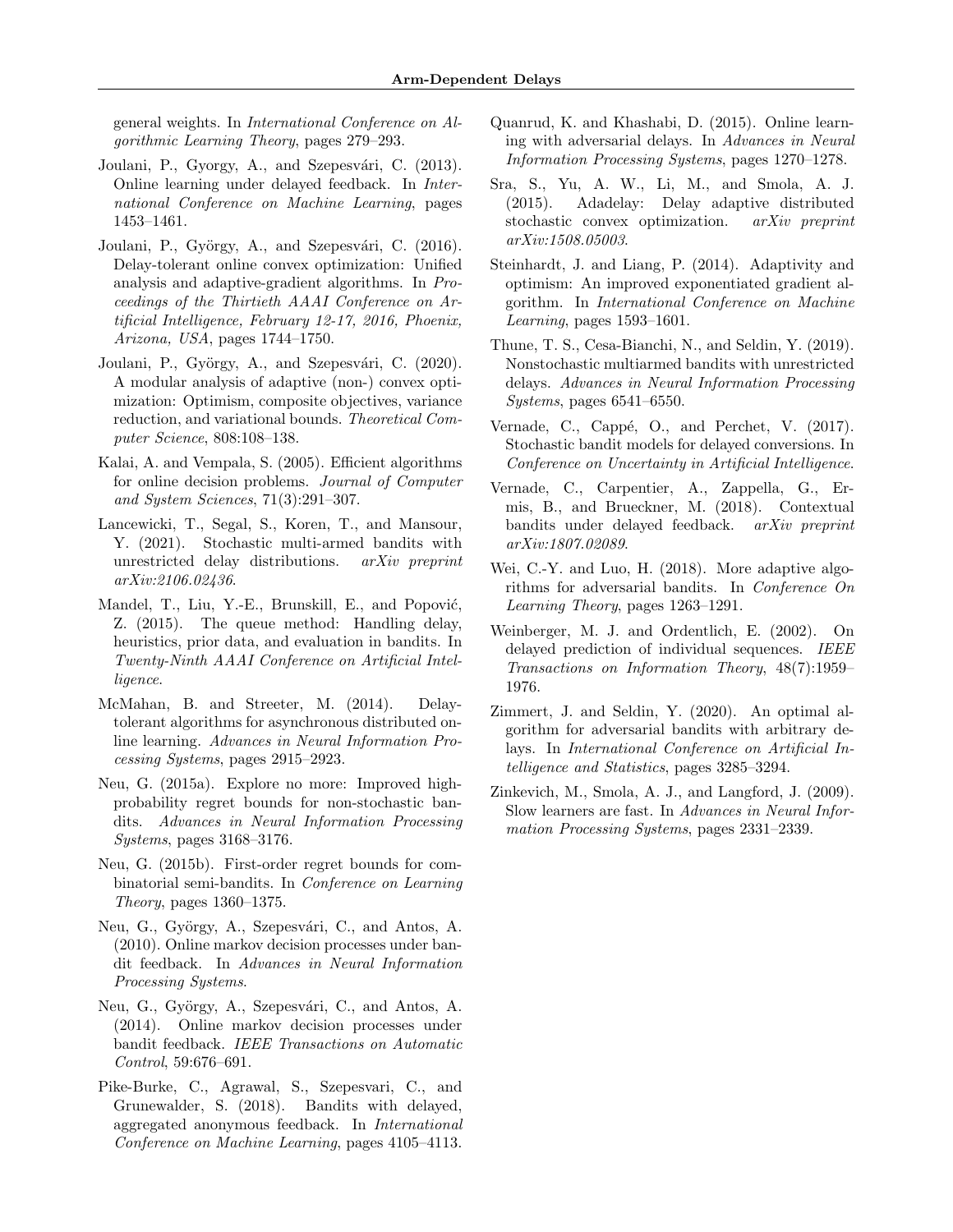## <span id="page-10-0"></span>A DETAILS OF SECTION [2](#page-3-0)

We start with some definitions and a technical Lemma. Let  $L_0^t = \nabla \Psi_t(p_1^{\Psi}) + \nabla \Phi_t(p_1^{\Phi})$  and

$$
\overset{\triangle}{F}{}^{\star}_{t} = \min_{\bm{p} \in \triangle'} \langle \bm{p}, \cdot \rangle + F_{t}(\bm{p})
$$

<span id="page-10-1"></span>**Lemma 6.** Under the assumptions of Lemma [1,](#page-4-2) for any  $p^L = \arg \min_{p \in \triangle'} \langle p, L \rangle + R_t(p)$  there exists a  $c \in \mathbb{R}$ such that

$$
\boldsymbol{p}^{\boldsymbol{L}} = \nabla \hat{F}_t^{\star}(-\boldsymbol{L} - \boldsymbol{L}_0^t) = \nabla F_t^{\star}(-\boldsymbol{L} - \boldsymbol{L}_0^t + c\mathbf{1})
$$

Furthermore, for any vector  $z > 0$ ,  $G_t(\cdot, z)$  is a convex function,  $G_t(\mathbf{y}_1, z) \leq G_t(\mathbf{y}_2, z)$  if  $\mathbf{y}_1 \leq \mathbf{y}_2$ , and  $G_t(\mathbf{y}_1, \mathbf{z}) < G_t(\mathbf{y}_2, \mathbf{z})$  if  $\mathbf{y}_1 < \mathbf{y}_2$ .

*Proof.* Recall that  $F_t = \Psi_t + \Phi_t$ . To prove that  $p^L = \nabla \hat{F}_t^*(-L - L_0) = \nabla F_t^*(-L - L_0^t + c\mathbf{1})$ , observe that we may rewrite

$$
\begin{aligned} \boldsymbol{p}^{\boldsymbol{L}} &= \argmin_{\boldsymbol{p} \in \Delta'} \langle \boldsymbol{p}, \boldsymbol{L} \rangle + R_t(\boldsymbol{p}) \\ &= \argmin_{\boldsymbol{p} \in \Delta'} \langle \boldsymbol{p}, \boldsymbol{L} \rangle + F_t(\boldsymbol{p}) - \Psi_t(\boldsymbol{p}_1^{\Psi}) - \Phi_t(\boldsymbol{p}_1^{\Phi}) \\ &- \langle \nabla \Psi_t(\boldsymbol{p}_1^{\Psi}), \boldsymbol{p} - \boldsymbol{p}_1^{\Psi} \rangle - \langle \nabla \Phi_t(\boldsymbol{p}_1^{\Phi}), \boldsymbol{p} - \boldsymbol{p}_1^{\Phi} \rangle \\ &= \argmin_{\boldsymbol{p} \in \Delta'} \langle \boldsymbol{p}, \boldsymbol{L} + \boldsymbol{L}_0^t \rangle + F_t(\boldsymbol{p}) \end{aligned}
$$

Following [Zimmert and Seldin \(2020,](#page-9-0) Fact 3), by the KKT conditions there exists a  $c \in \mathbb{R}$  such that  $p^L$  satisfies  $\nabla F_t(\mathbf{p}^L) = -\mathbf{L} - \mathbf{L}_0^t + c\mathbf{1}$ . Using that  $\nabla F_t = (\nabla F_t^{\star})^{-1}$ , due to  $F_t$  being Legendre, completes the proof of the first property.

In order to prove the second part, suppose now  $y_1 < y_2$ . Since  $F_t$  is Legendre,  $y_1 = \nabla F_t(\nabla F_t^*(y_1))$  and we have that

$$
\langle \nabla F_t(\nabla F_t^\star(\boldsymbol{y}_1)),\boldsymbol{1}\rangle<\langle \nabla F_t(\nabla F_t^\star(\boldsymbol{y}_2)),\boldsymbol{1}\rangle
$$

Since  $\langle \nabla F_t(\boldsymbol{x}_1), \boldsymbol{1} \rangle \langle \nabla F_t(\boldsymbol{x}_2), \boldsymbol{1} \rangle$  iff  $\boldsymbol{x}_1 \langle \boldsymbol{x}_2 \rangle$  holds by hypothesis, the above implies  $\nabla F_t^*(\boldsymbol{y}_1) \langle \nabla F_t^*(\boldsymbol{y}_2), \boldsymbol{1} \rangle$ which is equivalent to  $G_t(\mathbf{y}_1, \mathbf{1}) < G_t(\mathbf{y}_2, \mathbf{1})$  if  $\mathbf{y}_1 < \mathbf{y}_2$ . Using the same proof technique, replacing the strict inequality with an inequality, one can prove that  $G_t(\mathbf{y}_1, \mathbf{z}) \leq G_t(\mathbf{y}_2, \mathbf{z})$  if  $\mathbf{y}_1 \leq \mathbf{y}_2$ 

As for the convexity of  $G_t(\cdot, z) = \langle \nabla F_t^*(\cdot), z \rangle$ , let  $\mathbf{a} = \nabla F_t^*(p\,\mathbf{y}_1 + (1-p)\mathbf{y}_2)$  and  $\mathbf{b} = p \nabla F_t^*(\mathbf{y}_1) + (1-p) \nabla F_t^*(\mathbf{y}_2)$ for  $0 \le p \le 1$ . By the concavity of  $W_t$ , we have that

$$
W_t(\mathbf{a}, \mathbf{z}) = \langle \nabla F_t(\mathbf{a}), \mathbf{z} \rangle
$$
  
=  $\langle p \mathbf{y}_1 + (1 - p) \mathbf{y}_2, \mathbf{z} \rangle$   
=  $\langle p \nabla F_t(\nabla F_t^*(\mathbf{y}_1)) + (1 - p) \nabla F_t(\nabla F_t^*(\mathbf{y}_2)), \mathbf{z} \rangle$   
=  $p W_t(\nabla F_t^*(\mathbf{y}_1)), \mathbf{z}) + (1 - p) W_t(\nabla F_t^*(\mathbf{y}_2)), \mathbf{z} \rangle$   
 $\leq W_t(p \nabla F_t^*(\mathbf{y}_1)) + (1 - p) \nabla F_t^*(\mathbf{y}_2)), \mathbf{z} \rangle$   
=  $W_t(\mathbf{b}, \mathbf{z})$ 

Since  $W_t(\boldsymbol{x}_1, \boldsymbol{z}) \leq W_t(\boldsymbol{x}_2, \boldsymbol{z})$  iff  $\boldsymbol{x}_1 \leq \boldsymbol{x}_2$ , we must have that  $\boldsymbol{a} \leq \boldsymbol{b}$ , and thus

$$
p G_t(\mathbf{y}_1, \mathbf{z}) + (1 - p) G_t(\mathbf{y}_2, \mathbf{z}) \ge G_t(p \, \mathbf{y}_1 + (1 - p) \mathbf{y}_2, \mathbf{z})
$$

which completes the proof.

**Lemma 1.** For any  $z > 0$ , if  $W_t(\cdot, z)$  is concave,  $W_t(x_1, z) \leq W_t(x_2, z)$  iff  $x_1 \leq x_2$ , and  $W_t(x_1, 1) < W_t(x_2, 1)$ iff  $x_1 < x_2$ , then

 $\Box$ 

$$
\langle \boldsymbol{p}_t^{av} - \boldsymbol{p}_{t+1}, \widehat{\ell}_t \rangle \leq (\widehat{\boldsymbol{L}}_t - \widehat{\boldsymbol{L}}_t^{av})^\top (\nabla^2 R_t(\boldsymbol{p}_t^{av}))^{-1} \widehat{\ell}_t
$$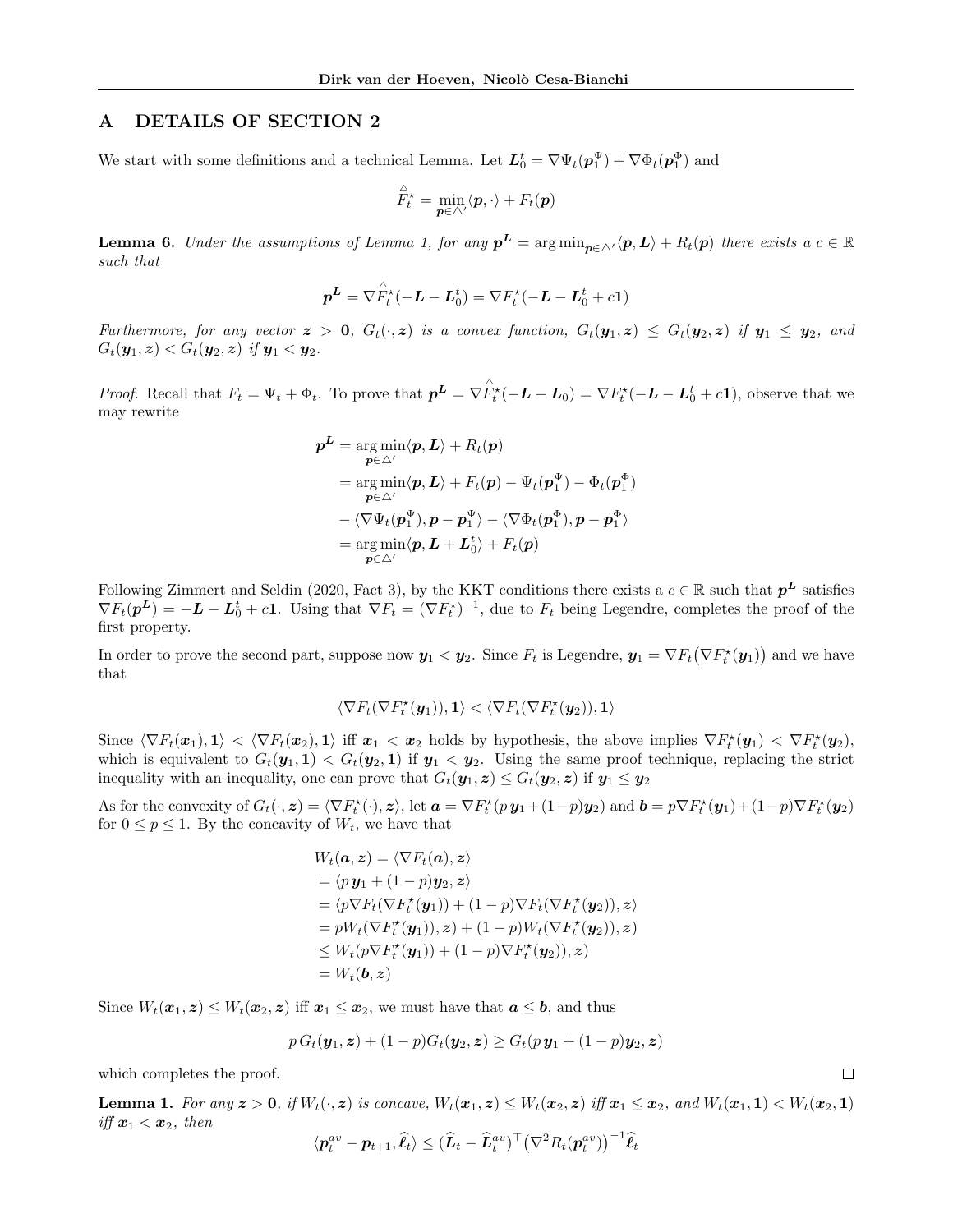Proof. We start by using Lemma [6:](#page-10-1)

$$
\langle \boldsymbol{p}_t^{av} - \boldsymbol{p}_{t+1}, \widehat{\boldsymbol{\ell}}_t \rangle = \langle \nabla F_t^{\star}(-\widehat{\boldsymbol{L}}_t^{av} - \boldsymbol{L}_0^t + c_t^{av} \mathbf{1}) - \nabla F_t^{\star}(-\widehat{\boldsymbol{L}}_t - \boldsymbol{L}_0^t + c_t \mathbf{1}), \widehat{\boldsymbol{\ell}} \rangle = G_t(-\widehat{\boldsymbol{L}}_t^{av} - \boldsymbol{L}_0^t + c_t^{av} \mathbf{1}, \widehat{\boldsymbol{\ell}}_t) - G_t(-\widehat{\boldsymbol{L}}_t - \boldsymbol{L}_0^t + c_t \mathbf{1}, \widehat{\boldsymbol{\ell}}_t)
$$

Now, we claim that  $c_t^{av} \leq c_t$ , which we prove by contradiction. First, note that in the case where  $\hat{L}_t^{av} = \hat{L}_t$  we have that  $c_t^{av} = c_t$ , so we only need to prove that  $c_t^{av} \leq c_t$  when  $\hat{L}_t^{av} \neq \hat{L}_t$ , in which case  $\hat{L}_t^{av} < \hat{L}_t$  must hold since  $\hat{\ell}_s(i) \geq 0$ . Suppose that  $c_t^{av} > c_t$ . We have that

$$
1 = \langle p_t^{av}, 1 \rangle
$$
  
=  $G_t(-\hat{L}_t^{av} - L_0^t + c_t^{av} \mathbf{1}, \mathbf{1})$   
>  $G_t(-\hat{L}_t - L_0^t + c_t \mathbf{1}, \mathbf{1})$   
=  $\langle \nabla F_t^{\star}(-\hat{L}_t - L_0^t + c_t \mathbf{1}), \mathbf{1} \rangle$   
=  $\langle p_{t+1}, 1 \rangle = 1$ 

where in the first inequality we used Lemma [6,](#page-10-1) the assumption that  $c_t^{av} > c_t$ , and the fact that  $\hat{L}_t > \hat{L}_t^{av}$ . For the penultimate equality we used that  $\nabla F_t^* (-\hat{\bm{L}}_t - \bm{L}_0^t + c_t \bm{1}) = \bm{p}_{t+1}$  by Lemma [6.](#page-10-1) The last equation provides a contradiction, allowing us to conclude that  $c_t^{av} \leq c_t$ . Using Lemma [6](#page-10-1) we can then write

$$
\langle \boldsymbol{p}_t^{av} - \boldsymbol{p}_{t+1}, \widehat{\ell} \rangle = G_t(-\widehat{\boldsymbol{L}}_t^{av} - \boldsymbol{L}_0^t + c_t^{av} \mathbf{1}, \widehat{\ell}_t) - G_t(-\widehat{\boldsymbol{L}}_t - \boldsymbol{L}_0^t + c_t \mathbf{1}, \widehat{\ell}_t) \n\leq G_t(-\widehat{\boldsymbol{L}}_t^{av} - \boldsymbol{L}_0^t + c_t^{av} \mathbf{1}, \widehat{\ell}_t) - G_t(-\widehat{\boldsymbol{L}}_t - \boldsymbol{L}_0^t + c_t^{av} \mathbf{1}, \widehat{\ell}_t) \n\leq (\widehat{\boldsymbol{L}}_t - \widehat{\boldsymbol{L}}_t^{av})^\top \nabla G_t(-\widehat{\boldsymbol{L}}_t^{av} - \boldsymbol{L}_0^t + c_t^{av} \mathbf{1}, \widehat{\ell}_t)
$$

where in the last step we used the convexity of  $G_t$  in its first argument (Lemma [6\)](#page-10-1). Recalling the definition of  $G_t$ , we have  $\nabla G_t(\mathbf{y}, \mathbf{z}) = \nabla^2 F_t^{\star}(\mathbf{y})\mathbf{z}$ , implying

$$
\langle \boldsymbol{p}_t^{av} - \boldsymbol{p}_{t+1}, \widehat{\ell} \rangle \leq \left(\widehat{\boldsymbol{L}}_t - \widehat{\boldsymbol{L}}_t^{av}\right)^{\top} \nabla^2 F_t^{\star}(-\widehat{\boldsymbol{L}}_t^{av} - \boldsymbol{L}_0^t + c_t^{av} \mathbf{1}) \widehat{\ell}_t
$$

Since F is Legendre,  $\nabla F^*$  is the inverse function of  $\nabla F$  and we can use the inverse function theorem stating that  $\nabla^2 F_t^*(x) = (\nabla^2 F_t(\nabla F_t^*(x)))^{-1}$ . Hence

$$
\langle \boldsymbol{p}_t^{av} - \boldsymbol{p}_{t+1}, \widehat{\ell} \rangle \leq (\widehat{\boldsymbol{L}}_t - \widehat{\boldsymbol{L}}_t^{av})^\top \nabla^2 F_t^\star (-\widehat{\boldsymbol{L}}_t^{av} - \boldsymbol{L}_0^t + c_t^{av} \mathbf{1}) \widehat{\ell}_t = (\widehat{\boldsymbol{L}}_t - \widehat{\boldsymbol{L}}_t^{av})^\top \Big( \nabla^2 F_t \big( F_t^\star (-\widehat{\boldsymbol{L}}_t^{av} - \boldsymbol{L}_0^t + c_t^{av} \mathbf{1}) \big) \Big)^{-1} \widehat{\ell}_t = (\widehat{\boldsymbol{L}}_t - \widehat{\boldsymbol{L}}_t^{av})^\top \big( \nabla^2 F_t (\boldsymbol{p}_t^{av}) \big)^{-1} \widehat{\ell}_t
$$

where in the last step we used  $p_t^{av} = \nabla F_t^*(-\hat{L}_t^{av} - L_0^t + c_t^{av}\mathbf{1}).$  The proof is concluded by observing that  $\nabla^2 F_t = \nabla^2 R_t.$ 

**Lemma 2.** Suppose  $R_t(p) \ge R_{t-1}(p)$  for all  $t \ge 1$  and  $p \in \triangle'$ , where  $R_0 = R_1$ . Let  $p_0 = \arg\min_{p \in \triangle'} R_1(p)$ . Then, for any  $u \in \triangle'$  and for  $p_{t+1}$  defined in [\(4\)](#page-3-3),  $\sum_{t=1}^{T} \langle p_{t+1} - u, \hat{\ell}_t \rangle \le R_T(u)$ .

*Proof.* We start by proving by induction that  $\sum_{t=1}^T \langle \boldsymbol{p}_{t+1}, \hat{\ell}_t \rangle + R_1(\boldsymbol{p}_0) \leq \sum_{t=1}^T \langle \boldsymbol{p}, \hat{\ell}_t \rangle + R_T(\boldsymbol{p})$  holds for any  $p \in \Delta$  and T. In the base case  $T = 0$ , for which the inequality holds by definition of  $p_0$ , as for  $T = 0$  the sum is empty and  $R_1 = R_0$ . To prove the induction step, we fix  $T > 0$  and assume that for any  $p \in \triangle'$ 

$$
\sum_{t=1}^{T-1} \langle \boldsymbol{p}_{t+1}, \widehat{\boldsymbol{\ell}}_t \rangle + R_1(\boldsymbol{p}_0) \leq \sum_{t=1}^{T-1} \langle \boldsymbol{p}, \widehat{\boldsymbol{\ell}}_t \rangle + R_{T-1}(\boldsymbol{p})
$$

Adding  $\langle \boldsymbol{p}_{T+1}, \hat{\ell}_T \rangle$  to both sides of the equation above we find

$$
\langle \boldsymbol{p}_{T+1}, \widehat{\ell}_T \rangle + \sum_{t=1}^{T-1} \langle \boldsymbol{p}_{t+1}, \widehat{\ell}_t \rangle + R_1(\boldsymbol{p}_0) \leq \langle \boldsymbol{p}_{T+1}, \widehat{\ell}_T \rangle + \sum_{t=1}^{T-1} \langle \boldsymbol{p}, \widehat{\ell}_t \rangle + R_{T-1}(\boldsymbol{p}).
$$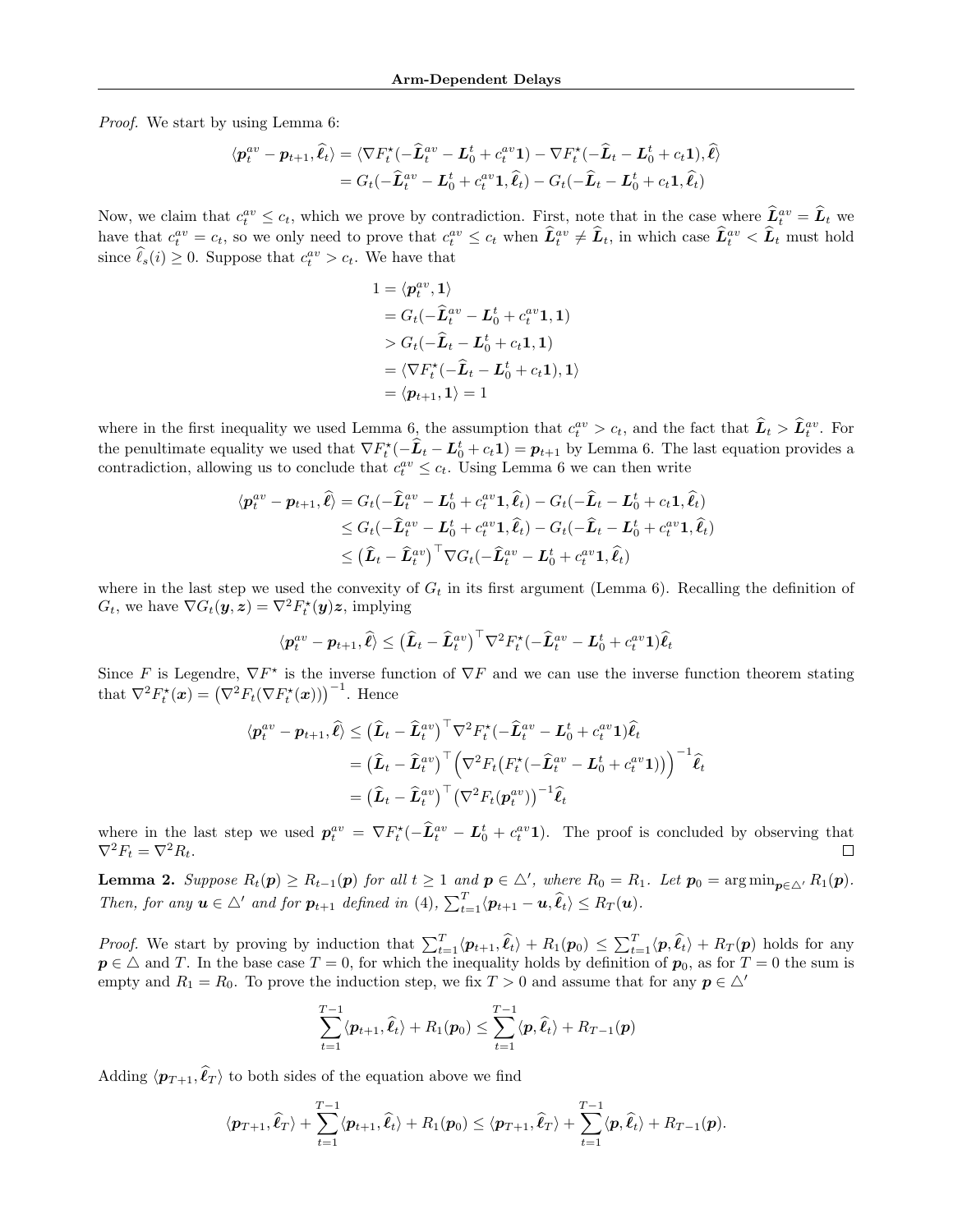Choosing  $p = p_{T+1}$ , using that  $R_{T-1}(p) \le R_T(p)$ , and using the definition of  $p_{T+1}$  we see that

$$
\sum_{t=1}^{T} \langle \boldsymbol{p}_{t+1}, \hat{\ell}_t \rangle + R_1(\boldsymbol{p}_0) \le \sum_{t=1}^{T} \langle \boldsymbol{p}_{T+1}, \hat{\ell}_t \rangle + R_{T-1}(\boldsymbol{p}_{T+1})
$$
\n
$$
\le \sum_{t=1}^{T} \langle \boldsymbol{p}_{T+1}, \hat{\ell}_t \rangle + R_T(\boldsymbol{p}_{T+1})
$$
\n
$$
= \min_{\boldsymbol{p} \in \triangle} \left\{ \sum_{t=1}^{T} \langle \boldsymbol{p}, \hat{\ell}_t \rangle + R_T(\boldsymbol{p}) \right\}
$$

which proves the inductive step.

The above implies that

$$
\sum_{t=1}^T \langle \boldsymbol{p}_{t+1}, \widehat{\ell}_t \rangle + R_1(\boldsymbol{p}_0) \leq \sum_{t=1}^T \langle \boldsymbol{u}, \widehat{\ell}_t \rangle + R_T(\boldsymbol{u})
$$

Finally, by reordering the equation above we find

$$
\sum_{t=1}^T \langle \boldsymbol{p}_{t+1} - \boldsymbol{u}, \widehat{\boldsymbol{\ell}}_t \rangle \le R_T(\boldsymbol{u}) - R_1(\boldsymbol{p}_0)
$$

concluding the proof after observing that  $R_1(p_0)$  since the Bregman divergence is non-negative.

### <span id="page-12-1"></span>B DETAILS OF SECTION [3](#page-4-0)

<span id="page-12-0"></span>**Theorem 4.** If we run Algorithm [1](#page-3-1) with regularizer  $\Phi_t \equiv 0$ ,  $\Psi_t$  defined by [\(8\)](#page-4-4), corrections  $a_t$  defined by [\(10\)](#page-4-5), and prior defined by [\(12\)](#page-4-6), then the predictions  $q_t$  defined by [\(9\)](#page-4-7) using  $p_t^{av}$  returned by the algorithm satisfy

$$
\sum_{t=1}^{T} \langle \mathbf{q}_t - \mathbf{u}, \mathbf{\ell}_t \rangle \le 4(1 + \rho_T^{\max}) + 12\sqrt{1 + \rho_T^{\max}} + 8\sqrt{(\text{KL}(\mathbf{u}, \pi) + 2(\ln(T) + 1))\langle \mathbf{u}, \mathbf{L}_T + \mathbf{L}_T^{\rho} \rangle}
$$

$$
+ 8(\text{KL}(\mathbf{u}, \pi) + 2(\ln(T) + 1))(1 + \rho_T^{\max}) + 16\sqrt{(1 + \rho_T^{\max})(\ln(K) + 2(1 + \ln(T)))}
$$

for any  $u \in \Delta$ .

*Proof of Theorem [4.](#page-12-0)* We consider the enlarged simplex  $\Delta'$  over  $K' = K \times J$  coordinates. Fix any  $u' \in \Delta'$ . First, observe that by definition of  $\boldsymbol{q}_t$ ,  $\boldsymbol{u}'$ , and  $\tilde{\ell}$  we have that

$$
\sum_{t=1}^T \langle \boldsymbol{q}_t - \boldsymbol{u}, \boldsymbol{\ell}_t \rangle = \sum_{t=1}^T \langle \boldsymbol{p}_t^{av} - \boldsymbol{u}', \widetilde{\boldsymbol{\ell}}_t \rangle
$$

where the inner product on the left-hand side is on  $\mathbb{R}^K$  and the inner products on the right-hand side are on  $\mathbb{R}^{K\times J}$ .

It is relatively easy to verify that, for any  $t$ ,

$$
R_T(\mathbf{u}') = \sum_{i=1}^K \sum_{\eta \in H_T} \left( \frac{1}{\eta} u'(i, \eta) \ln \left( \frac{u'(i, \eta)}{p_1^{\Psi}(i, \eta)} \right) + \frac{1}{\eta} \left( p_1^{\Psi}(i, \eta) - u'(i, \eta) \right) \right)
$$

verifies the conditions of Lemmas [1](#page-4-2) and [2.](#page-4-1) Indeed,

$$
W_t(\boldsymbol{u}',\boldsymbol{z}) = \langle \nabla F_t(\boldsymbol{u}'), \boldsymbol{z} \rangle = \sum_{i=1}^K \sum_{\eta \in H_T} \left( \frac{z(i,\eta)}{\eta} \ln (u'(i,\eta)) + 1 \right)
$$

$$
\Box
$$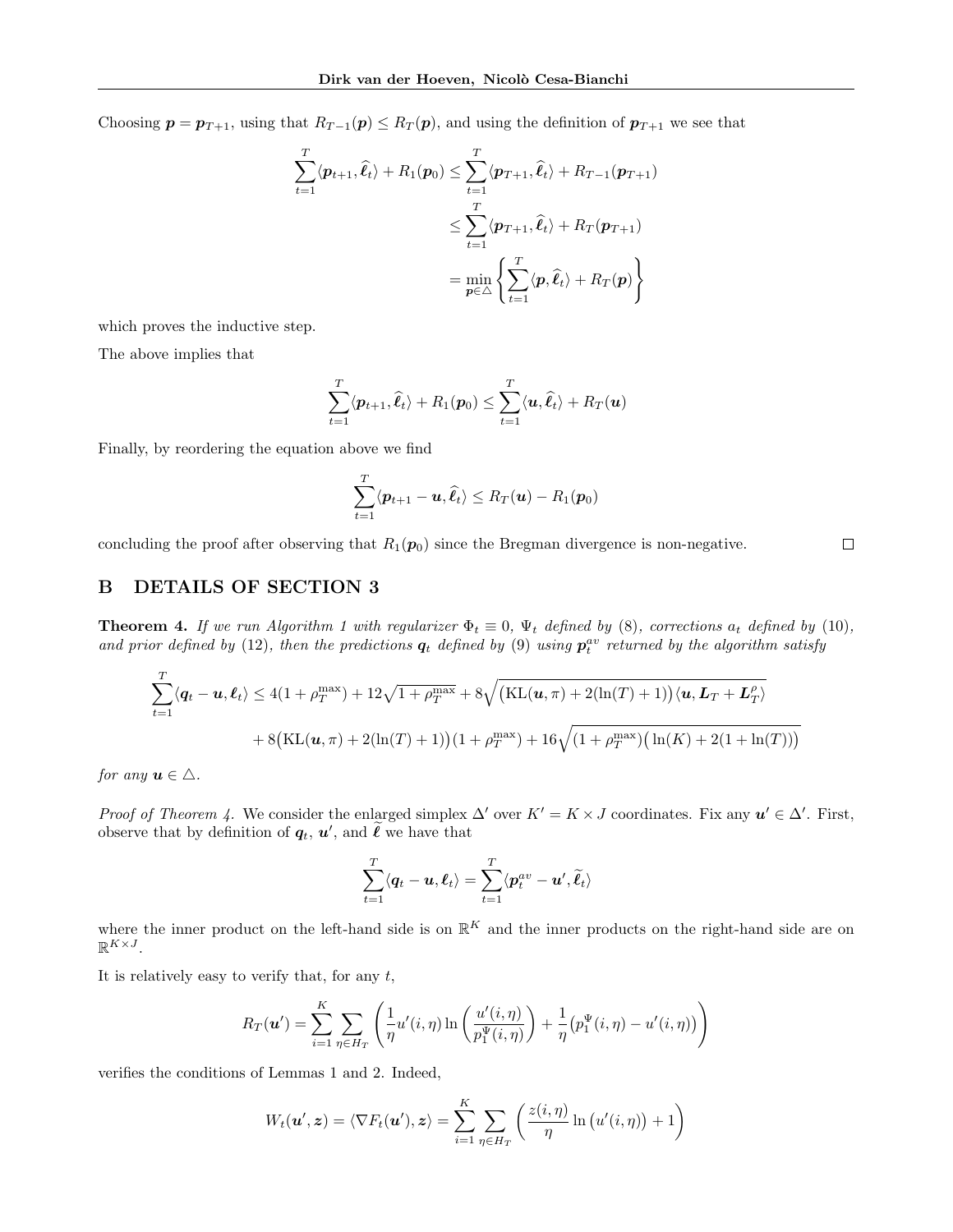is concave and strictly monotone in the coefficients  $u'(i, \eta)$  as required by Lemma [1.](#page-4-2) To see that  $F_t$  is Legendre, note that  $\nabla^2 F(x)$  is positive definite and thus  $F_t$  is strictly convex. Now pick any sequence  $x_1, x_2, \ldots$  in the interior of the domain of  $F_t$  converging to a boundary point.  $\|\nabla F_t(\bm{x}_n)\| \to \infty$  because  $(\nabla F_t(\bm{x}_n))_{i'}$  is increasing in  $x_n(i')$ . Moreover, the learning rates defined in [\(11\)](#page-4-9) are decreasing in t and the Bregman divergence is nonnegative, implying  $R_t(\mathbf{u}') \geq R_{t-1}(\mathbf{u}')$  as required by Lemma [2.](#page-4-1) Therefore we can apply Lemma [3](#page-4-8) to  $R_t$  and obtain:

$$
\sum_{t=1}^{T} \langle \boldsymbol{q}_t - \boldsymbol{u}, \boldsymbol{\ell}_t \rangle \le R_T(\boldsymbol{u}') + \sum_{t=1}^{T} \langle \boldsymbol{u}', \boldsymbol{a}_t \rangle + \sum_{t=1}^{T} \left( (\widehat{\boldsymbol{L}}_t - \widehat{\boldsymbol{L}}_t^{av})^{\top} (\nabla^2 R_t(\boldsymbol{p}_t^{av})) \right)^{-1} \widehat{\boldsymbol{\ell}}_t - \langle \boldsymbol{p}_t^{av}, \boldsymbol{a}_t \rangle \right)
$$
(25)

<span id="page-13-1"></span><span id="page-13-0"></span>We continue by bounding  $R_T$ . We have that

$$
R_T(\mathbf{u}') = \sum_{i=1}^K \sum_{\eta \in H_T} \left( \frac{1}{\eta} u'(i, \eta) \ln \left( \frac{u'(i, \eta)}{p_1^{\Psi}(i, \eta)} \right) + \frac{1}{\eta} \left( p_1^{\Psi}(i, \eta) - u'(i, \eta) \right) \right)
$$
  
 
$$
\leq \sum_{i=1}^K \sum_{\eta \in H_T} \frac{1}{\eta} u'(i, \eta) \ln \left( \frac{u'(i, \eta)}{p_1^{\Psi}(i, \eta)} \right) + \sum_{i=1}^K \sum_{\eta \in H_T} \frac{1}{\eta} p_1^{\Psi}(i, \eta)
$$
 (26)

We proceed by bounding the first sum on the right-hand side of equation [\(26\)](#page-13-0). Denote by  $\eta^* \in H_T$  a target learning rate and let j<sup>\*</sup> be the corresponding index of  $\eta^*$ . Let  $u' \in \Delta'$  be defined by  $u'(i') = u'(i, \eta) = 0$  if  $\eta \neq \eta^*$  and  $u'(i, \eta) = u(i)$  otherwise. Then

$$
\sum_{i=1}^{K} \sum_{\eta \in H_T} \frac{1}{\eta} u'(i, \eta) \ln\left(\frac{u'(i, \eta)}{p_1^{\Psi}(i, \eta)}\right) = \frac{1}{\eta^{\star}} \sum_{i=1}^{K} u(i) \ln\left(\frac{u(i)}{\pi(i) \frac{2^{-2j^{\star}}}{\sum_{j'=1}^{j-2j^{\star}} 2^{-2j^{\star}}}}\right)
$$

$$
= \frac{1}{\eta^{\star}} \left(\sum_{i=1}^{K} u(i) \ln\left(\frac{u(i)}{\pi(i)}\right) + \sum_{i=1}^{K} u(i) \ln\left(\frac{\sum_{j'=1}^{J} 2^{-2j'}}{2^{-2j^{\star}}}\right)\right)
$$

$$
= \frac{1}{\eta^{\star}} \left(\text{KL}(u, \pi) + 2j^{\star} + \ln\left(\sum_{j'=1}^{J} 2^{-2j'}\right)\right)
$$

$$
\leq \frac{\text{KL}(u, \pi) + J}{\eta^{\star}}
$$

where we used that  $\sum_{j=1}^{J} 2^{-2j} = \frac{1}{3} - \frac{4^{-J}}{3} \leq 1$ . We now bound the final sum on the right-hand side of equation [\(26\)](#page-13-0) by using that  $\frac{1}{\min\{a,b\}} \leq \frac{1}{a} + \frac{1}{b}$  for  $a, b > 0$ :

$$
\sum_{i=1}^{K} \sum_{\eta \in H_T} \frac{1}{\eta} p_1^{\Psi}(i, \eta) = \sum_{i=1}^{K} \sum_{j=1}^{J} \frac{\sum_{j' \in [J]} 2^{-2j'}}{\min\left\{ \frac{1}{4(1+\rho_t^{\max})}, \frac{\sqrt{\ln(K) + 2(\ln(T) + 1)}}{4\sqrt{1+\rho_t^{\max}}} 2^{-j} \right\}} \le 4(1+\rho_T^{\max}) + \frac{4\sqrt{1+\rho_T^{\max}}}{\sqrt{\ln(K) + 2(\ln(T) + 1)}} \frac{\sum_{j=1}^{J} 2^{-j}}{\sum_{j=1}^{J} 2^{-2j}} \le 4(1+\rho_T^{\max}) + \frac{12\sqrt{1+\rho_T^{\max}}}{\sqrt{\ln(K) + 2(\ln(T) + 1)}} \frac{1 - 2^{-J}}{1 - 4^{-J}} \le 4(1+\rho_T^{\max}) + 12\sqrt{1+\rho_T^{\max}} \tag{27}
$$

<span id="page-13-2"></span>where in the last equality we used again that  $\sum_{j=1}^{J} 2^{-2j} = \frac{1}{3} - \frac{4^{-J}}{3}$  $\frac{z^{-j}}{3}$  and that  $\sum_{j=1}^{J} 2^{-j} = 1 - 2^{-J}$ . We continue by further bounding the drift term using the fact that  $\nabla^2 R_t(\mathbf{p}_t^{av})$  is a diagonal matrix with diagonal

$$
\left(\nabla^2 R_t(\boldsymbol{p}_t^{av})\right)_{i'i'} = \frac{1}{\eta p_t^{av}(i,\eta)}
$$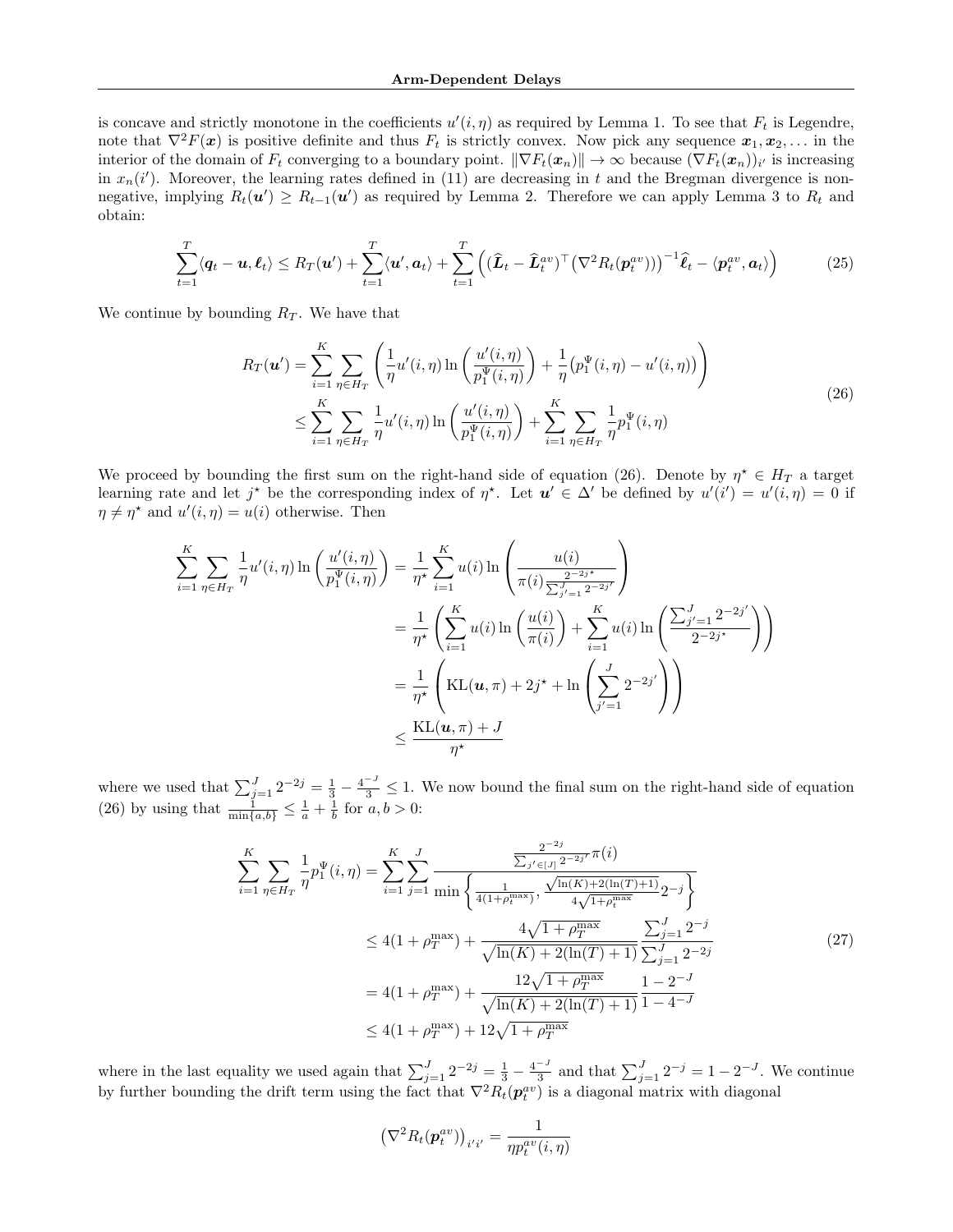for  $i' = (i, \eta)$ . We have

$$
(\widehat{L}_t - \widehat{L}_t^{av})^{\top} (\nabla^2 R_t(\mathbf{p}_t^{av}))^{-1} \widehat{\ell}_t = \sum_{i=1}^K \sum_{\eta \in H_t} (\widehat{L}_t(i, \eta) - \widehat{L}_t^{av}(i, \eta)) \eta p_t^{av}(i, \eta) \widehat{\ell}_t(i, \eta)
$$
  

$$
\leq \sum_{i=1}^K \sum_{\eta \in H_t} (1 + \rho_t(i, \eta)) p_t^{av}(i, \eta) \widehat{\ell}_t(i, \eta) = \langle \mathbf{p}_t^{av}, \mathbf{a}_t \rangle
$$

where in the last step we used [\(6\)](#page-4-10), the inequality  $\ell_t(i') \leq 2\ell_t(i)$  $\mathcal{O}(\ell_1) \leq 2\tilde{\ell}_t(i') = 2\ell_t(i)$ , and the assumption  $\ell_t(i) \in [0, 1]$ . Combining the above and using that  $\sum_{t=1}^T \langle \mathbf{u}', \mathbf{a}_t \rangle = \eta^* \sum_{i=1}^K u(i) \sum_{t=1}^T 4\ell_t(i)(1 + \rho_t(i)) = 4\eta^* \langle \mathbf{u}, \mathbf{L}_T + \mathbf{L}_T^{\rho} \rangle$  and  $J \leq \ln(T) + 1$ , we continue from [\(25\)](#page-13-1):

$$
\sum_{t=1}^{T} \langle \mathbf{q}_t - \mathbf{u}, \mathbf{\ell}_t \rangle \le 4(1 + \rho_T^{\max}) + 12\sqrt{1 + \rho_T^{\max}} + \frac{\mathrm{KL}(\mathbf{u}, \pi) + 2(\ln(T) + 1)}{\eta^{\star}} + 4\eta^{\star}\langle \mathbf{u}, \mathbf{L}_T + \mathbf{L}_T^{\rho} \rangle \tag{28}
$$

<span id="page-14-1"></span>Ideally, we would set  $\eta^*$  to

<span id="page-14-0"></span>
$$
\sqrt{\frac{\text{KL}(\boldsymbol{u}, \pi) + 2(\ln(T) + 1)}{4\langle \boldsymbol{u}, \boldsymbol{L}_T + \boldsymbol{L}_T^P \rangle}}
$$
(29)

However, we can only pick a learning rate from  $H_T$ . We now show that  $H_T$  contains a good approximation of the quantity in [\(29\)](#page-14-0). We split the remainder of the analysis into two cases. First, assume

$$
\max_{\eta \in H_T} \eta \le \sqrt{\frac{\text{KL}(\boldsymbol{u}, \pi) + 2(\ln(T) + 1)}{4\langle \boldsymbol{u}, \boldsymbol{L}_T + \boldsymbol{L}_T^{\rho} \rangle}}
$$

and thus

$$
4\langle \boldsymbol{u}, \boldsymbol{L}_T + \boldsymbol{L}_T^{\rho} \rangle \leq \frac{\mathrm{KL}(\boldsymbol{u}, \pi) + 2(\ln(T) + 1)}{(\max_{\eta \in H_T} \eta)^2}
$$

Using the above in equation [\(28\)](#page-14-1) and choosing  $\eta^* = \max_{\eta \in H_T} \eta$  we obtain

$$
\sum_{t=1}^{T} \langle \mathbf{q}_t - \mathbf{u}, \mathbf{\ell}_t \rangle \le 4(1 + \rho_T^{\max}) + 12\sqrt{1 + \rho_T^{\max}} + \frac{2(KL(\mathbf{u}, \pi) + 2(\ln(T) + 1))}{\eta^*}
$$
  

$$
\le 4(1 + \rho_T^{\max}) + 12\sqrt{1 + \rho_T^{\max}} + 8(KL(\mathbf{u}, \pi) + 2(\ln(T) + 1))(1 + \rho_T^{\max})
$$
  

$$
+ 16\sqrt{(1 + \rho_T^{\max})(\ln(K) + 2(1 + \ln(T)))}
$$

where in the last step we used

$$
\frac{1}{\max_{\eta \in H_T} \eta} \le 4(1 + \rho_T^{\max}) + 8\sqrt{\frac{1 + \rho_T^{\max}}{\ln(K) + 2(\ln(T) + 1)}}
$$

In the second case

$$
\max_{\eta \in H_T} \eta > \sqrt{\frac{\text{KL}(\boldsymbol{u}, \pi) + 2(\ln(T) + 1)}{4\langle \boldsymbol{u}, \boldsymbol{L}_T + \boldsymbol{L}_T^{\rho} \rangle}}
$$

This implies that there is an  $\eta \in H_T$  that is within a factor 2 of  $\sqrt{\frac{\text{KL}(u,\pi)+2(\ln(T)+1)}{\langle u,L_T+L_T^{\rho} \rangle}}$  as

$$
\min_{\eta \in H_T} \eta \le \sqrt{\frac{\text{KL}(\boldsymbol{u}, \pi) + 2(\ln(T) + 1)}{4(1 + \rho_T^{\max})T}} \le \sqrt{\frac{\text{KL}(\boldsymbol{u}, \pi) + 2(\ln(T) + 1)}{4\langle \boldsymbol{u}, \boldsymbol{L}_T + \boldsymbol{L}_T^{\rho} \rangle}} \le \max_{\eta \in H_T} \eta
$$

and thus

$$
\frac{\mathrm{KL}(\boldsymbol{u}, \pi) + 2(\ln(T) + 1)}{\eta^\star} + \eta^\star 4\langle \boldsymbol{u}, \boldsymbol{L}_T + \boldsymbol{L}_T^{\rho} \rangle \leq 8 \sqrt{(\mathrm{KL}(\boldsymbol{u}, \pi) + 2(\ln(T) + 1)) \langle \boldsymbol{u}, \boldsymbol{L}_T + \boldsymbol{L}_T^{\rho} \rangle}.
$$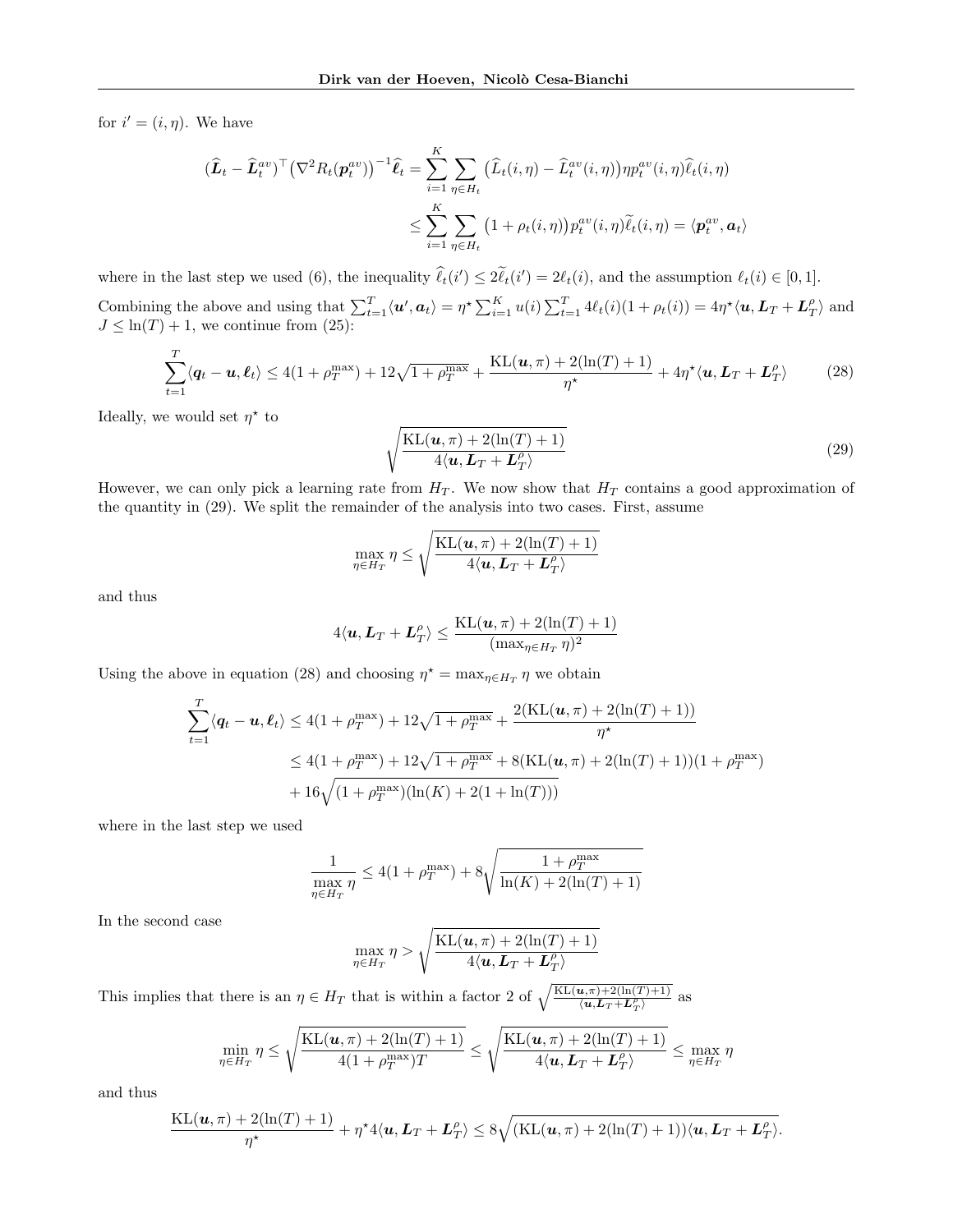Therefore, we have that in the second case

$$
\sum_{t=1}^T \langle \boldsymbol{q}_t - \boldsymbol{u}, \boldsymbol{\ell}_t \rangle \le 4(1+\rho_T^{\max}) + 12\sqrt{1+\rho_T^{\max}} + 8\sqrt{(KL(\boldsymbol{u}, \pi) + 2(\ln(T) + 1))\langle \boldsymbol{u}, \boldsymbol{L}_T + \boldsymbol{L}_T^{\rho}\rangle}.
$$

Combining the first and second case completes the proof.

## <span id="page-15-0"></span>C DETAILS OF SECTION [4.1](#page-5-5)

**Lemma 4.** For all t, the function  $F_t = \Psi_t + \Phi_t$ , where  $\Psi_t$  is defined in [\(13\)](#page-5-2) and  $\Phi_t$  is defined in [\(14\)](#page-5-3), is Legendre and satisfies the conditions of Lemma [1.](#page-4-2) Moreover,

$$
(\hat{L}_t - \hat{L}_t^{av})^{\top} (\nabla^2 F_t(\mathbf{p}_t^{av}))^{-1} \hat{\ell}_t \leq \eta_t 4\ell_t (i_t)^2 + 4 \sum_{\gamma \in \Gamma} \gamma \sum_{s \in m_t(i_t)} p_t^{av}(i_t, \gamma) \tilde{\ell}_t(i_t, \gamma) \tilde{\ell}_s(i_t, \gamma)
$$

*Proof.* We first show that  $F_t$  is Legendre. Note that  $F_t$  is strictly convex because  $\Phi_t$  is strictly convex and  $\Psi_t$  is convex. Now pick any sequence  $x_1, x_2, \ldots$  in the interior of the domain of  $F_t$  converging to a boundary point. We have that  $\|\nabla F_t(x_n)\| \to \infty$ , because each component

$$
\left(\nabla F_t(\boldsymbol{x})\right)_{(i,\gamma)} = -\frac{1}{\eta_t \sum_{\gamma \in \Gamma} x(i,\gamma)} + \frac{1}{\gamma} \ln \left(x(i,\gamma)\right) + \frac{1}{\gamma}
$$

of the gradient of  $F_t$  is increasing in each coordinate of x. The same observation, together with the fact that both  $\langle \nabla \Psi_t(\cdot), z \rangle$  and  $\langle \nabla \Phi_t(\cdot), z \rangle$  are concave, shows that  $W_t(\cdot, z) = \langle \nabla F_t(\cdot), z \rangle$  satisfies the conditions of Lemma [1.](#page-4-2) Observe that  $\nabla^2 F_t(\boldsymbol{p}_t^{av})$  is a block-diagonal matrix with blocks  $i = 1, ..., K$ 

$$
B_t(i) = \frac{\mathbf{1} \mathbf{1}^\top}{\eta_t (q_t(i))^2} + \text{diag}\left(\frac{1}{\gamma_1 p_t^{av}(i, \gamma_1)}, \dots, \frac{1}{\gamma_J p_t^{av}(i, \gamma_J)}\right)
$$

of size  $J \times J$  each. Denote by  $V_t = \text{diag}(\boldsymbol{v}_t)$ , where  $\boldsymbol{v}_t = (\gamma_1 p_t^{av}(i, \gamma_1), \dots, \gamma_J p_t^{av}(i, \gamma_J))$ . The inverse of  $B_t(i)$ can be computed by employing the Sherman-Morrison formula:

$$
B_t(i)^{-1} = V_t - \frac{\eta_t^{-1} q_t(i)^{-2} V_t \mathbf{1} \mathbf{1}^\top V_t}{1 + \eta_t^{-1} q_t(i)^{-2} \langle \mathbf{v}_t, \mathbf{1} \rangle} = V_t - \frac{\mathbf{v}_t \mathbf{v}_t^\top}{\eta_t q_t(i)^2 + \langle \mathbf{v}_t, \mathbf{1} \rangle} \tag{30}
$$

<span id="page-15-1"></span>Note that  $\hat{\ell}_t$  is only non-zero in the J coordinates of the form  $(i_t, \gamma)$  for  $\gamma \in \Gamma$ . Let  $h$  be the J-vector including only these non-zero elements of  $\ell_t$ , and let  $\boldsymbol{b} = q_t(i_t) \boldsymbol{h}$  so that  $b(j) = \ell_t(i_t) + q_t(i_t) a_t(i_t, \gamma_j) = \ell_t(i_t) + 4\gamma_j \ell_t(i_t) \rho_t(i)$ . Denote by  $\mathbf{0}_{K\times(J-1)}$  a vector of zeros of length  $K\times(J-1)$ . Since the block-diagonal structure is preserved when taking inverses,  $(\nabla^2 F_t(\mathbf{p}_t^{av}))^{-1}$  is a block-diagonal matrix with blocks  $B_t(i)^{-1}$  and  $(\nabla^2 F_t(\mathbf{p}_t^{av}))^{-1}\hat{\ell}_t = (\mathbf{0}_{K \times (J-1)}, B_t(i_t)^{-1}\mathbf{h})$ . Next, we write  $\mathbf{b} = Y \mathbf{1}_{\ell}(i_t)$ , where  $\mathbf{0}_{K\times (J-1)}, B_t(i_t)^{-1}\mathbf{h}$ . Next, we write  $\mathbf{b} = Y\mathbf{1}\ell_t(i_t)$ , where

$$
Y = \boldsymbol{I}_J + 4\rho_t(i)\text{diag}(\gamma_1,\ldots,\gamma_J)
$$

<span id="page-15-2"></span>and  $I_J$  is the  $J \times J$  identity matrix. Using [\(30\)](#page-15-1) and  $Y \leq 2I_J$  because max $_j \gamma_j \leq (4\rho^*)^{-1}$ , we continue with

$$
\begin{split}\n\widehat{\ell}_{t}^{\top} \left(\nabla^{2} F_{t}(\boldsymbol{p}_{t}^{av})\right)^{-1} \widehat{\ell}_{t} &= \frac{\ell_{t}(i_{t})^{2}}{q_{t}(i_{t})^{2}} \mathbf{1}^{\top} Y B_{t}(i_{t})^{-1} Y \mathbf{1} \\
&\leq \frac{4\ell_{t}(i_{t})^{2}}{q_{t}(i_{t})^{2}} \mathbf{1}^{\top} B_{t}(i_{t})^{-1} \mathbf{1} \\
&= \frac{4\ell_{t}(i_{t})^{2}}{q_{t}(i_{t})^{2}} \left(\langle \boldsymbol{v}_{t}, \mathbf{1} \rangle - \frac{\langle \boldsymbol{v}_{t}, \mathbf{1} \rangle^{2}}{\eta_{t} q(i_{t})^{2} + \langle \boldsymbol{v}_{t}, \mathbf{1} \rangle}\right) \\
&= \frac{4\ell_{t}(i_{t})^{2}}{q_{t}(i_{t})^{2}} \frac{\eta_{t} q(i_{t})^{2} \langle \boldsymbol{v}_{t}, \mathbf{1} \rangle}{\eta_{t} q(i_{t})^{2} + \langle \boldsymbol{v}_{t}, \mathbf{1} \rangle} \\
&\leq 4 \eta_{t} \ell_{t}(i_{t})^{2}\n\end{split} \tag{31}
$$

 $\Box$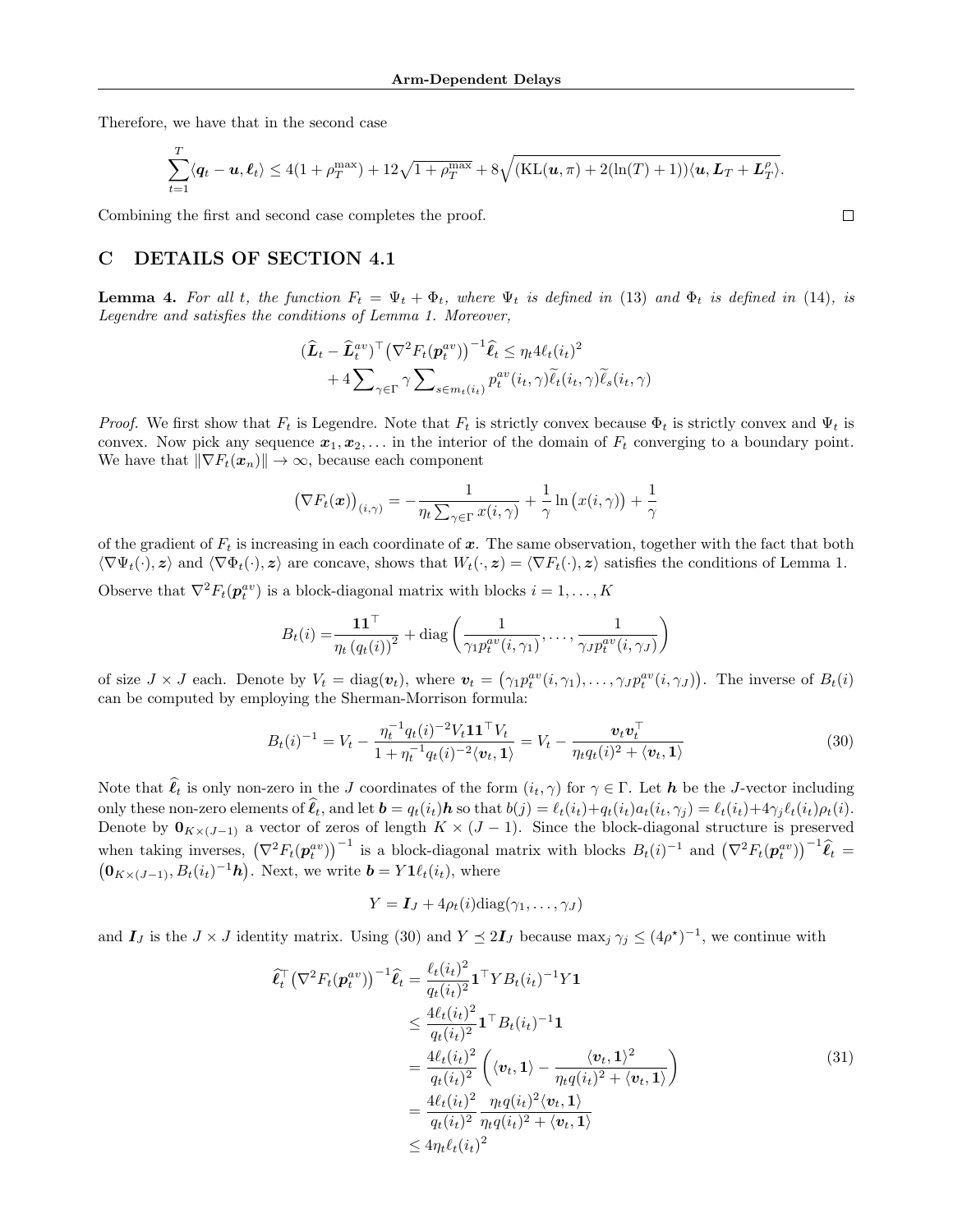where in the last step we used  $v_t \geq 0$ . Denote by  $L^{\text{miss}} = \hat{L}_t - \hat{\ell}_t - \hat{L}_t^{\text{av}}$  and denote by  $y$  the components of  $L<sup>miss</sup>$  corresponding to  $i_t$ . Namely,

$$
y(i_t, \gamma) = \sum_{s \in m_t(i_t)} \hat{\ell}_t(i_t, \gamma)
$$

<span id="page-16-1"></span>Since  $\langle y, v_t \rangle \langle v_t, h \rangle \ge 0$  (these are all nonnegative vectors), we have that

$$
\mathbf{L}^{\text{miss}}(\nabla^2 F_t(\mathbf{p}_t^{av}))^{-1} \hat{\ell}_t = \mathbf{y}^\top B_t(i_t)^{-1} \mathbf{h}
$$
\n
$$
= \mathbf{y}^\top V_t \mathbf{h} - \frac{\langle \mathbf{y}, \mathbf{v}_t \rangle \langle \mathbf{v}_t, \mathbf{h} \rangle}{\eta_t q(i_t)^2 + \langle \mathbf{v}_t, \mathbf{1} \rangle}
$$
\n
$$
\leq \mathbf{y}^\top V_t \mathbf{h}
$$
\n
$$
= \sum_{\gamma \in \Gamma} \sum_{s \in m_t(i_t)} p_t^{av}(i_t, \gamma) \hat{\ell}_t(i_t, \gamma) \hat{\ell}_s(i_t, \gamma)
$$
\n
$$
\leq 4 \sum_{\gamma \in \Gamma} \sum_{s \in m_t(i_t)} p_t^{av}(i, \gamma) \gamma \tilde{\ell}_t(i_t, \gamma) \tilde{\ell}_s(i_t, \gamma)
$$
\n(32)

where in the last step we used  $\hat{\ell}_t(i') \leq 2\tilde{\ell}_t(i')$ . Combining equations [\(31\)](#page-15-2) and [\(32\)](#page-16-1) we obtain

$$
(\widehat{\bm{L}}_t - \widehat{\bm{L}}_t^{av})^\top (\nabla^2 F_t(\bm{p}_t^{av}))^{-1} \widehat{\bm{\ell}}_t \leq \eta_t 4\ell_t(i_t)^2 + 4 \sum_{\gamma \in \Gamma} \sum_{s \in m_t(i_t)} p_t^{av}(i_t, \gamma) \gamma \widetilde{\ell}_t(i_t, \gamma) \widetilde{\ell}_s(i_t, \gamma)
$$

which completes the proof.

<span id="page-16-0"></span>**Lemma 7.** Let  $p_1^{\Psi} \equiv \frac{1}{KJ}$ , let  $p_1^{\Phi}$  be set as in [\(12\)](#page-4-6) and  $\Gamma$  be set as in [\(17\)](#page-6-1). If  $p^* = (1 - \alpha)u' + \alpha \frac{1}{K'}$  with  $\alpha = \frac{1}{T}$  and  $\pi_1(i) \geq \frac{1}{T^2}$ , then  $R_t(p) \geq R_{t-1}(p)$  for all  $t \geq 1$  and  $p \in \triangle'$ .

$$
\mathbb{E}\left[\sum_{t=1}^T \langle \mathbf{p}^{\star} - \mathbf{u}', \hat{\ell}_t \rangle\right] + R_T(\mathbf{p}^{\star}) \le 50\rho^{\star} + \frac{K\ln(T)}{\eta_T} + \frac{1 + \ln(T) + \text{KL}(\mathbf{u}, \pi)}{\gamma^{\star}}
$$

*Proof.* Let  $\phi_{\gamma}(x) = \frac{x}{\gamma} \ln(x)$  and  $\psi(x) = -\ln(x)$ . To see that  $R_t(\mathbf{p}) \ge R_{t-1}(\mathbf{p})$  observe that

$$
R_t(\mathbf{p}) = B_{\Psi_t}(\mathbf{p}, \mathbf{p}_1^{\Psi}) + B_{\Phi_t}(\mathbf{p}, \mathbf{p}_1^{\Phi})
$$
  
\n
$$
= \sum_{i=1}^K \frac{1}{\eta_t} B_{\psi} \left( \sum_{\gamma \in \Gamma} p(i, \gamma), \sum_{\gamma \in \Gamma} p_1^{\Psi}(i, \gamma) \right)
$$
  
\n
$$
+ \sum_{i=1}^K \sum_{\gamma \in \Gamma} B_{\phi_{\gamma}} (p(i, \gamma), p_1^{\Phi}(i, \gamma))
$$
  
\n
$$
\geq \sum_{i=1}^K \frac{1}{\eta_{t-1}} B_{\psi} \left( \sum_{\gamma \in \Gamma} p(i, \gamma), \sum_{\gamma \in \Gamma} p_1^{\Psi}(i, \gamma) \right)
$$
  
\n
$$
+ \sum_{i=1}^K \sum_{\gamma \in \Gamma} B_{\phi_{\gamma}} (p(i, \gamma), p_1^{\Phi}(i, \gamma))
$$
  
\n
$$
= B_{\Psi_{t-1}}(\mathbf{p}, \mathbf{p}_1^{\Psi}) + B_{\Phi_{t-1}}(\mathbf{p}, \mathbf{p}_1^{\Phi}) = R_{t-1}(\mathbf{p})
$$

where the inequality is due to the non-negativity of the Bregman divergence and the fact that  $\eta_t \leq \eta_{t-1}$ . Now  $a_t(i') = 4\tilde{\ell}_t(i')\gamma(i')\rho_t \leq \tilde{\ell}_t(i)$  because  $\max_j \gamma_j \leq (4\rho^*)^{-1}$ , and thus

$$
\sum_{t=1}^{T} \mathbb{E}\left[\langle \mathbf{p}^{\star} - \mathbf{u}', \hat{\ell}_t \rangle\right] \leq \sum_{t=1}^{T} \mathbb{E}\left[\langle \frac{\alpha}{K'}\mathbf{1}, \hat{\ell}_t \rangle\right] \leq 2\alpha T
$$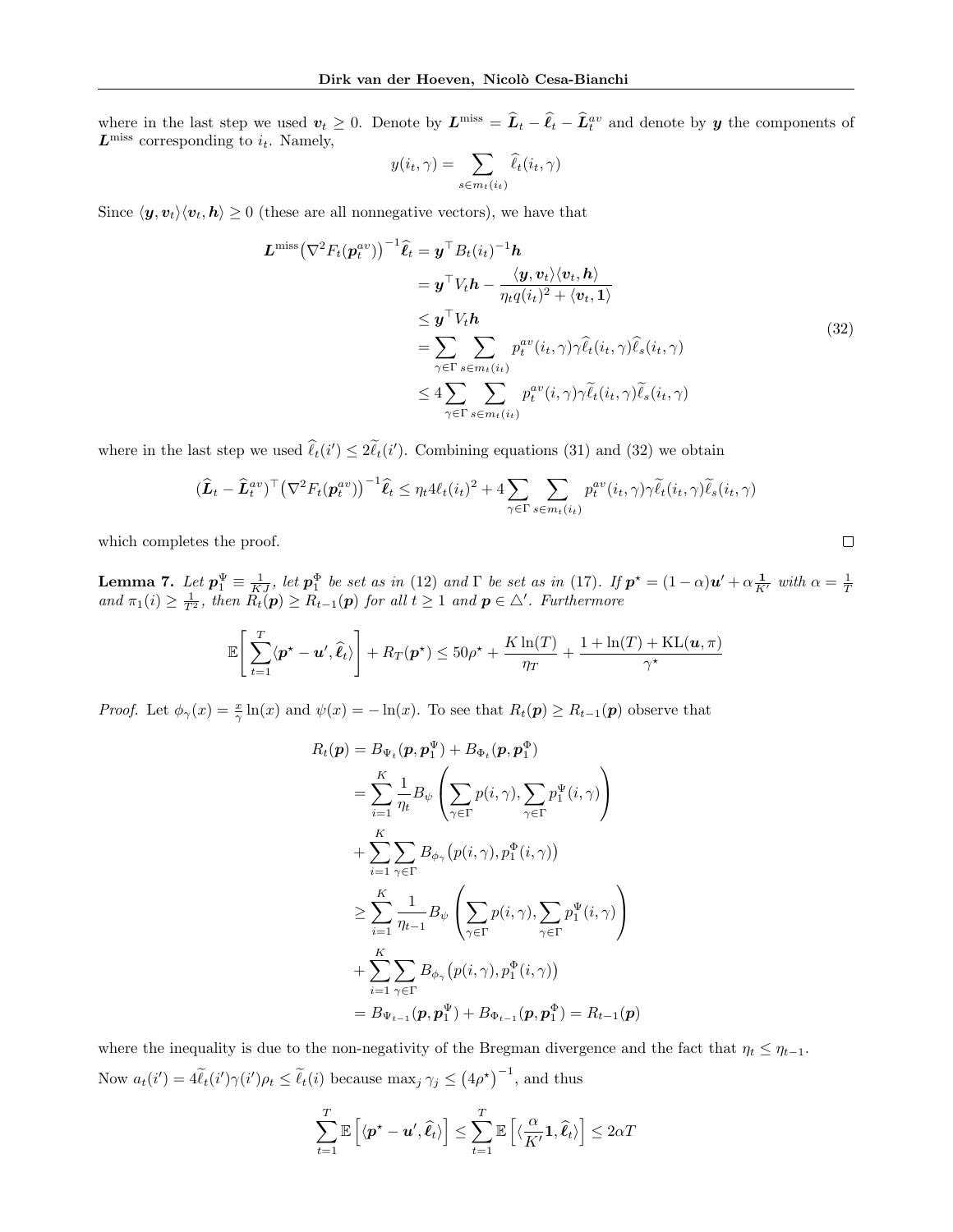For any  $p^*$  we have that:

<span id="page-17-0"></span>
$$
R_T(\boldsymbol{p}^{\star}) = -\frac{1}{\eta_T} \sum_{i=1}^K \ln \left( K \sum_{\gamma \in \Gamma} p^{\star}(i, \gamma) \right) + \sum_{i=1}^K \sum_{\gamma \in \Gamma} \frac{1}{\gamma} \left( p^{\star}(i, \gamma) \ln \left( \frac{p^{\star}(i, \gamma)}{p_1^{\Phi}(i, \gamma)} \right) + p_1^{\Phi}(i, \gamma) - p^{\star}(i, \gamma) \right) \tag{33}
$$

We continue by bounding the first sum on the right hand side of equation [\(33\)](#page-17-0):

$$
-\sum_{i=1}^{K} \ln \left( K \sum_{\gamma \in \Gamma} p^{\star}(i, \gamma) \right) = -\sum_{i=1}^{K} \ln \left( \sum_{\gamma \in \Gamma} (1 - \alpha) u'(i, \gamma) K + \alpha \right)
$$
  

$$
\leq -K \ln(\alpha)
$$

Next, we bound the second sum on the right hand side of [\(33\)](#page-17-0):

$$
\sum_{i=1}^{K} \sum_{\gamma \in \Gamma} \frac{1}{\gamma} \left( p^*(i, \gamma) \ln \left( \frac{p^*(i, \gamma)}{p_1^{\Phi}(i, \gamma)} \right) + p_1^{\Phi}(i, \gamma) - p^*(i, \gamma) \right)
$$
\n
$$
\leq \sum_{i=1}^{K} \sum_{\gamma \in \Gamma} \frac{1}{\gamma} \left( p^*(i, \gamma) \ln \left( \frac{p^*(i, \gamma)}{p_1^{\Phi}(i, \gamma)} \right) + p_1^{\Phi}(i, \gamma) \right)
$$
\n
$$
\leq \sum_{i=1}^{K} \sum_{\gamma \in \Gamma} \frac{1}{\gamma} p^*(i, \gamma) \ln \left( \frac{p^*(i, \gamma)}{p_1^{\Phi}(i, \gamma)} \right) + 4\rho^* + \frac{12\sqrt{\rho^*}}{\sqrt{\ln(K) + \ln(T) + 1}}
$$
\n
$$
\leq \sum_{i=1}^{K} \sum_{\gamma \in \Gamma} \frac{1}{\gamma} p^*(i, \gamma) \ln \left( \frac{p^*(i, \gamma)}{p_1^{\Phi}(i, \gamma)} \right) + 4\rho^* + 12\sqrt{\rho^*}
$$

where we used that  $\sum_{j=1}^{J} 2^{-2j} = 1/3 - \frac{4^{-J}}{3}$  $\frac{1}{3}$  and that that  $\frac{1}{\min\{a,b\}} \leq \frac{1}{a} + \frac{1}{b}$  for  $a, b > 0$ , see also [\(27\)](#page-13-2). Now, to bound the double sum on the right-hand side of the last inequality we use Jensen's inequality, which we may use due the convexity of  $f(x) = x \ln(xa)$  for  $a > 0$ :

$$
\sum_{i=1}^{K} \sum_{\gamma \in \Gamma} \frac{1}{\gamma} p^{\star}(i, \gamma) \ln \left( \frac{p^{\star}(i, \gamma)}{p_1^{\Phi}(i, \gamma)} \right) \leq \sum_{i=1}^{K} \sum_{\gamma \in \Gamma} \frac{1 - \alpha}{\gamma} u'(i, \gamma) \ln \left( \frac{u'(i, \gamma)}{p_1^{\Phi}(i, \gamma)} \right) + \sum_{i=1}^{K} \sum_{\gamma \in \Gamma} \frac{\alpha/K'}{\gamma} \ln \left( \frac{1/K'}{p_1^{\Phi}(i, \gamma)} \right)
$$

$$
\leq \sum_{i=1}^{K} \sum_{\gamma \in \Gamma} \frac{1 - \alpha}{\gamma} u'(i, \gamma) \ln \left( \frac{u'(i, \gamma)}{p_1^{\Phi}(i, \gamma)} \right) + \alpha \max_{i, \gamma} \left\{ \frac{1}{\gamma} \left( -\ln \left( p_1^{\Phi}(i, \gamma) \right) - \ln(K') \right) \right\}
$$

Since

$$
-\ln (p_1^{\Phi}(i,\gamma)) \le -\ln(\pi(i)) + 2J + \ln \left(\sum_{j=1}^J 2^{-2j}\right) \le -\ln(\pi(i)) + 2J
$$

and  $J \leq \ln(T) + 1$ ,  $1/\gamma \leq 4\rho^* \sqrt{ }$  $\overline{T}$ , and  $\pi_1(i) \geq \frac{1}{T^2}$  we have that

$$
\alpha \max_{i,\gamma} \left\{ \frac{1}{\gamma} \left( -\ln \left( p_1^{\Phi}(i,\gamma) \right) - \ln(K') \right) \right\} \le 16\alpha \rho^{\star} \sqrt{T} (1 + \ln(T)) \le 32\alpha \rho^{\star} T
$$

where we used that  $\ln(x) \leq \sqrt{x}$ . Now, setting  $u'(i, \gamma) = u(i)$  if  $\gamma = \gamma^*$  and 0 otherwise, we obtain

$$
\sum_{i=1}^{K} \sum_{\gamma \in \Gamma} \frac{1 - \alpha}{\gamma} u'(i, \gamma) \ln \left( \frac{u'(i, \gamma)}{p_1^{\Phi}(i, \gamma)} \right) = \frac{1 - \alpha}{\gamma^{\star}} \left( -\ln \left( \frac{2^{-2j}}{\sum_{j \in [J]} 2^{-2J}} \right) + \sum_{i=1}^{K} u(i) \ln \left( \frac{u(i)}{\pi(i)} \right) \right)
$$
  

$$
\leq \frac{1}{\gamma^{\star}} \left( 2J + \text{KL}(\mathbf{u}, \pi) \right)
$$
  

$$
\leq \frac{1}{\gamma^{\star}} \left( 1 + \ln(T) + \text{KL}(\mathbf{u}, \pi) \right)
$$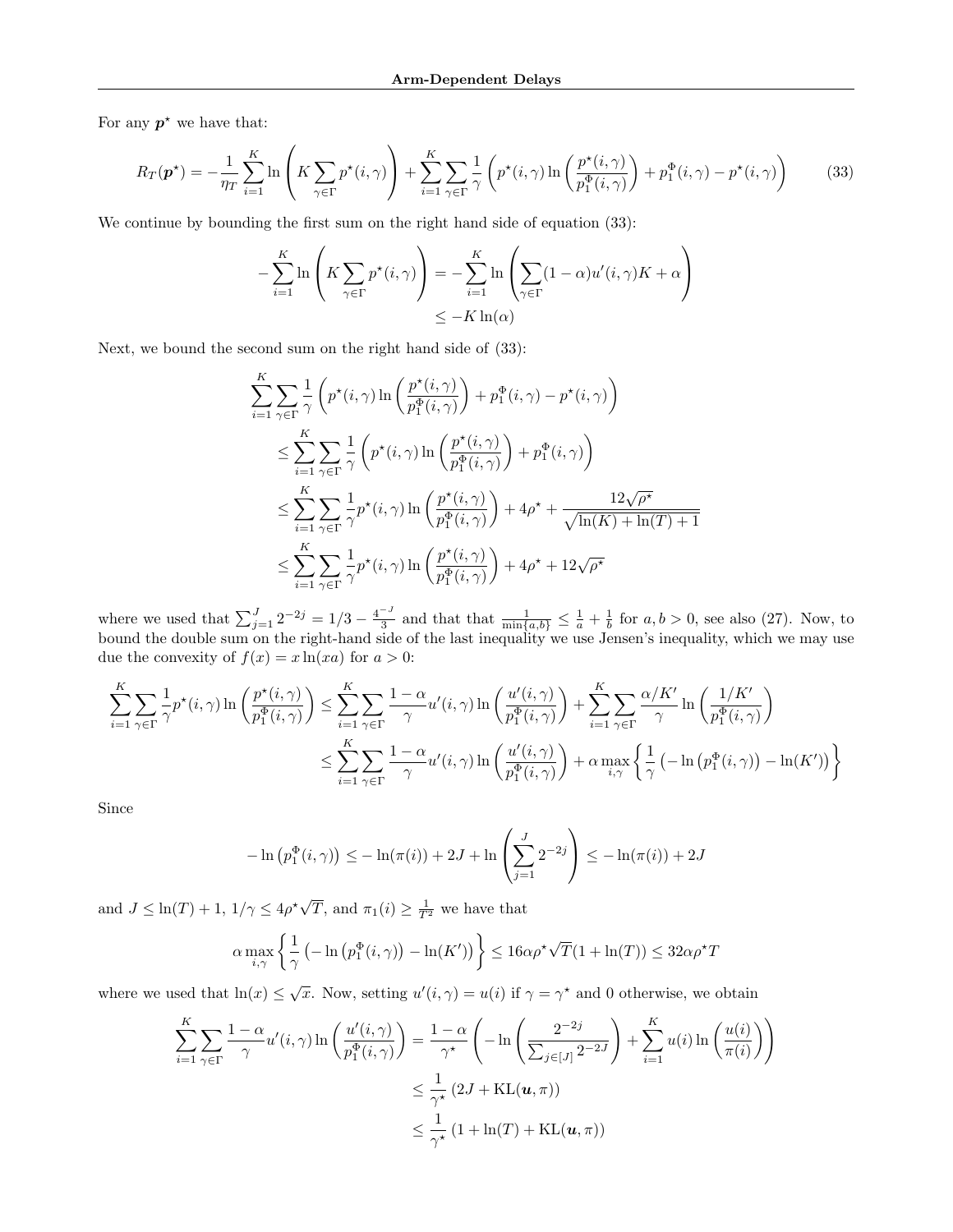Combining the above and setting  $\alpha = \frac{1}{T}$  we find

$$
\mathbb{E}\left[\sum_{t=1}^{T} \langle \mathbf{p}^{\star} - \mathbf{u}', \hat{\ell}_{t} \rangle \right] + R_{T}(\mathbf{p}^{\star}) \leq 32\alpha \rho^{\star} T + \mathbb{E}\left[-\frac{1}{\eta_{T}} K \ln(\alpha)\right] + 2\alpha T + 4\rho^{\star} + 12\sqrt{\rho^{\star}} \n+ \frac{1}{\gamma^{\star}} \left(1 + \ln(T) + \text{KL}(\mathbf{u}, \pi)\right) \n\leq 50\rho^{\star} + \mathbb{E}\left[\frac{K \ln(T)}{\eta_{T}}\right] + \frac{1}{\gamma^{\star}} \left(1 + \ln(T) + \text{KL}(\mathbf{u}, \pi)\right)
$$

 $\Box$ 

which completes the proof.

<span id="page-18-0"></span>**Theorem 5.** Let  $p_1^{\Psi} \equiv \frac{1}{KJ}$  and let  $p_1^{\Phi}$  be given by [\(12\)](#page-4-6). Assume  $\pi_1(i) \geq \frac{1}{T^2}$  for all  $i \in [K]$ . If we run Algorithm [1](#page-3-1) with regularizers [\(13\)](#page-5-2) and [\(14\)](#page-5-3), corresponding learning rates [\(17\)](#page-6-1) and [\(18\)](#page-6-2), then the predictions  $i_t \sim q_t$ , with  $q_t$  as in [\(15\)](#page-5-4), satisfy

$$
\mathbb{E}\left[\sum_{t=1}^T (\ell_t(i_t) - \langle \boldsymbol{u}, \boldsymbol{\ell}_t \rangle)\right] \le 12\sqrt{K\ln(T)\langle \boldsymbol{u}, \boldsymbol{L}_T \rangle} + 16\sqrt{\big(\text{KL}(\boldsymbol{u}, \pi) + \ln(T) + 1\big)\langle \boldsymbol{u}, \boldsymbol{L}_T^{\rho}\rangle} + 48\big(5 + \ln(T) + \text{KL}(\boldsymbol{u}, \pi)\big)\rho^* + 42K\ln(T)
$$

*Proof.* Let  $p^* = (1 - \alpha)u' + \alpha \mathbf{1}_{K'}^{-1}$ , where  $\alpha = \frac{1}{T}$ . We start by applying Lemma [3](#page-4-8) to bound the expected regret against  $p^*$ , which we may do because the conditions of Lemma [3](#page-4-8) are satisfied as per Lemma [4:](#page-6-4)

$$
\mathbb{E}\left[\sum_{t=1}^T \langle \mathbf{q}_t - \mathbf{u}, \boldsymbol{\ell}_t \rangle \right] \leq \sum_{t=1}^T \mathbb{E}\left[\langle \mathbf{u}, \mathbf{a}_t \rangle \right] + \mathbb{E}\left[\sum_{t=1}^T \langle \mathbf{p}^{\star} - \mathbf{u}', \hat{\ell}_t \rangle \right] + \mathbb{E}\left[R_T(\mathbf{p}^{\star})\right] + \mathbb{E}\left[\sum_{t=1}^T \left(\left(\widehat{\mathbf{L}}_t - \widehat{\mathbf{L}}_t^{av}\right)^{\top} \left(\nabla^2 R_t(\mathbf{p}_t^{av})\right)^{-1} \widehat{\ell}_t - \langle \mathbf{p}_t^{av}, \mathbf{a}_t \rangle \right)\right]
$$

Let  $u'(i') = u'(i, \gamma) = u(i)$  if  $\gamma = \gamma^*$  and 0 otherwise and recall that  $L^d_T(i) = \sum_{t=1}^T \ell_t(i)(1 + \rho_t(i))$ . Since  $\mathbb{E}[\ell_t(i)\mathbb{1}[i = i_t]q_t(i)^{-1}] = \ell_t(i)$  we have that  $\sum_{t=1}^T \mathbb{E}[\langle \boldsymbol{u}, \boldsymbol{a}_t \rangle] = \sum_{t=1}^T 4\gamma^* \langle \boldsymbol{u}, \boldsymbol{L}_T^{\rho} \rangle$ . By applying Lemmas [7](#page-16-0) and [5](#page-6-5) we may further bound the expected regret:

$$
\mathbb{E}\left[\sum_{t=1}^{T} \langle \mathbf{q}_t - \mathbf{u}, \boldsymbol{\ell}_t \rangle \right] \le 50\rho^* + \mathbb{E}\left[\sum_{t=1}^{T} \eta_t 4\ell_t (i_t)^2\right] + \mathbb{E}\left[\frac{1}{\eta_T} K \ln(T)\right] + \sum_{t=1}^{T} 4\gamma^* \langle \mathbf{u}, \mathbf{L}_T^{\rho} \rangle + \frac{1}{\gamma^*} \left(1 + \ln(T) + \mathrm{KL}(\mathbf{u}, \pi)\right)
$$
\n(34)

<span id="page-18-1"></span>Ideally, we would have that  $\gamma^* = \sqrt{\frac{KL(u,\pi)+\ln(T)+1}{4(u,L_T^{\rho})}}$ . However, we have a grid of learning rates  $\Gamma$  from which we have to choose an appropriate learning rate. Instead, we will show that Γ contains a close approximation of the optimal learning rate. As in the proof of Theorem [4](#page-12-0) we will split the analysis into two case. In the first case  $\max_{\gamma \in \Gamma} \gamma \leq \sqrt{\frac{KL(u,\pi)+\ln(T)+1}{4\langle u, L_T + L_T^{\rho} \rangle}}$  and thus

$$
4\langle \boldsymbol{u},\boldsymbol{L}_T^{\rho}\rangle \leq \frac{\mathrm{KL}(\boldsymbol{u},\pi)+2(\ln(T)+1)}{(\max_{\gamma\in \Gamma}\gamma)^2}
$$

Thus, choosing  $\gamma^* = \max_{\gamma \in \Gamma} \gamma$  we obtain

$$
4\gamma^{\star}\langle \mathbf{u}, \mathbf{L}_T^{\rho}\rangle + \frac{1}{\gamma^{\star}}\big(1 + \ln(T) + \mathrm{KL}(\mathbf{u}, \pi)\big) \le \frac{2}{\gamma^{\star}}\big(1 + \ln(T) + \mathrm{KL}(\mathbf{u}, \pi)\big) \le 8\big(1 + \ln(T) + \mathrm{KL}(\mathbf{u}, \pi)\big)\big(\rho^{\star} + 2\sqrt{\rho^{\star}}\big)
$$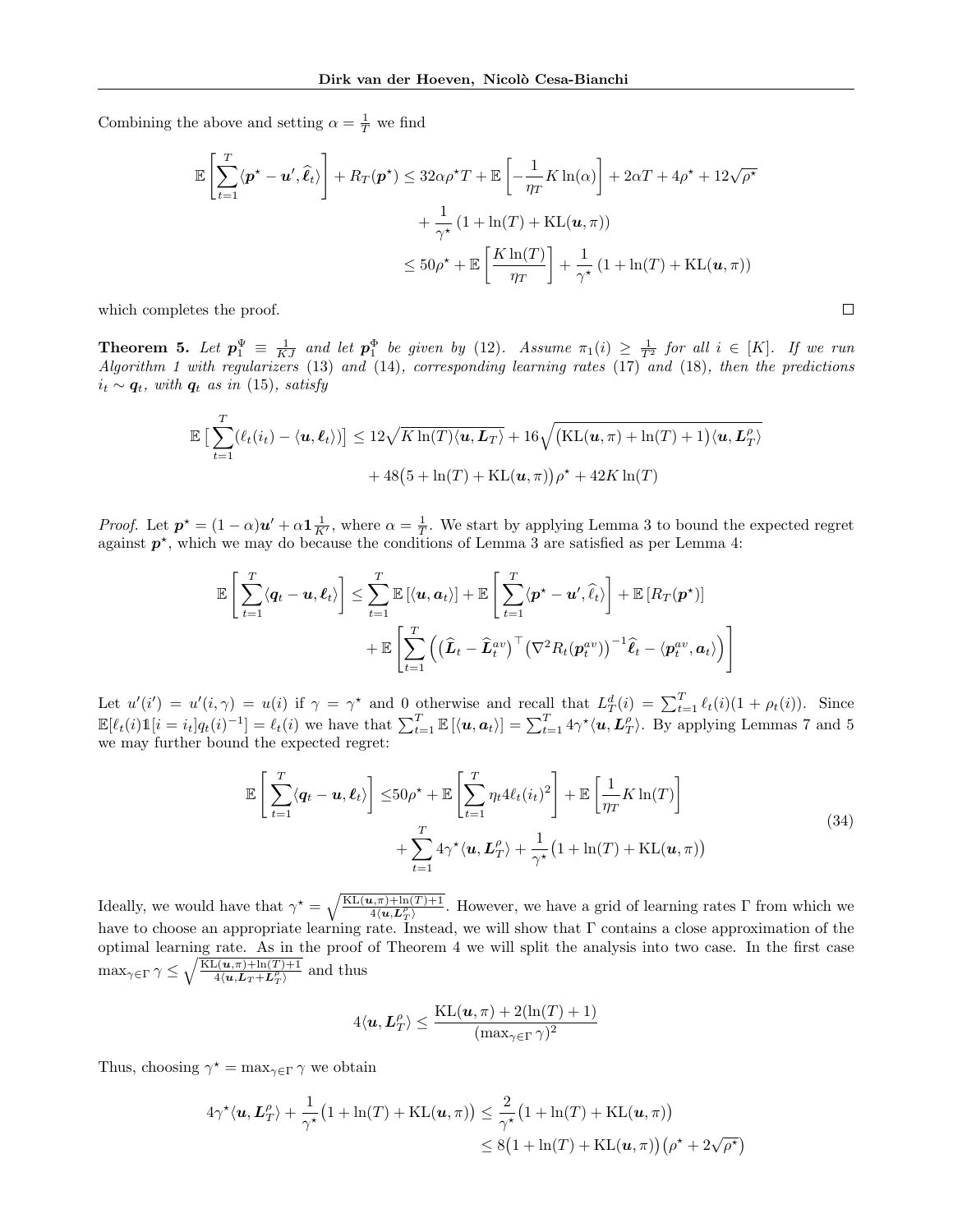In the second case  $\max_{\gamma \in \Gamma} \gamma > \sqrt{\frac{KL(u,\pi)+\ln(T)+1}{4(u,L_T^{\rho})}}$ . This implies that there is an  $\gamma \in \Gamma$  that is within a factor 2 of  $\sqrt{\frac{\text{KL}(u,\pi)+\ln(T)+1}{\langle u, L_T^{\rho}\rangle}}$  as

$$
\min_{\gamma \in \Gamma} \gamma \leq \sqrt{\frac{\mathrm{KL}(\boldsymbol{u}, \pi) + \ln(T) + 1}{4(1 + \rho_T^{\mathrm{max}})T}} \leq \sqrt{\frac{\mathrm{KL}(\boldsymbol{u}, \pi) + \ln(T) + 1}{4\langle \boldsymbol{u}, \boldsymbol{L}_T^{\rho}\rangle}} \leq \max_{\gamma \in \Gamma} \gamma
$$

and thus

$$
4\gamma^{\star}\langle \mathbf{u}, \mathbf{L}_T^{\rho}\rangle + \frac{1}{\gamma^{\star}}\big( + \ln(T) + \mathrm{KL}(\mathbf{u}, \pi) \big) \le 8\sqrt{\big(\mathrm{KL}(\mathbf{u}, \pi) + \ln(T) + 1\big)\langle \mathbf{u}, \mathbf{L}_T^{\rho}\rangle}
$$

<span id="page-19-0"></span>Therefore, combining the two cases we find that

$$
4\gamma^{\star}\langle\mathbf{u},\mathbf{L}_{T}^{\rho}\rangle + \frac{1}{\gamma^{\star}}\left(1 + \ln(T) + \mathrm{KL}(\mathbf{u},\pi)\right) \le 8\sqrt{(\mathrm{KL}(\mathbf{u},\pi) + \ln(T) + 1)\langle\mathbf{u},\mathbf{L}_{T}^{\rho}\rangle} \\ + 8\left(1 + \ln(T) + \mathrm{KL}(\mathbf{u},\pi)\right)\left(\rho^{\star} + 2\sqrt{\rho^{\star}}\right) \tag{35}
$$

As for the terms involving  $\eta_t$ , we have that

$$
\eta_t 4\ell_t(i_t) = 4\ell_t(i_t) \sqrt{\frac{K \ln(T)}{4(1+\rho^\star) + 4\sum_{s \in \mathcal{S}_t} \ell_s(i_s)}} \le 4\ell_t(i_t) \sqrt{\frac{K \ln(T)}{4\sum_{s \le t} \ell_s(i_s)}}
$$

Summing over t and using that  $\sum_{t=1}^t \frac{x_t}{\sum_{s\leq t} x_t} \leq 2\sqrt{\sum_{t=1}^T x_t}$  we find that

$$
\sum_{t=1}^{T} \eta_t 4\ell_t(i_t) \le 4\sqrt{K \ln(T) \sum_{t=1}^{T} \ell_t(i_t)}
$$

<span id="page-19-1"></span>which means that

$$
\mathbb{E}\left[\sum_{t=1}^{T} \eta_t 4\ell_t(i_t)^2 + \frac{1}{\eta_T} K \ln(T)\right] \leq 6 \mathbb{E}\left[\sqrt{K \ln(T)(1+\rho^*) + K \ln(T) \sum_{t=1}^{T} \ell_t(i_t)}\right]
$$
  

$$
\leq 6 \mathbb{E}\left[\sqrt{K \ln(T) \sum_{t=1}^{T} \ell_t(i_t)}\right] + 6\sqrt{K \ln(T)(1+\rho^*)}
$$
(36)  

$$
\leq 6\sqrt{K \ln(T) \sum_{t=1}^{T} \mathbb{E}\left[\ell_t(i_t)\right] + 6\sqrt{K \ln(T)(1+\rho^*)}}
$$

where we used that  $\sqrt{x+y} \leq \sqrt{x} + \sqrt{y}$  for  $x, y \geq 0$  and Jensen's inequality. Combining equations [\(34\)](#page-18-1), [\(35\)](#page-19-0), and [\(36\)](#page-19-1) we obtain

$$
\mathbb{E}\left[\sum_{t=1}^{T}\langle\mathbf{q}_{t}-\mathbf{u},\boldsymbol{\ell}_{t}\rangle\right] \leq 50\rho^{\star} + 6\sqrt{K\ln(T)\sum_{t=1}^{T}\mathbb{E}\left[\ell_{t}(i_{t})\right]} + 6\sqrt{K\ln(T)(1+\rho^{\star})} + 8\sqrt{(KL(\mathbf{u},\pi)+\ln(T)+1)(\mathbf{u},\mathbf{L}_{T}^{\rho})} \n+ 8(1+\ln(T)+KL(\mathbf{u},\pi))\left(\rho^{\star}+2\sqrt{\rho^{\star}}\right) \n\leq 6\sqrt{K\ln(T)\sum_{t=1}^{T}\mathbb{E}\left[\ell_{t}(i_{t})\right] + 6\sqrt{K\ln(T)(1+\rho^{\star})} + 8\sqrt{(KL(\mathbf{u},\pi)+\ln(T)+1)(\mathbf{u},\mathbf{L}_{T}^{\rho})} \n+ 24(4+\ln(T)+KL(\mathbf{u},\pi))\rho^{\star}
$$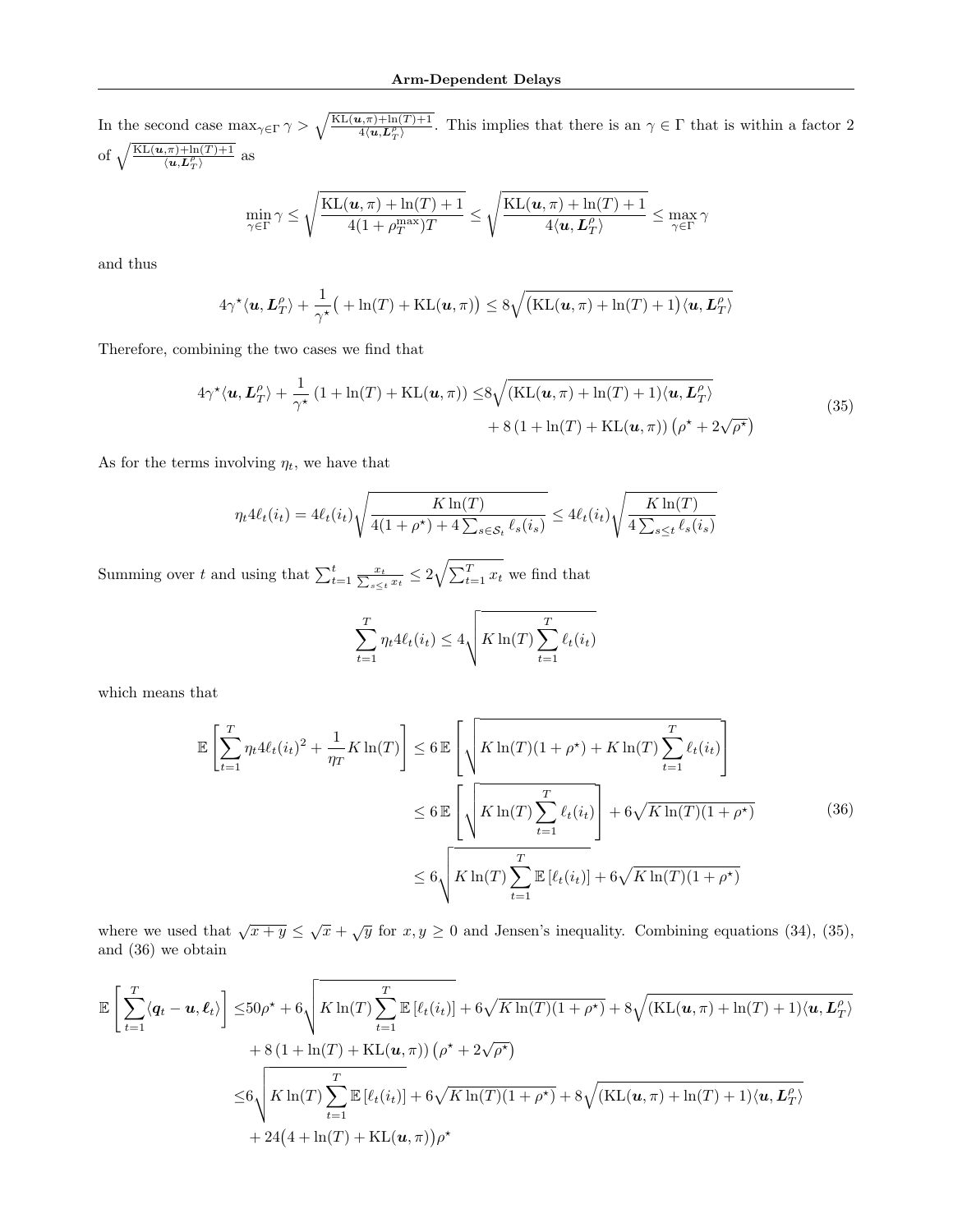To complete the proof observe that  $\mathbb{E} [\ell_t(i_t)] = \mathbb{E} [\langle q_t, \ell_t \rangle] = \mathbb{E} [\langle q_t - u, \ell_t \rangle] + \langle u, \ell_t \rangle$ . Using that  $\sqrt{x + y} \leq$ Complete the proof observe that  $\mathbb{E}[c_t(v_t)] = \mathbb{E}[(q_t, c_t)] = \mathbb{E}[(q_t - \bar{x}_t)]$ <br> $\overline{x} + \sqrt{y}$  and using that  $\sqrt{xy} = \frac{1}{2} \inf_{\zeta > 0} \frac{x}{\zeta} + \zeta y$  for  $x, y \ge 0$  we find

$$
\mathbb{E}\left[\sum_{t=1}^{T}\langle\mathbf{q}_{t}-\mathbf{u},\boldsymbol{\ell}_{t}\rangle\right] \leq 6\sqrt{K\ln(T)\left(\mathbb{E}\left[\sum_{t=1}^{T}\langle\mathbf{q}_{t}-\mathbf{u},\boldsymbol{\ell}_{t}\rangle\right]+\langle\mathbf{u},\mathbf{L}_{T}\rangle\right)} + 6\sqrt{K\ln(T)(1+\rho^{*})}
$$
  
+8 $\sqrt{(KL(\mathbf{u},\pi)+\ln(T)+1)\langle\mathbf{u},\mathbf{L}_{T}^{\rho}\rangle} + 24(4+\ln(T)+KL(\mathbf{u},\pi))\rho^{*}$   
 $\leq 6\sqrt{K\ln(T)\langle\mathbf{u},\mathbf{L}_{T}\rangle} + 6\sqrt{K\ln(T)(1+\rho^{*})} + 8\sqrt{(KL(\mathbf{u},\pi)+\ln(T)+1)\langle\mathbf{u},\mathbf{L}_{T}^{\rho}\rangle}$   
+24(4+\ln(T)+KL(\mathbf{u},\pi))\rho^{\*} + \frac{1}{2}\mathbb{E}\left[\sum\_{t=1}^{T}\langle\mathbf{q}\_{t}-\mathbf{u},\boldsymbol{\ell}\_{t}\rangle\right] + 18K\ln(T)  
 $\leq 6\sqrt{K\ln(T)\langle\mathbf{u},\mathbf{L}_{T}\rangle} + 8\sqrt{(KL(\mathbf{u},\pi)+\ln(T)+1)\langle\mathbf{u},\mathbf{L}_{T}^{\rho}\rangle}$   
+24(5+\ln(T)+KL(\mathbf{u},\pi))\rho^{\*} + \frac{1}{2}\mathbb{E}\left[\sum\_{t=1}^{T}\langle\mathbf{q}\_{t}-\mathbf{u},\boldsymbol{\ell}\_{t}\rangle\right] + 21K\ln(T)

After reordering the above equation gives us

$$
\frac{1}{2} \mathbb{E} \left[ \sum_{t=1}^{T} \langle \boldsymbol{q}_t - \boldsymbol{u}, \boldsymbol{\ell}_t \rangle \right] \le 21 K \ln(T) + 6 \sqrt{K \ln(T) \langle \boldsymbol{u}, \boldsymbol{L}_T \rangle} \n+ 8 \sqrt{(KL(\boldsymbol{u}, \pi) + \ln(T) + 1) \langle \boldsymbol{u}, \boldsymbol{L}_T^{\rho} \rangle} + 24 (5 + \ln(T) + KL(\boldsymbol{u}, \pi)) \rho^{\star}
$$

which completes the proof after multiplying both sides by 2

## <span id="page-20-0"></span>D DETAILS OF SECTION [4.2](#page-7-5)

**Theorem 3.** Let  $q_t$  be computed by Algorithm [1](#page-3-1) with  $a_t(i) = 0$ ,  $\eta_t = \frac{1}{\sqrt{2}}$  $\frac{1}{4t},\;\epsilon_t\,=\,\frac{1}{\sqrt{}}$  $\frac{1}{t}$ ,  $\gamma_t$  as in [\(24\)](#page-7-2),  $p_1^{\Psi}(i) =$  $p_1^{\Phi}(i) = \frac{1}{K}$ ,  $\widetilde{\ell}_t(i) = \frac{1[i_t=i]\ell_t(i)}{q_t(i)+\epsilon_t}$ , and regularizers specified in [\(21\)](#page-7-3) and [\(22\)](#page-7-4). Then actions  $i_t \sim q_t$  guarantee

$$
\mathbb{E}\left[\sum_{t=1}^{T}(\ell_t(i_t) - \langle \mathbf{u}, \boldsymbol{\ell}_t \rangle) \right] \leq 9\sqrt{KT} + \frac{1}{2}\rho^*
$$

$$
+ 3\sqrt{\ln(K) \sum_{t=1}^{T} \mathbb{E}\left[\sum_{i=1}^{K} q_t(i)\rho_t(i)\right]}
$$

*Proof.* Fix t and let  $F(\cdot) = \eta_t F_t(\cdot)$ . To verify the conditions of Lemma [2,](#page-4-1) recall that a Bregman divergence is non-negative, and that since  $\eta_t \leq \eta_{t-1}$  we have that

$$
B_{F_t}(\boldsymbol{p}, \boldsymbol{p}^{\phi}_1) = \frac{1}{\eta_t} B_F(\boldsymbol{p}, \boldsymbol{p}^{\phi}_1) \geq \frac{1}{\eta_{t-1}} B_F(\boldsymbol{p}, \boldsymbol{p}^{\phi}_1) = B_{F_{t-1}}(\boldsymbol{p}, \boldsymbol{p}^{\phi}_1)
$$

To verify the conditions of Lemma [1](#page-4-2) observe that  $(\nabla F_t(\boldsymbol{x}))_i$  is increasing and concave in  $x(i)$  and that  $\nabla^2 F_t(\boldsymbol{x})$ positive definite, which implies that  $F_t$  is Legendre—see also [\(Zimmert and Seldin, 2020\)](#page-9-0).

Thus, we may use Lemma [3](#page-4-8) to bound

$$
\mathbb{E}\left[\sum_{t=1}^T \langle \boldsymbol{q}_t - \boldsymbol{u}, \widetilde{\boldsymbol{\ell}}_t \rangle \right] \leq \mathbb{E}\left[R_T(\boldsymbol{u})\right] + \mathbb{E}\left[\sum_{t=1}^T (\widehat{\boldsymbol{L}}_t - \widehat{\boldsymbol{L}}_t^{av})^\top (\nabla^2 R_t(\boldsymbol{q}_t))^{-1} \widehat{\boldsymbol{\ell}}_t \right]
$$

We continue by analysing the cost of implicit exploration. First, we rewrite the loss of the learner by using [\(Neu,](#page-9-21) [2015a,](#page-9-21) equation (5))

$$
\sum_{i=1}^{K} q_t(i)\widetilde{\ell}_t(i) = \ell_t(i_t) - \epsilon_t \sum_{i=1}^{K} \widetilde{\ell}_t(i)
$$

$$
\qquad \qquad \Box
$$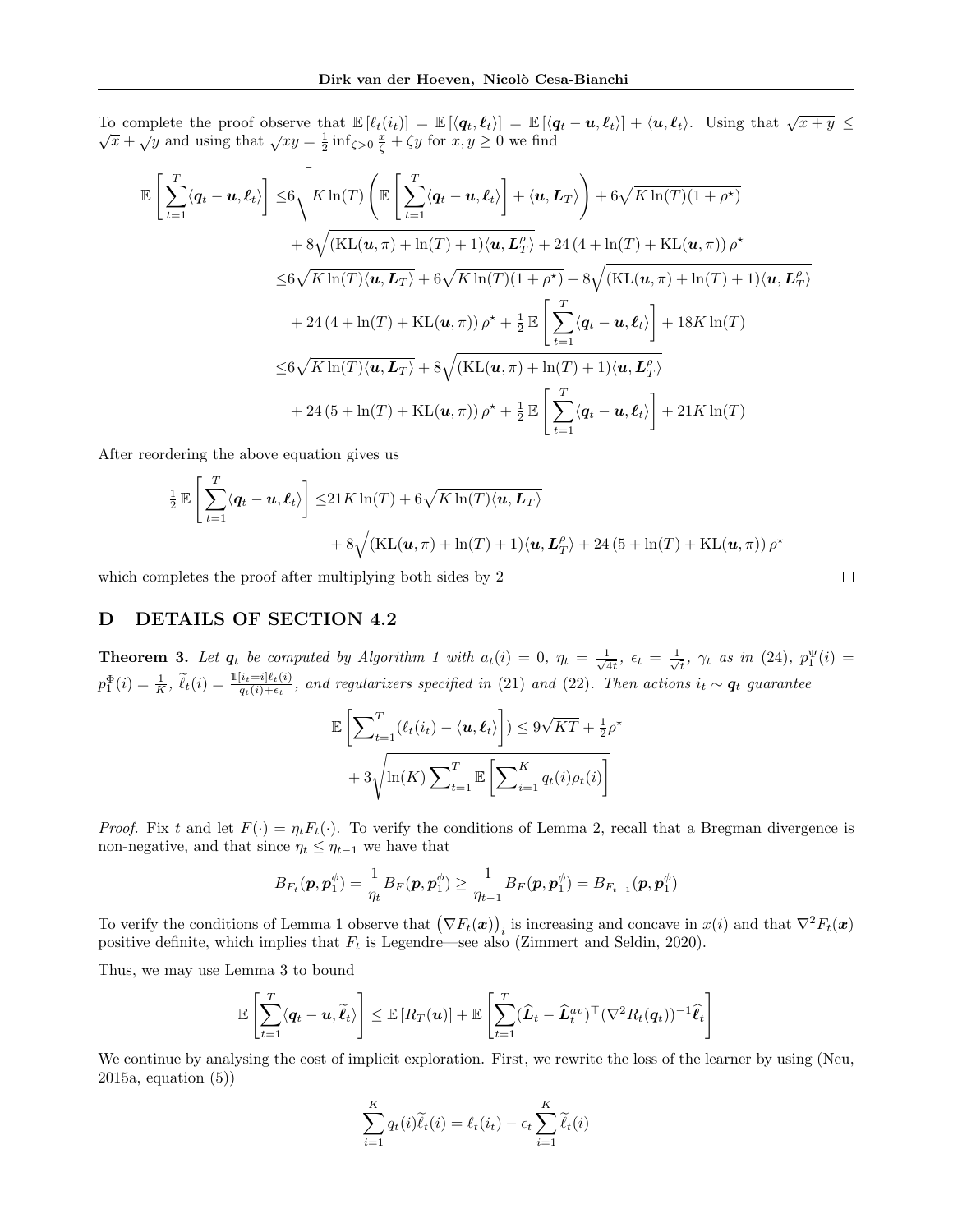Since  $\widetilde{\ell}_t(i) \leq \frac{\mathbb{1}[i_t=i]\ell_t(i)}{q_t(i)}$  we have that  $\mathbb{E}\left[\widetilde{\ell}_t(i)\right] \leq 1$ . This in turn implies that

$$
\mathbb{E}\left[\sum_{t=1}^T \langle \boldsymbol{q}_t - \boldsymbol{u}, \widetilde{\boldsymbol{\ell}}_t \rangle \right] \geq \mathbb{E}\left[\mathcal{R}_T(\boldsymbol{u})\right] - \sum_{t=1}^T \epsilon_t
$$

Similarly to [\(23\)](#page-7-6), we use that  $\left(\frac{1}{a} + \frac{1}{b}\right)^{-1} \le \min\{a, b\}$  for  $a, b > 0$ . Also, we use [\(6\)](#page-4-10) and  $\ell_t(i) \le 1$  to write

$$
\begin{split} \left(\widehat{L}_t - \widehat{L}_t^{av}\right)^{\top} \left(\nabla^2 R_t(q_t)\right)^{-1} \widehat{\ell}_t &= \sum_{i=1}^K \left(\widehat{L}_t(i) - \widehat{L}_t^{av}(i)\right) \left(\frac{1}{4\eta_t q_t(i)^{3/2}} + \frac{1}{\gamma_t q_t(i)}\right)^{-1} \widehat{\ell}_t(i) \\ &\le \sum_{i=1}^K \left(4\eta_t q_t(i)^{3/2} \widetilde{\ell}_t(i)^2 + \gamma_t q_t(i) \widetilde{\ell}_t(i) \sum_{s \in m_t(i)} \widetilde{\ell}_s(i)\right) \\ &\le \sum_{i=1}^K \left(4\eta_t q_t(i)^{1/2} \widetilde{\ell}_t(i) + \gamma_t \mathbb{1}[i_t = i] \sum_{s \in m_t(i)} \frac{\mathbb{1}[i_s = i]}{q_s(i)}\right) \end{split}
$$

Let us now study the expectation of the first sum on the right-hand side of the last equation:

$$
\mathbb{E}\left[\sum_{i=1}^K 4\eta_t q_t(i)^{1/2} \widetilde{\ell}_t(i)\right] \leq \mathbb{E}\left[\sum_{i=1}^K 4\eta_t q_t(i)^{1/2}\right] \leq \eta_t 4\sqrt{K}
$$

where we used that  $\max_{p \in \Delta} \sum_{i=1}^{K} \sqrt{p(i)} = \sqrt{K}$  [\(Zimmert and Seldin, 2020\)](#page-9-0).

Since  $\epsilon_s \geq \epsilon_t$  for  $s \leq t$  we have that  $\sum_{s \in m_t(i)} \widetilde{\ell}_t(i) \leq \frac{\rho^*}{\epsilon_t}$  $\frac{\rho^*}{\epsilon_t}$  and thus by using that  $\sum_{t=1}^T \frac{y_t}{\sqrt{\sum_{s=1}^t y_s}} \leq 2\sqrt{\sum_{t=1}^T y_t}$ for  $y_1 > 0$  and  $y_2, \ldots, y_T \geq 0$  we find that

> 1  $\mathsf{I}$

$$
\mathbb{E}\left[\sum_{i=1}^{K} \gamma_{t} \mathbb{1}[i_{t} = i] \sum_{s \in m_{t}(i)} \frac{\mathbb{1}[i_{s} = i]}{q_{s}(i)}\right] = \mathbb{E}\left[\frac{\sqrt{\ln(K)} \sum_{i=1}^{K} \mathbb{1}[i_{t} = i] \sum_{s \in m_{t}(i)} \frac{\mathbb{1}[i_{s} = i]}{q_{s}(i)}}{\sqrt{\rho^{*}\epsilon_{t}^{-1} + \sum_{s=1}^{t-1} \sum_{i=1}^{K} \mathbb{1}[i_{s} = i] \sum_{s' \in m_{s}(i)} \frac{\mathbb{1}[i_{s} = i]}{q_{s}(i)}}\right] \n\leq \mathbb{E}\left[\frac{\sqrt{\ln(K)} \sum_{i=1}^{K} \mathbb{1}[i_{t} = i] \sum_{s \in m_{t}(i)} \frac{\mathbb{1}[i_{s} = i]}{q_{s}(i)}}{\sqrt{\sum_{s=1}^{t} \sum_{i=1}^{K} \mathbb{1}[i_{s} = i] \sum_{s' \in m_{s}(i)} \frac{\mathbb{1}[i_{s} = i]}{q_{s}(i)}}\right] \n\leq \mathbb{E}\left[2\sqrt{\ln(K) \sum_{t=1}^{T} \sum_{i=1}^{K} \mathbb{1}[i_{t} = i] \sum_{s \in m_{t}(i)} \frac{\mathbb{1}[i_{s} = i]}{q_{s}(i)}}\right] \n\leq 2\sqrt{\ln(K) \mathbb{E}\left[\sum_{t=1}^{T} \sum_{i=1}^{K} \mathbb{1}[i_{t} = i] \sum_{s \in m_{t}(i)} \frac{\mathbb{1}[i_{s} = i]}{q_{s}(i)}\right]}
$$

where the final inequality is due to Jensen's inequality. Following the logic used to bound [\(19\)](#page-6-7), we can evaluate the expectation:

$$
\mathbb{E}\left[\mathbb{1}[i_t=i] \sum_{s \in m_t(i)} \frac{\mathbb{1}[i_s=i]}{q_s(i)}\right] = \mathbb{E}\left[\sum_{i=1}^K q_t(i)\rho_t(i)\right]
$$

Let us now bound  $R_T(\boldsymbol{u})$ :

$$
R_T(\mathbf{u}) \le \frac{\sqrt{K} - \sum_{i=1}^K u(i)}{\eta_T} + \frac{\ln(K)}{\gamma_T} \le \frac{\sqrt{K}}{\eta_T} + \frac{\ln(K)}{\gamma_T}
$$

To complete the proof we combine the above. Let

$$
A_T = \sum_{t=1}^T \mathbb{E}\left[\sum_{i=1}^K q_t(i)\rho_t(i)\right]
$$